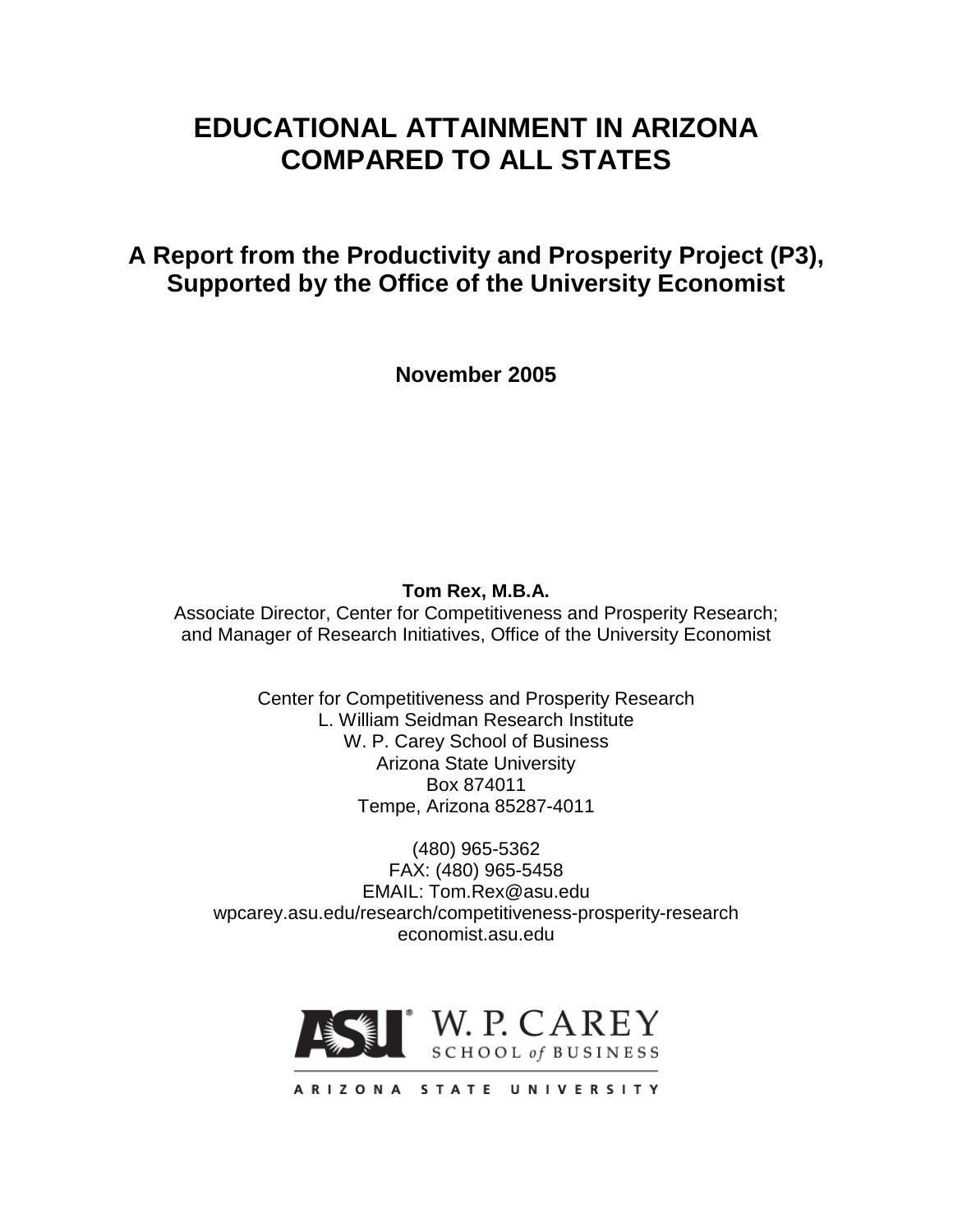# **TABLE OF CONTENTS**

| Summary                                                                                    |    |
|--------------------------------------------------------------------------------------------|----|
| <b>Introduction</b>                                                                        | 3  |
| Educational Attainment of the Adult Population in 2000: Arizona Compared to the Nation and | 5  |
| <b>Other States</b>                                                                        |    |
| <b>Overall Educational Attainment</b>                                                      | 5  |
| <b>Special Tabulations</b>                                                                 | 7  |
| By Age                                                                                     | 9  |
| By Labor Force Participation and Age                                                       | 12 |
| By Gender                                                                                  | 13 |
| By Race/Ethnicity                                                                          | 13 |
| By Place of Birth and By Place of Residence in 1995                                        | 14 |
| By Age, Race/Ethnicity, Place of Birth, and Place of Residence in 1995                     | 16 |
| Educational Attainment of Workforce Participants Between the Ages of 25 and 64 in 2000:    | 19 |
| Arizona Compared to the Nation and Other States                                            |    |
| By Place of Birth and Place of Residence in 1995                                           | 19 |
| By Race/Ethnicity                                                                          | 23 |
| By Race/Ethnicity, Place of Birth and Place of Residence in 1995                           | 24 |
| Educational Attainment Relative to Job Quality in 2000                                     | 26 |
| Educational Attainment Within Arizona in 2000                                              | 28 |
| The Change in Educational Attainment Between 1990 and 2000                                 | 30 |

# **LIST OF TABLES**

| 1. Educational Attainment by State in 2000: Population 25 or Older                             | 6  |
|------------------------------------------------------------------------------------------------|----|
| 2. Six Measures of Educational Attainment in 2000                                              | 8  |
| 3. Educational Attainment in 2000 by Age: Population 16 or Older                               | 10 |
| 4. Educational Attainment in 2000 by Age: Population 18 or Older                               | 11 |
| 5. Educational Attainment in 2000 by Age: Labor Force Participants 16 or Older                 | 12 |
| 6. Educational Attainment in 2000 by Gender: Population 25 or Older                            | 13 |
| 7. Educational Attainment in 2000 by Race/Ethnicity: Population 25 or Older                    | 14 |
| 8. Educational Attainment in 2000 by Place of Birth and Place of Residence in 1995: Population | 15 |
| 25 or Older                                                                                    |    |
| 9. Educational Attainment in 2000 by Race/Ethnicity, Place of Birth and Place of Residence in  | 18 |
| 1995: Population 25 or Older                                                                   |    |
| 10. Relative Size of Nine Categories in 2000: Labor Force Participants Aged 25 to 64           | 20 |
| 11. Educational Attainment in 2000 in Nine Categories: Labor Force Participants Aged 25 to 64  | 22 |
| 12. Educational Attainment in 2000 by Place of Birth and Place of Residence in 1995: Labor     | 22 |
| Force Participants Aged 25 to 64                                                               |    |
| 13. Educational Attainment in Arizona in 2000 by Race/Ethnicity: Labor Force Participants Aged | 23 |
| 25 to 64                                                                                       |    |
| 14. Educational Attainment in 2000 By Race/Ethnicity, Place of Birth and Place of Residence in | 24 |
| 1995: Labor Force Participants Aged 25 to 64                                                   |    |
| 15. Job Quality and Educational Attainment in 2000                                             | 27 |
| 16. Educational Attainment in Arizona Counties in 2000: Population 25 or Older                 | 28 |
| 17. 1990-to-2000 Change in Educational Attainment By State: Population 25 or Older             | 31 |
|                                                                                                |    |

# **LIST OF CHARTS**

| 1. Educational Attainment in Arizona in 2000 Relative to the National Average by Age Group: |  |
|---------------------------------------------------------------------------------------------|--|
| Population 18 or Older                                                                      |  |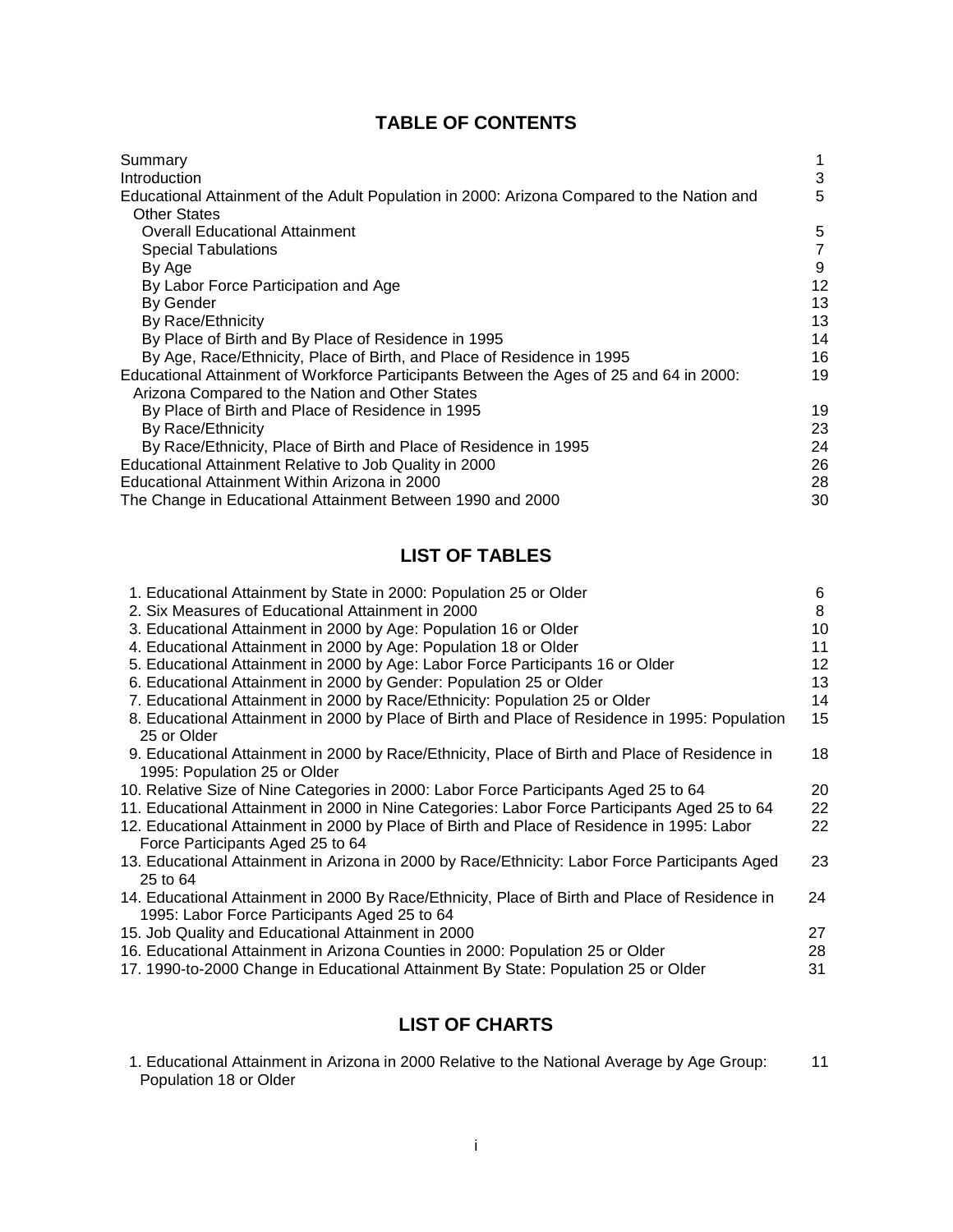#### **SUMMARY**

The educational attainment in 2000 of the entire 25-or-older population in Arizona was similar to the national average and ranked in the middle of the states. Arizona compared less favorably to two sets of comparison states: "competitor" states defined by the Greater Phoenix Chamber of Commerce and "new economy" states identified by the Milken Institute.

In 1990, however, Arizona's educational attainment had exceeded the national average. Arizona ranked among the bottom 10 states in the 1990-to-2000 gain in educational attainment.

Among both the entire population and those active in the labor force in 2000, the educational attainment of Arizona residents 55 or older exceeded that of their peers nationally. This was especially true of those 65 or older, whose attainment ranked among the top 10 in the nation. In contrast, the educational attainment of Arizonans younger than 45 was less than their national peers. Arizona ranked among the bottom 15 states among those 16-to-34 years old.

Considering only those between the ages of 25 and 64 active in the labor force, Arizona's educational attainment in 2000 was a little less than the national average. This matched the state's job quality, which also was somewhat below the U.S. average. Across the states, job quality was highly correlated with educational attainment measured by the percentage with at least a bachelor's degree, but was not correlated with attainment measured by the share with at least a high school diploma. Thus, for most purposes, measuring attainment by the share with at least a bachelor's degree is preferable to using the share with at least a high school diploma.

In addition to age, educational attainment in 2000 varied by migration status — defined by place of birth, place of residence in 1995, and place of residence in 2000. Focusing on those 25-to-64 years old with at least a bachelor's degree who were active in the workforce in 2000, educational attainment was higher both nationally and in Arizona among those who had made a longdistance move (across either state or international borders) at least once than among those who lived in the same state in which they were born.

In each of nine categories defined by place of birth (same state, different state, foreign) and place of residence in 1995 (same state, different state, another country), Arizona's educational attainment was considerably below the national average, with the largest differentials among immigrants. Arizona's overall attainment was not as far below average as in each of the nine categories because interstate migrants — who have among the highest educational attainment made up a disproportionately large share of the Arizona workforce.

Educational attainment also varied widely by race/ethnicity. However, cross tabulating three racial/ethnic categories by the nine categories defined by place of birth/place of residence in 1995 indicated that Arizona's educational attainment was less than that of the national average in nearly all of the 27 categories. For example, though the educational attainment of non-Hispanic white interstate migrants was comparatively high relative to other categories, the attainment of these migrants to Arizona was considerably less than the average of non-Hispanic white interstate migrants nationally.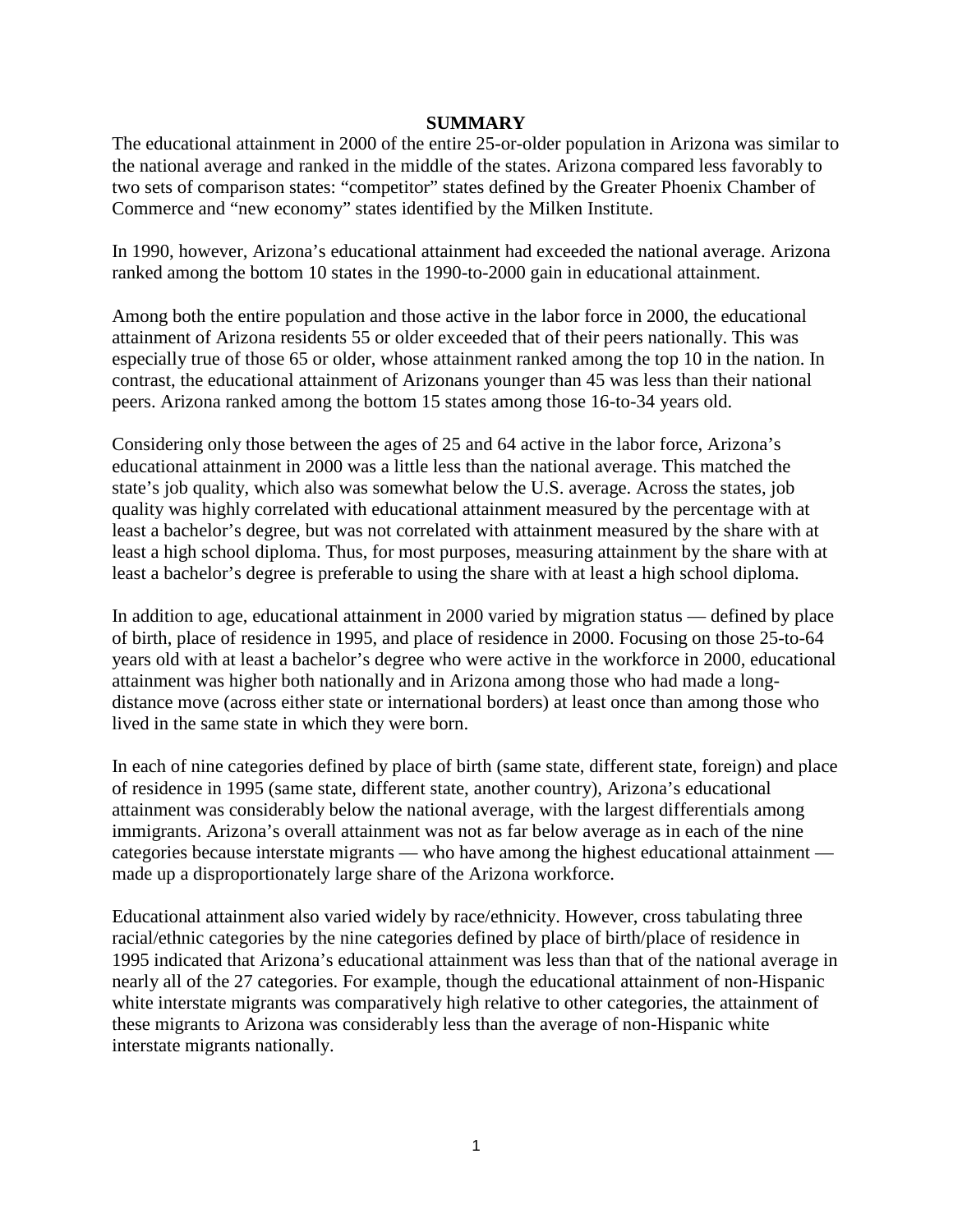Arizona's overall educational attainment appears to be average, but is inflated by the high attainment of retired migrants to the state. Among the workforce, Arizona's attainment is below average, particularly among young adults. This deficiency, however, is not the result (at least solely) of Arizona's educational system. Instead, both interstate migrants and immigrants to Arizona who were educated outside Arizona have subpar educational attainment relative to their national peers, particularly among the young adult population. This below-average attainment is in line with the state's below-average job quality.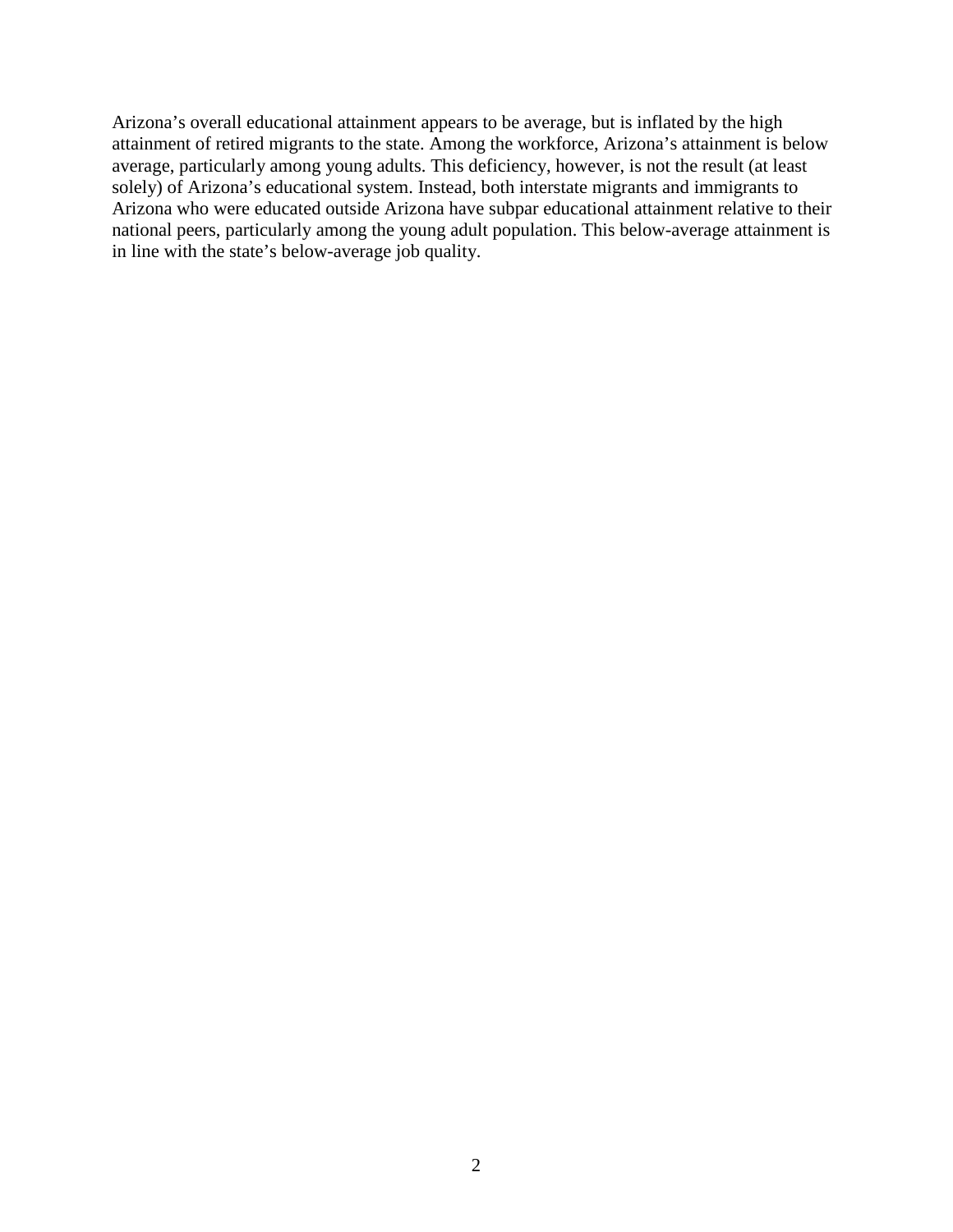#### **INTRODUCTION**

The decennial census is the only state-level source of data on educational attainment that has acceptably low sampling error. The educational attainment data from the decennial census come from the long form of the census, answered by about one-in-six households. Accurate annual data for the nation are available from the Current Population Survey (CPS), but sampling error is very large by state in the CPS. The Census Bureau of the U.S. Department of Commerce conducts both the decennial census and the CPS.

The standard tables on educational attainment produced by the Census Bureau are for the entire population 25 or older. The Census Bureau selected age 25 since most people have completed their educations by that age. For example, the proportion enrolled in school in Arizona in 2000 was nearly 75 percent among those 16-to-19 years of age, 30 percent of those 20-to-24 years old, and 15 percent among those aged 25 to 29.

This report presents not only the traditional educational attainment data for the population 25 or older in 2000 but also the figures specific to those 25-to-64 years old who were active in the workforce. The latter data are more relevant for workforce analyses and economic development purposes since they exclude retirees and others not active in the labor force. (Those unemployed but actively seeking work at the time of the census are included in the workforce data.) The educational attainment figures of workforce participants between the ages of 25 and 64 are calculated from the Public Use Microdata Sample (PUMS), which provides detailed data for 5 percent of those counted in the decennial census.

Educational attainment can be measured in various ways, among the more common of which is (1) the percentage of the population with a high school diploma (or GED) or more education, and (2) the percentage with a bachelor's degree or more education. The Census Bureau does not produce a median or mean number of years of education.

Relative educational attainment varies substantially between the high school graduate and university graduate measures. By state in 2000, the correlation between the two measures was only a moderate 0.43 for the entire population 25 or older, and a low 0.22 for those between 25 and 64 years old who were active in the workforce. In some states the percentage of the population with at least a high school diploma was above the national average while the percentage with at least a bachelor's degree was below average (or vice versa).

Two basic trends impact educational attainment statistics. First, average educational attainment for people born in any given year rises rapidly until they reach the age of the early-to-mid-20s, then advances much more gradually. (For example, the average educational attainment of those born in 1965 was considerably higher in 1990 than 1980, but not much higher in 2000 than in 1990.) Second, average educational attainment climbed considerably with the year born through the mid-20th century, then much more gradually. (For example, the average educational attainment of those born in 1950 was much higher than the average of those born in 1900, but the average attainment of those born in 1970 was not much higher than that of those born in 1950.)

The PUMS also is the source of educational attainment data by other demographic characteristics than age. Educational attainment varies widely across such characteristics as place of birth. Thus,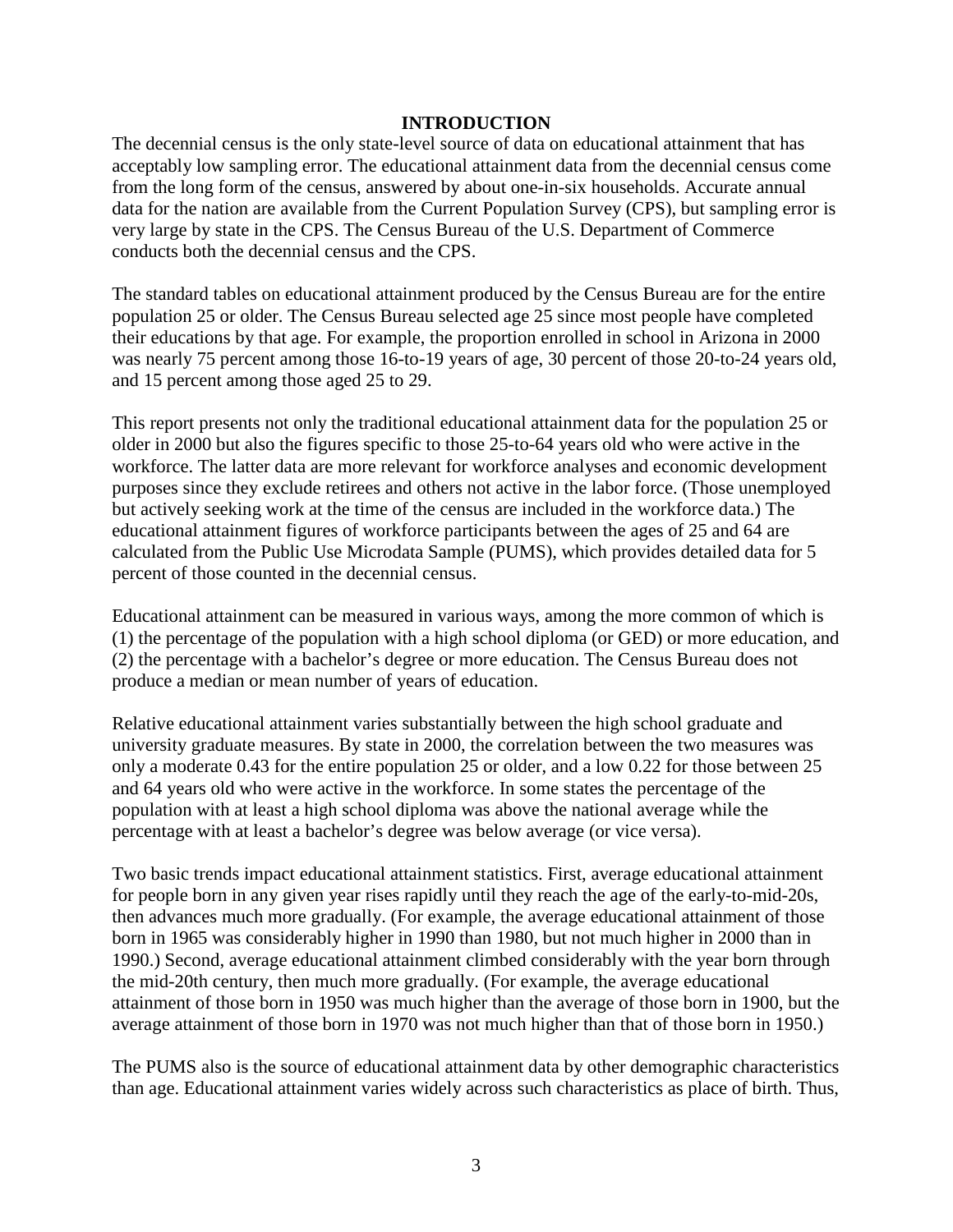differences in overall educational attainment across states result not only from differences in attainment in specific groups, but also from differing demographic mixes. For example, most racial/ethnic minority groups have lower educational attainment than non-Hispanic whites. State "A," which has a high proportion of non-Hispanic whites, could have higher overall educational attainment than state "B," which has a high proportion of minorities, even though state "B" has greater attainment than state "A" in each of the racial/ethnic groups.

Differences in educational attainment across states, even those with comparable demographics, do not necessarily indicate that one state is doing a better job of educating its children than another state. Given the nation's high rates of interstate migration and immigration, many of the people living in a state in 2000 were educated in another state or country.

Though the focus of this report is on educational attainment in 2000, comparisons to 1990 also are provided. Since most of the figures for 2000 presented in this report are derived from timeconsuming analyses of PUMS data, not as much detail is presented on the change in educational attainment between 1990 and 2000.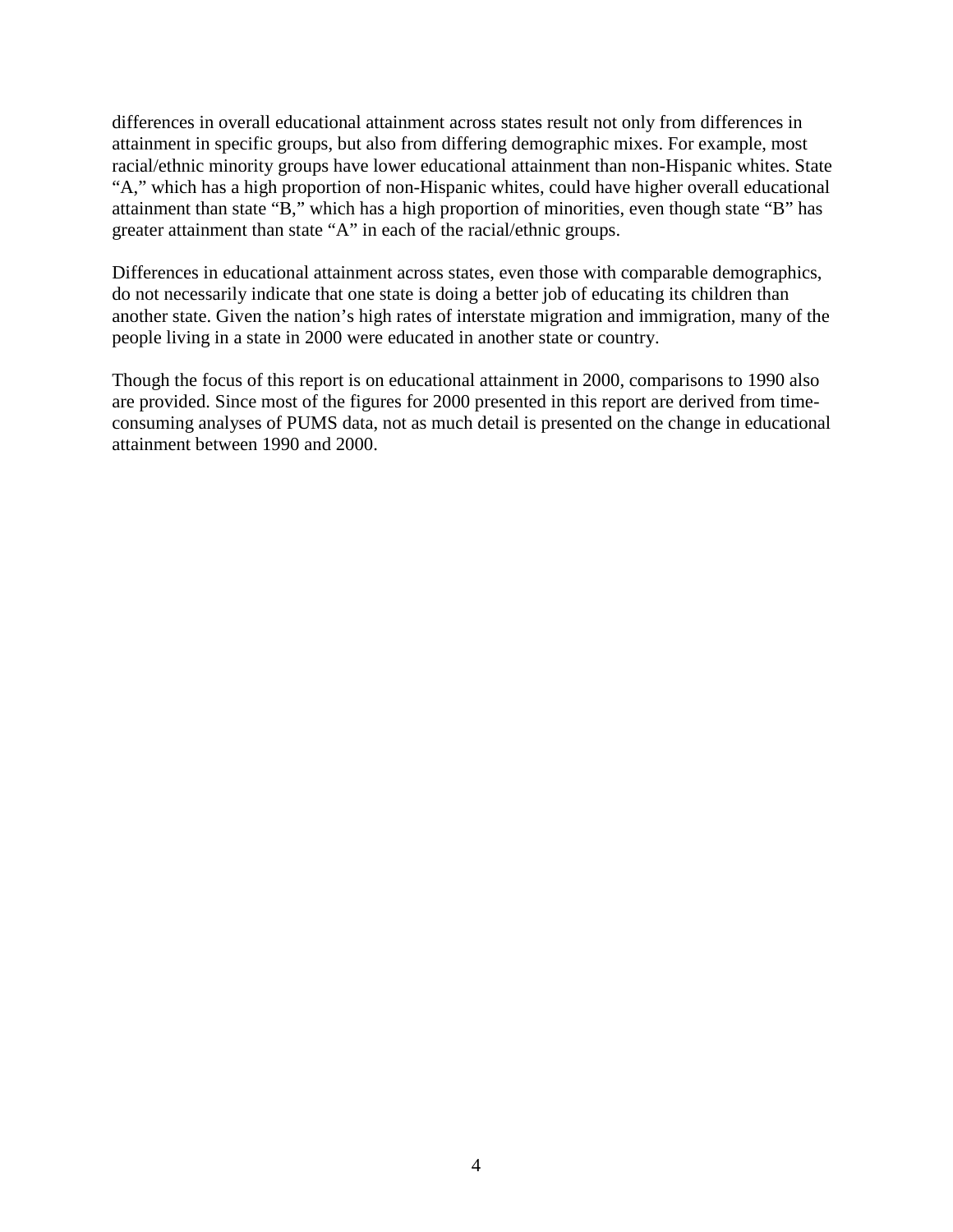#### **EDUCATIONAL ATTAINMENT OF THE ADULT POPULATION IN 2000: ARIZONA COMPARED TO THE NATION AND OTHER STATES**

In this section, educational attainment statistics of the adult population (generally limited to those 25 or older) are presented as of 2000. The next section provides data specific to those between the ages of 25 and 64 who were active in the workforce. In each of these sections, data for Arizona are compared to the national average and in some cases to other states. Overall educational attainment figures are presented first, followed by statistics for specific subgroups, such as those 25-to-34 years old.

#### **Overall Educational Attainment**

Among those 25 or older, Arizona's overall educational attainment in 2000 was similar to the national average. The biggest difference from the national average was that a larger share of Arizonans had attended college while a larger share nationally had a high school diploma as their maximum attainment. However, a slightly lesser proportion of Arizonans had earned at least a four-year university degree.

Based on the percentage of the population with at least a high school diploma, the highest educational attainment in the United States in 2000 was found in the northern part of the country, particularly in the northern Plains and northwestern states and in New England. Compared to a national average of 80.4 percent, at least 86 percent of the 25-or-older population had earned at least a high school diploma in Alaska, Colorado, Iowa, Kansas, Minnesota, Montana, Nebraska, New Hampshire, Utah, Vermont, Washington, and Wyoming. The lowest attainments were in southern states ranging from West Virginia to Texas, particularly in Alabama, Arkansas, Kentucky, Louisiana, Mississippi, Tennessee, Texas, and West Virginia. Arizona ranked 32nd, though its share of high school graduates of 81.0 percent was slightly greater than the national average.

The geographic pattern of educational attainment was different when measured by the percentage with at least a bachelor's degree. Most of the states with the highest achievement were located along the Atlantic Coast, from New Hampshire and Vermont south to Virginia (see Table 1). Colorado and Washington also were among the top 10. Again, southern states had the lowest attainments, but were joined by Nevada and Indiana. Arizona ranked tied for 25th, though its 23.5 percent university graduation rate was less than the national average of 24.4 percent.

Focusing on the small proportion of the population — just 8.9 percent nationally — who had earned at least a master's or professional (such as legal) degree, the leading states were similar to the list for those with at least a bachelor's degree. States in the South, as well as several in the northern Plains and northern Rocky Mountain regions, had the lowest percentages of residents with a graduate degree. Arizona's figure of 8.4 percent was a little less than the national average but ranked tied for 20th.

Several of the Plains and Great Lakes states that had among the higher attainments based on those earning at least a high school diploma had among the lower attainments based on the percentage with at least a bachelor's degree. In contrast, several northeastern states and California compared more favorably on university graduates than on high school graduates.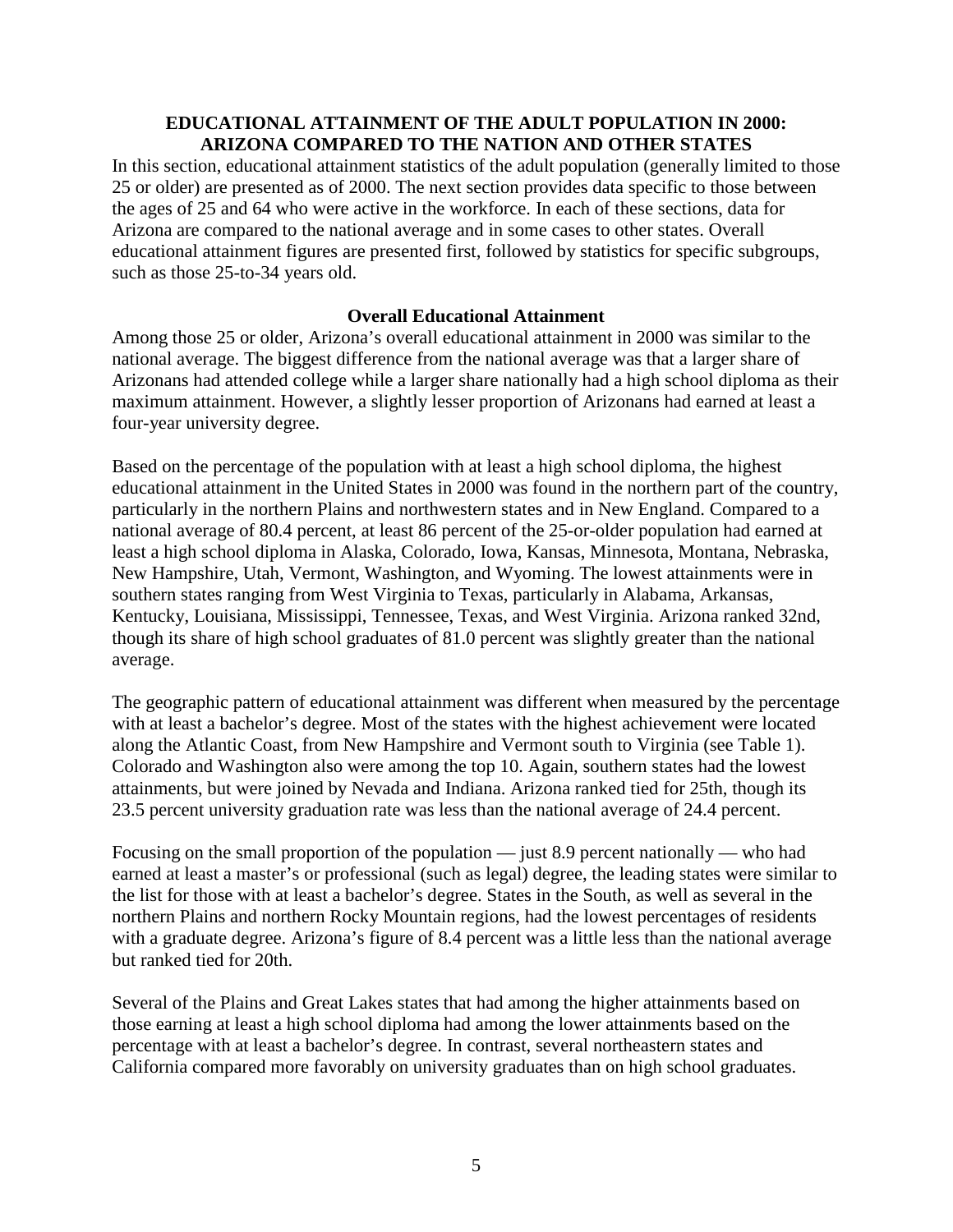# **TABLE 1 EDUCATIONAL ATTAINMENT BY STATE IN 2000: POPULATION 25 OR OLDER Ranked by 2000 Percentage of University Graduates**

|                      | <b>High School</b> | <b>University</b> |
|----------------------|--------------------|-------------------|
|                      | Graduate           | <b>Graduate</b>   |
| District of Columbia | 77.8%              | 39.1%             |
| Massachusetts        | 84.8               | 33.2              |
| Colorado             | 86.9               | 32.7              |
| Maryland             | 83.8               | 31.4              |
| Connecticut          | 84.0               | 31.4              |
| New Jersey           | 82.1               | 29.8              |
| Virginia             | 81.5               | 29.5              |
| Vermont              | 86.4               | 29.4              |
| New Hampshire        | 87.4               | 28.7              |
| Washington           | 87.1               | 27.7              |
| Minnesota            | 87.9               | 27.4              |
| New York             | 79.1               | 27.4              |
| California           | 76.8               | 26.6              |
| Hawaii               | 84.6               | 26.2              |
| Utah                 | 87.7               | 26.1              |
| Illinois             | 81.4               | 26.1              |
| Kansas               | 86.0               | 25.8              |
| Rhode Island         | 78.0               | 25.6              |
| Oregon               | 85.1               | 25.1              |
| Delaware             | 82.6               | 25.0              |
| Alaska               | 88.3               | 24.7              |
| Montana              | 87.2               | 24.4              |
| <b>United States</b> | 80.4               | 24.4              |
| Georgia              | 78.6               | 24.3              |
| Nebraska             | 86.6               | 23.7              |
| Arizona              | 81.0               | 23.5              |
| New Mexico           | 78.9               | 23.5              |
| Texas                | 75.7               | 23.2              |
| Maine                | 85.4               | 22.9              |
| North Carolina       | 78.1               | 22.5              |
| Wisconsin            | 85.1               | 22.4              |
| Pennsylvania         | 81.9               | 22.4              |
| Florida              | 79.9               | 22.3              |
| North Dakota         | 83.9               | 22.0              |
| Wyoming              | 87.9               | 21.9              |
| Michigan             | 83.4               | 21.8              |
| Idaho                | 84.7               | 21.7              |
| Missouri             | 81.3               | 21.6              |
| South Dakota         | 84.6               | 21.5              |
| Iowa                 | 86.1               | 21.2              |
| Ohio                 | 83.0               | 21.1              |
| South Carolina       | 76.3               | 20.4              |
| Oklahoma             | 80.6               | 20.3              |
| <b>Tennessee</b>     | 75.9               | 19.6              |
| Indiana              | 82.1               | 19.4              |
| Alabama              | 75.3               | 19.0              |
| Louisiana            | 74.8               | 18.7              |
| Nevada               | 80.7               | 18.2              |
| Kentucky             | 74.1               | 17.1              |
| Mississippi          | 72.9               | 16.9              |
| Arkansas             | 75.3               | 16.7              |
| West Virginia        | 75.2               | 14.8              |
|                      |                    |                   |

Source: U.S. Department of Commerce, Census Bureau.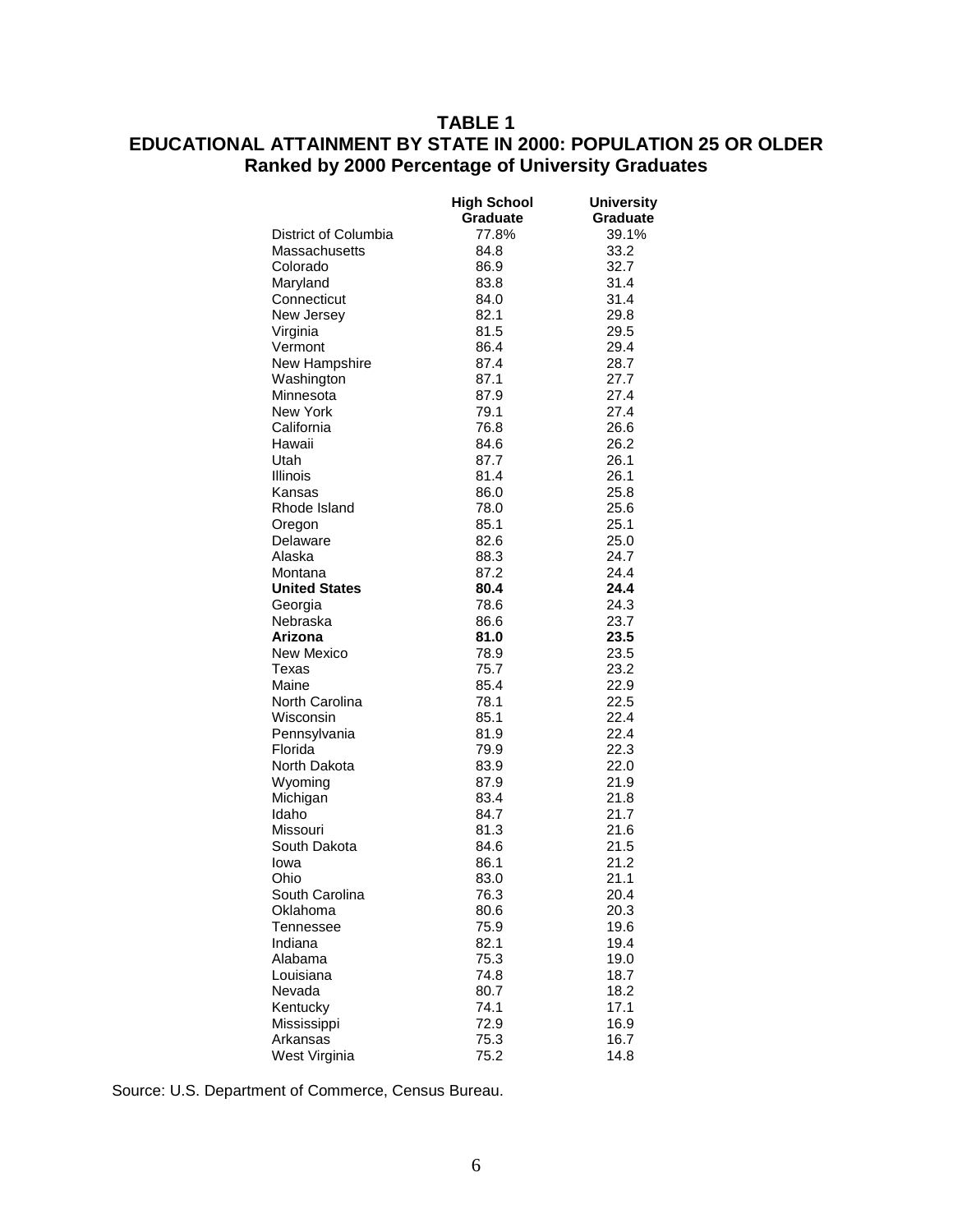#### **Special Tabulations**

The Census Bureau made various special tabulations related to educational attainment in 2000 by state. These were based on the one-in-six respondents who were sent the long-form version of the census.

### **Six Measures of Educational Attainment in 2000**

A broad measure of educational attainment by state in 2000 was constructed from six measures readily available from the Census Bureau:

• The proportion of those 16-to-19 years old who were not high school graduates and who were not enrolled in school. This is in large part a measure of educational attainment of people who grew up in a state, but also is affected by young interstate migrants and increasingly by young immigrants.

• The proportion of those 18-to-24 years old who were enrolled in college. Partially a measure of educational attainment of people who grew up in the state, it also is affected by young workforce migrants (increasingly immigrants) and by people migrating to attend college.

- The percentage of those 25 or older with less than a ninth-grade education. This is a measure of minimal educational attainment.
- The percentage of those 25 or older who had graduated from high school. In the economy of the 21st century, this also could be construed to be a measure of minimal educational attainment.
- The percentage of those 25 or older who had earned a bachelor's degree.
- The percentage of those 25-to-34 years old who had earned a bachelor's degree. This measure of educational attainment is more reflective of the workforce and of residents who grew up in the state than that of the entire 25-or-older group.

Averaging the state ranks on the six measures, all of the states with the best educational attainment are in the northern part of the country, especially in the Northeast and northern Plains. All of the states with the worst educational attainment are in the southern part of the country, especially in the deep South and Southwest.

Arizona was close to the national average on each measure of the 25-or-older population but compared less favorably on each measure related to youths and young adults. The better performance on the 25-or-older measures was due to the high attainment of retirees who migrate to Arizona (discussed in the subsection "By Age"). Arizona ranked 12th worst on the overall average of the six measures. Nevada was the only state with a higher proportion of those 16-to-19 years old not in school who had not earned a high school diploma. Arizona had the seventhlowest percentage of those 18-to-24 years old enrolled in college. Arizona's best rank was 25th on the percentage of those 25 or older with a bachelor's degree; it ranked in the 30s on the other measures (see Table 2).

Relative to the competitor states (California, Colorado, Florida, Georgia, Nevada, New Mexico, Oregon, Texas, Utah, and Washington) designated by the Greater Phoenix Chamber of Commerce, Arizona ranked as high as the middle only on the proportion of those 25 or older with a high school diploma. Arizona ranked at, or second to, the bottom on each measure relative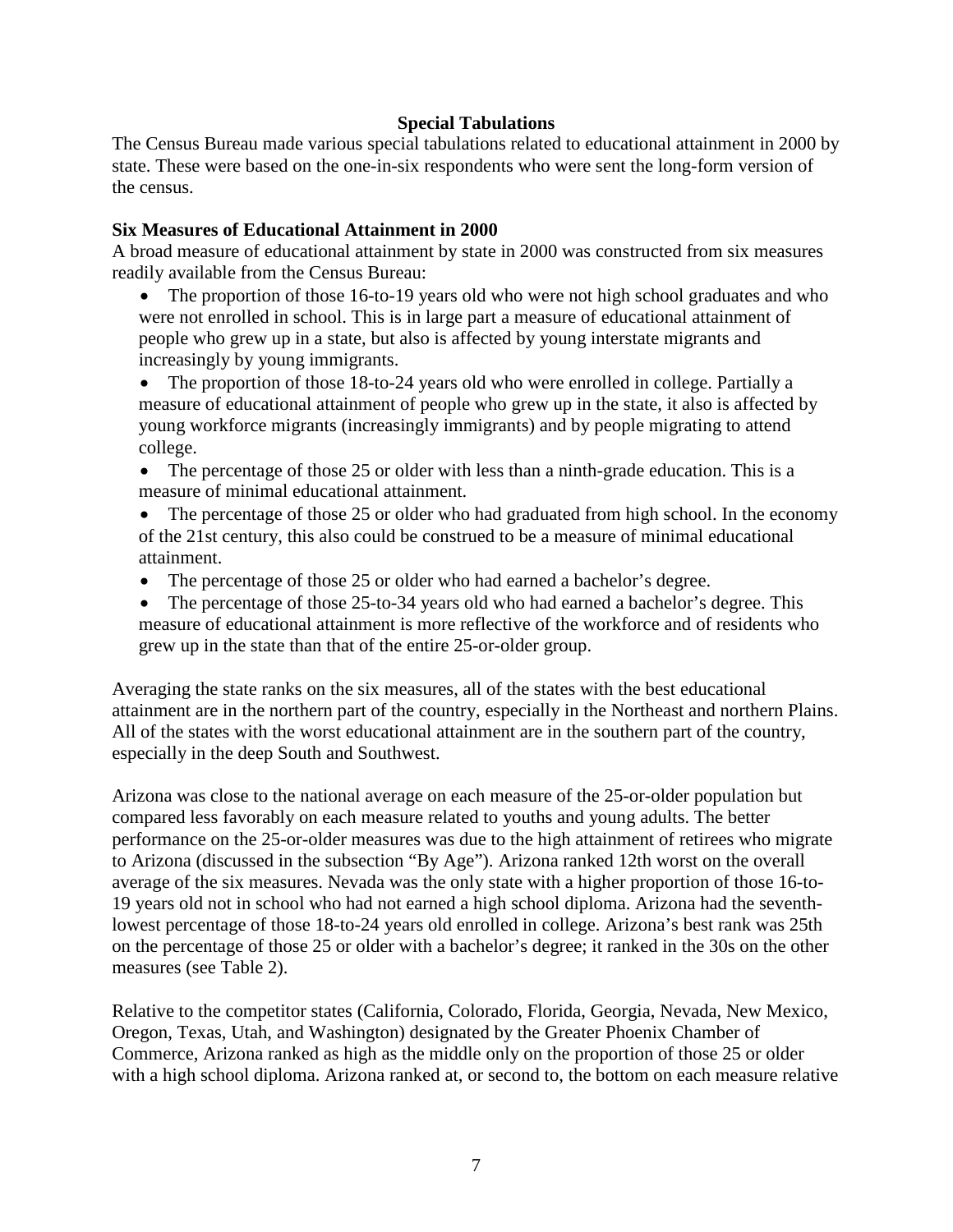# **TABLE 2 SIX MEASURES OF EDUCATIONAL ATTAINMENT IN 2000**

|                                              |         |      |           | Arizona Rank        |                   |  |  |
|----------------------------------------------|---------|------|-----------|---------------------|-------------------|--|--|
|                                              | Arizona | U.S. | 51 States | 11 Com-<br>petitors | 11 New<br>Economy |  |  |
| Age 16-19 not enrolled & not high school     |         |      |           |                     |                   |  |  |
| graduate                                     | 14.8%   | 9.8% | 50        | 10                  | 11                |  |  |
| Age 18-24 enrolled in college                | 29.2    | 34.0 | 45        |                     | 11                |  |  |
| Age 25+ with less than a 9th-grade education | 7.8     | 7.5  | 37        | 8                   | 10                |  |  |
| Age 25+ high school graduate                 | 81.0    | 80.4 | 32        | 5                   | 10                |  |  |
| Age 25+ university graduate                  | 23.5    | 24.4 | 25        | 7                   | 11                |  |  |
| Age 25-34 university graduate                | 22.9    | 27.5 | 38        | 9                   | 11                |  |  |

Source: U.S. Department of Commerce, Census Bureau.

to the new economy states (California, Colorado, Connecticut, Massachusetts, Maryland, Minnesota, New Jersey, Utah, Virginia, and Washington) identified by the Milken Institute.

#### **Young, Single, College Educated**

Another special tabulation produced by the Census Bureau was the migration flows between 1995 and 2000 of young (age 25 to 39), single, college-educated people (YSCE). This group is particularly mobile and presumably includes many knowledge-economy workers. A substantial proportion of this group moved between states or came to the United States from another country between 1995 and 2000, ranging from 62 percent in the District of Columbia to 20 percent in Michigan and Ohio. Arizona ranked seventh with 40 percent of the 2000 population in this group having moved to Arizona between 1995 and 2000. Most of the states with the highest percentages were in the West, including Arizona's neighbors of Nevada and Colorado, which had higher percentages. Great Lakes and southern states had the lowest percentages.

Looking only at domestic migration among the 50 states and District of Columbia, only 18 states received a net inflow of YSCE between 1995 and 2000. California by far had the largest number at more than 73,000, followed by other western states and states in the South Atlantic region. Arizona ranked seventh with YSCE domestic net in-migration of more than 9,000. Pennsylvania had the largest net outflow at nearly –30,000. Other states with large net out-migration were located in the South, Great Lakes, and Northeast regions.

Taking into consideration the number of YSCE present in 1995, the net domestic migration rate of YSCE was by far highest in Nevada at 282 per 1,000. All of the states with the highest figures were located in the West or South Atlantic regions. Arizona ranked fourth with a rate of 110, exceeded by Colorado and Georgia as well as Nevada. The highly populous state of California ranked seventh. North Dakota had the most sizable negative rate at –282. Other states with large negative rates were scattered across the country, but particularly were located in the Plains.

Another way of measuring the flow of YSCE is to calculate the net number of domestic YSCE migrants as a percentage of the total 1995 population. Once again, western and South Atlantic states topped the list, with Colorado ranking first and Arizona sixth. The states with the largest negative rates mostly were located in the Plains or Northeast.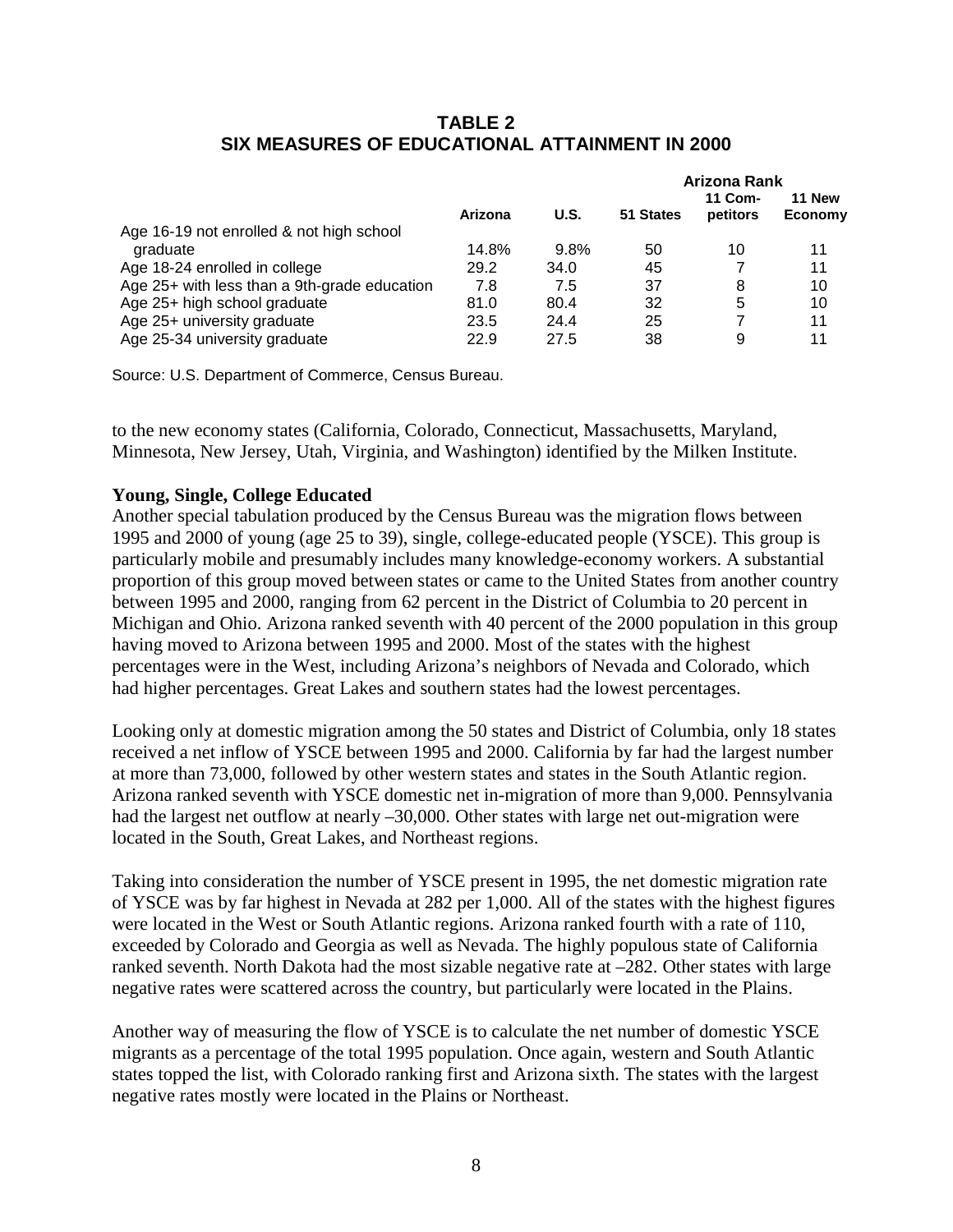The results on all of these measures are similar, with the top-ranked states on net domestic inmigration of YSCE generally being the fastest-growing states, and most of the bottom-ranked states experiencing little growth, including overall domestic net out-migration. Thus, a more telling way of assessing the success of a state in attracting this talented group is to examine its YSCE net interstate migration relative to its overall net interstate migration.

California stands out as having received the largest net inflow of YSCE despite having the second largest net out-migration overall. Four other states had net inflows of YSCE but overall net outflows: Illinois, Maryland, Alaska, and the District of Columbia. Thirteen states had a net inflow overall and of YSCE. Among these 13 states, the YSCE share was highest in Washington at 15 percent; six other states had a higher percentage than Arizona's 3 percent. Thus, while one of just 18 states with a net inflow of YSCE, Arizona's net in-migration of YSCE was small compared to its overall net in-migration.

Eighteen states suffered net out-migration overall and of YSCE, with the YSCE share of the overall net outflow ranging from 1 to 64 percent. Fifteen states experienced a net outflow of YSCE despite receiving an overall net inflow. All but one (Utah) of these 15 states was located in the eastern half of the country.

#### **By Age**

As a result of (1) educational attainment rising with age and (2) those born in the middle and latter parts of the 20th century having much higher attainments than those born earlier, educational attainment in both the nation and Arizona in 2000 was highest among those 50-to-54 years old (as measured both by percentage with at least a high school diploma and percentage with at least a bachelor's degree). Those 65 or older had lower attainments than those 25-to-29 years of age. Age variations in educational attainment in 2000 are provided in Table 3.

Relative to the nation, Arizona's educational attainment was below average in the younger age groups, particularly among those 20-to-34 years old. This was offset by above-average figures in the older age groups, especially 65 or older.

Southern states — particularly Alabama, Arkansas, Kentucky, Louisiana, Mississippi, Tennessee, and West Virginia — had below-average educational attainment in all age groups, whether measured by high school graduates, university graduates, or graduate degrees. Southwestern states (Arizona, California, Nevada, New Mexico, and Texas) had low educational attainment among younger age groups when measured by the percentage of high school graduates. The northern Plains/Rocky Mountain states had subpar attainment, especially among retirees, when measured by graduate degrees and to a lesser extent by university graduates. Yet many of the same Plains and Rocky Mountain states were among the national leaders on the share with a high school diploma in all age groups. The New England and Middle Atlantic states were the leaders on the percentages with bachelor's and graduate degrees, though some of these states dropped off the leader list in the 65-or-older age group, replaced by southwestern states.

Arizona's educational attainment (as measured both by share with a bachelor's degree and share with a graduate degree) among the younger age groups was considerably below that of most of the competitor states. Arizona ranked next-to-last or last among the new economy states in most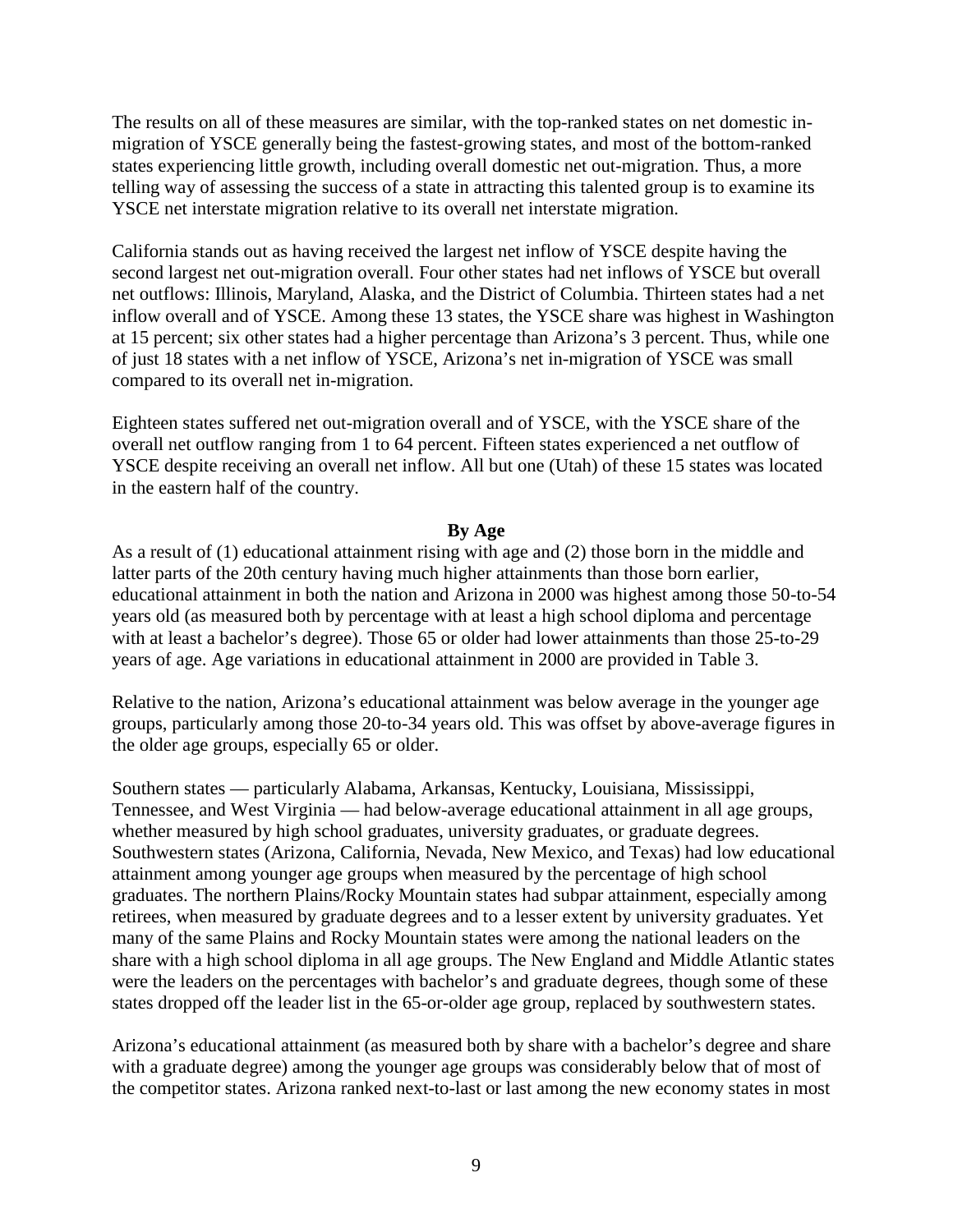### **TABLE 3 EDUCATIONAL ATTAINMENT IN 2000 BY AGE: POPULATION 16 OR OLDER**

| Age                                      | <=8th<br>grade | 9th-12th | HS<br>Grad | <b>Some</b><br>College | <b>Bach</b><br><b>Degree</b> | Grad<br><b>Degree</b> | $>=HS$<br>Grad | >=Bach<br><b>Degree</b> |
|------------------------------------------|----------------|----------|------------|------------------------|------------------------------|-----------------------|----------------|-------------------------|
| 16-19                                    | 7%             | 65%      | 16%        | 13%                    | 0%                           | 0%                    | 29%            | 0%                      |
| 20-24                                    |                | 19       | 28         | 39                     |                              | 0                     | 74             |                         |
| 25-34                                    |                | 14       | 23         | 33                     | 17                           | 5                     | 78             | 22                      |
| 35-44                                    |                | 11       | 24         | 35                     | 15                           | 8                     | 82             | 23                      |
| 45-54                                    |                | 8        | 21         | 37                     | 16                           | 11                    | 85             | 27                      |
| 55-64                                    | 8              | 10       | 26         | 32                     | 13                           | 10                    | 81             | 23                      |
| 65-74                                    | 11             | 13       | 29         | 27                     | 12                           | 9                     | 77             | 21                      |
| $75+$                                    | 14             | 15       | 30         | 24                     | 10                           |                       | 71             | 17                      |
| TOTAL 16+                                | 8              | 16       | 24         | 32                     | 13                           | 7                     | 76             | 20                      |
| <b>Difference from National Average:</b> |                |          |            |                        |                              |                       |                |                         |
| 16-19                                    | 2              |          | $\Omega$   | -2                     | 0                            | 0                     | $-2$           | 0                       |
| 20-24                                    | 3              | 5        | $-2$       | $-2$                   | $-3$                         | -1                    | -8             | -4                      |
| 25-34                                    | 2              | 3        | -4         | $\overline{2}$         | $-2$                         | $-2$                  | -6             | -4                      |
| 35-44                                    | $\overline{2}$ | 0        | -6         | 4                      | -1                           | 0                     | $-3$           | $-2$                    |
| 45-54                                    | $\overline{2}$ | -1       | $-7$       |                        |                              |                       | -1             |                         |
| 55-64                                    | 0              | -3       | -6         | 8                      |                              | 0                     | 3              |                         |
| 65-74                                    | -3             | -4       | -4         | 8                      | 3                            | 2                     | 8              |                         |
| $75+$                                    | $-7$           | -4       | -1         | 8                      | 2                            | $\overline{2}$        | 11             |                         |
| TOTAL 16+                                |                | 0        | $-5$       | 5                      | 0                            | 0                     | 0              |                         |

Source: Calculated from the 2000 PUMS, U.S. Census Bureau.

age groups. However, Arizona ranked above the middle in the retirement age group (see Table 4).

The variation in educational attainment by state resulted both from state-by-state differences in educational attainment of people who grow up and remain in a state and from migration flows. Migrants tend to be more highly educated than people who do not make an interstate move (as discussed in the "By Place of Birth and By Place of Residence in 1995" subsection), but popular states for young migrants differ from desirable destinations for older migrants.

Several states along the northern and central Atlantic Coast, especially Massachusetts, had stronger relative educational attainment among young adults than retirees. These states generally had strong attainment among natives, net in-migration of educated young workers, and net outmigration of educated retirees. In contrast, much of the West had stronger relative educational attainment among retirees than young adults, largely due to strong net in-migration of educated retirees and either poor educational attainment of natives and/or strong in-migration of relatively uneducated young people. Thus, the educational attainment in these western states when analyzed by the standard 25-or-older measure is overstated as it applies to labor force participants.

Arizona is a prime example, with high educational attainment among retirees relative to the national average, whether measured by the percentage of high school graduates, university graduates, or graduate degrees (see Chart 1). In contrast, Arizona had among the lowest percentages with a high school diploma in the young-adult age groups of 18 to 24 and 25 to 34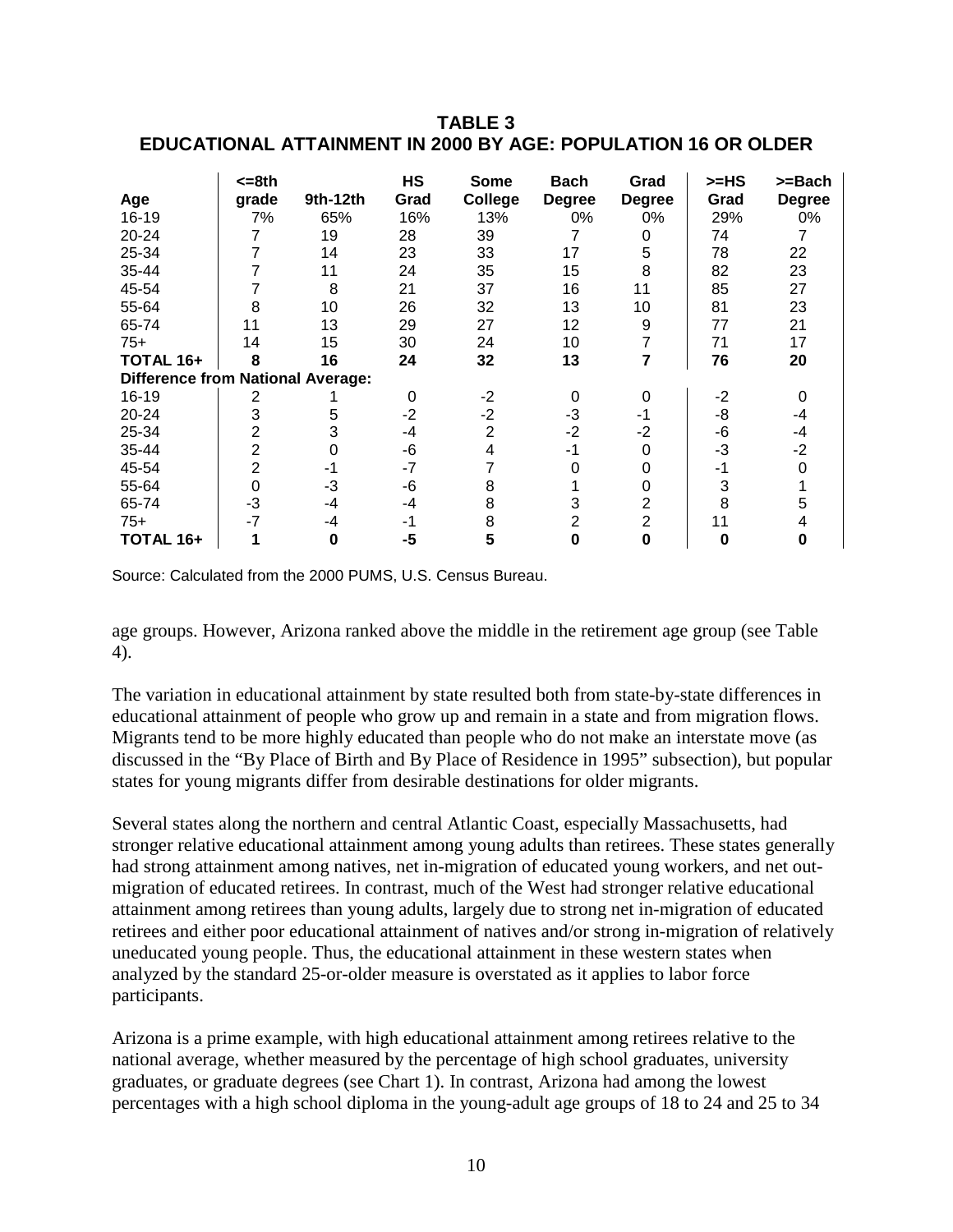# **TABLE 4 EDUCATIONAL ATTAINMENT IN 2000 BY AGE: POPULATION 18 OR OLDER**

|                                         |         |      | Arizona Rank    |          |         |  |  |
|-----------------------------------------|---------|------|-----------------|----------|---------|--|--|
|                                         |         |      |                 | 11 Com-  | 11 New  |  |  |
| <b>Age and Degree</b>                   | Arizona | U.S. | 51 States       | petitors | Economy |  |  |
| At Least a Bachelor's Degree:           |         |      |                 |          |         |  |  |
| 18-24                                   | 5.7%    | 7.8% | 40              | 8        | 10      |  |  |
| 25-34                                   | 22.9    | 27.5 | 38t             | 9        | 11      |  |  |
| 35-44                                   | 23.8    | 25.9 | 29              | 8        | 11      |  |  |
| 45-64                                   | 26.5    | 26.4 | 23              | 7        | 11      |  |  |
| $65+$                                   | 19.1    | 15.4 | 9               | 5        | 5       |  |  |
| <b>TOTAL 25+</b>                        | 23.5    | 24.4 | 25t             | 7        | 11      |  |  |
| <b>Graduate or Professional Degree:</b> |         |      |                 |          |         |  |  |
| 25-34                                   | 5.5     | 7.2  | 32t             | 8        | 10      |  |  |
| 35-44                                   | 7.7     | 8.7  | 24t             | 8t       | 11      |  |  |
| 45-64                                   | 11.2    | 11.4 | 21t             |          | 10      |  |  |
| $65+$                                   | 7.9     | 6.4  | 10t             | 4        | 5       |  |  |
| <b>TOTAL 25+</b>                        | 8.4     | 8.9  | 20 <sub>t</sub> | 6        | 9       |  |  |

t: tie

Source: U.S. Department of Commerce, Census Bureau.





Source: U.S. Department of Commerce, Census Bureau.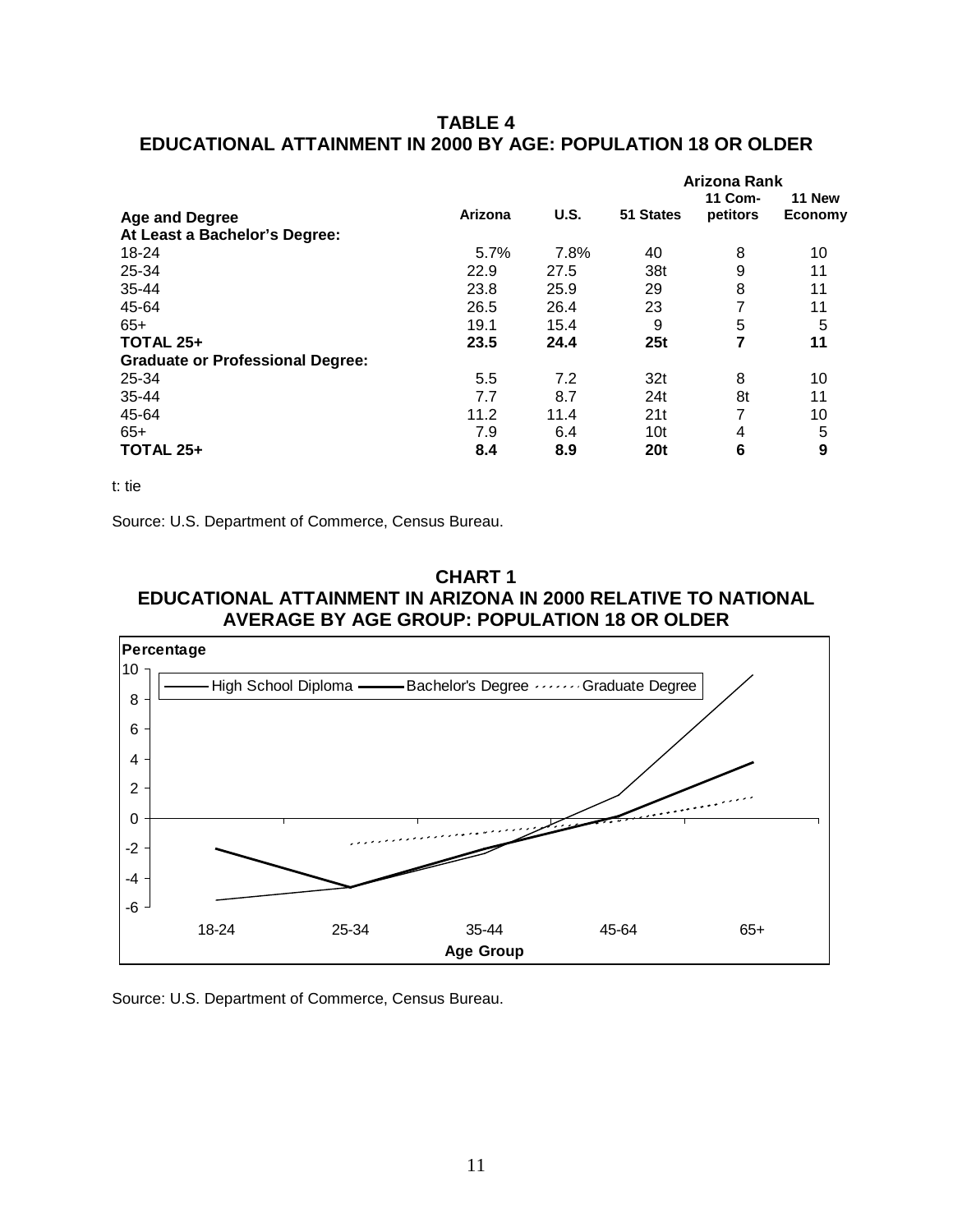and also was below average based on those with bachelor's and graduate degrees. This poor performance partially resulted from the low educational attainment of children educated in Arizona, but the strong net in-migration of young, poorly educated people, especially from Mexico and Central America, also contributed.

#### **By Labor Force Participation and Age**

Educational attainment was considerably higher among workforce participants than those not active in the labor force in every age group in 2000. In Arizona among those 25 or older, 86 percent of workforce participants had a high school diploma, compared to only 72 percent of those not working. The proportion with at least a four-year university degree was 27 percent of those in the workforce but only 16 percent of those not working.

The differentials between those in and not in the labor force were similar in Arizona to the national average. Overall, however, Arizona's educational attainment among workforce participants was slightly less than the national average, as seen in Table 5.

Among those in the workforce, educational attainment among those less than 45 years old was lower in Arizona than the national average. In particular, Arizona was well behind the national average among those 20-to-34 years old. This age group formed a larger share of the workforce in Arizona than nationally. In contrast, attainment was higher in Arizona among those 55 or

|                                          | <=8th          |          | <b>HS</b> | Some    | <b>Bach</b>    | Grad          | >=HS | >=Bach        |
|------------------------------------------|----------------|----------|-----------|---------|----------------|---------------|------|---------------|
| Age                                      | grade          | 9th-12th | Grad      | College | <b>Degree</b>  | <b>Degree</b> | Grad | <b>Degree</b> |
| 16-19                                    | 6%             | 56%      | 22%       | 17%     | 0%             | 0%            | 39%  | 0%            |
| 20-24                                    | 6              | 16       | 28        | 42      | 8              |               | 78   | 8             |
| 25-34                                    | 5              | 11       | 23        | 35      | 19             | 6             | 83   | 25            |
| 35-44                                    | 5              | 9        | 23        | 37      | 17             | 9             | 86   | 26            |
| 45-54                                    | 5              | 6        | 20        | 38      | 18             | 13            | 89   | 31            |
| 55-64                                    | 6              | 8        | 24        | 34      | 16             | 13            | 87   | 29            |
| 65-74                                    | 8              | 10       | 24        | 31      | 16             | 13            | 83   | 29            |
| $75+$                                    | 9              | 13       | 27        | 28      | 12             | 11            | 78   | 23            |
| TOTAL 16+                                |                | 13       | 23        | 36      | 16             | 8             | 82   | 24            |
| <b>Difference from National Average:</b> |                |          |           |         |                |               |      |               |
| 16-19                                    | 2              |          | 0         | $-2$    | 0              | 0             | $-2$ | 0             |
| 20-24                                    | 2              | 4        | -3        | 0       | $-3$           | $\Omega$      | -6   | $-3$          |
| 25-34                                    | 2              | 2        | $-3$      | 3       | $-2$           | $-2$          | -4   | -4            |
| 35-44                                    | $\overline{2}$ | 0        | $-7$      | 5       | -1             | $\Omega$      | $-2$ | -1            |
| 45-54                                    | $\overline{2}$ | -1       | $-7$      | 6       | 0              |               | 0    | 0             |
| 55-64                                    |                | $-2$     | $-7$      | 8       | $\overline{2}$ |               | 3    | 2             |
| 65-74                                    |                | $-3$     | $-7$      | 8       | 3              |               | 5    |               |
| $75+$                                    | -4             | $-2$     | $-2$      |         |                |               | 6    |               |
| TOTAL 16+                                |                |          | -5        | 5       | 0              | -1            | -2   | -1            |

### **TABLE 5 EDUCATIONAL ATTAINMENT IN 2000 BY AGE: LABOR FORCE PARTICIPANTS 16 OR OLDER**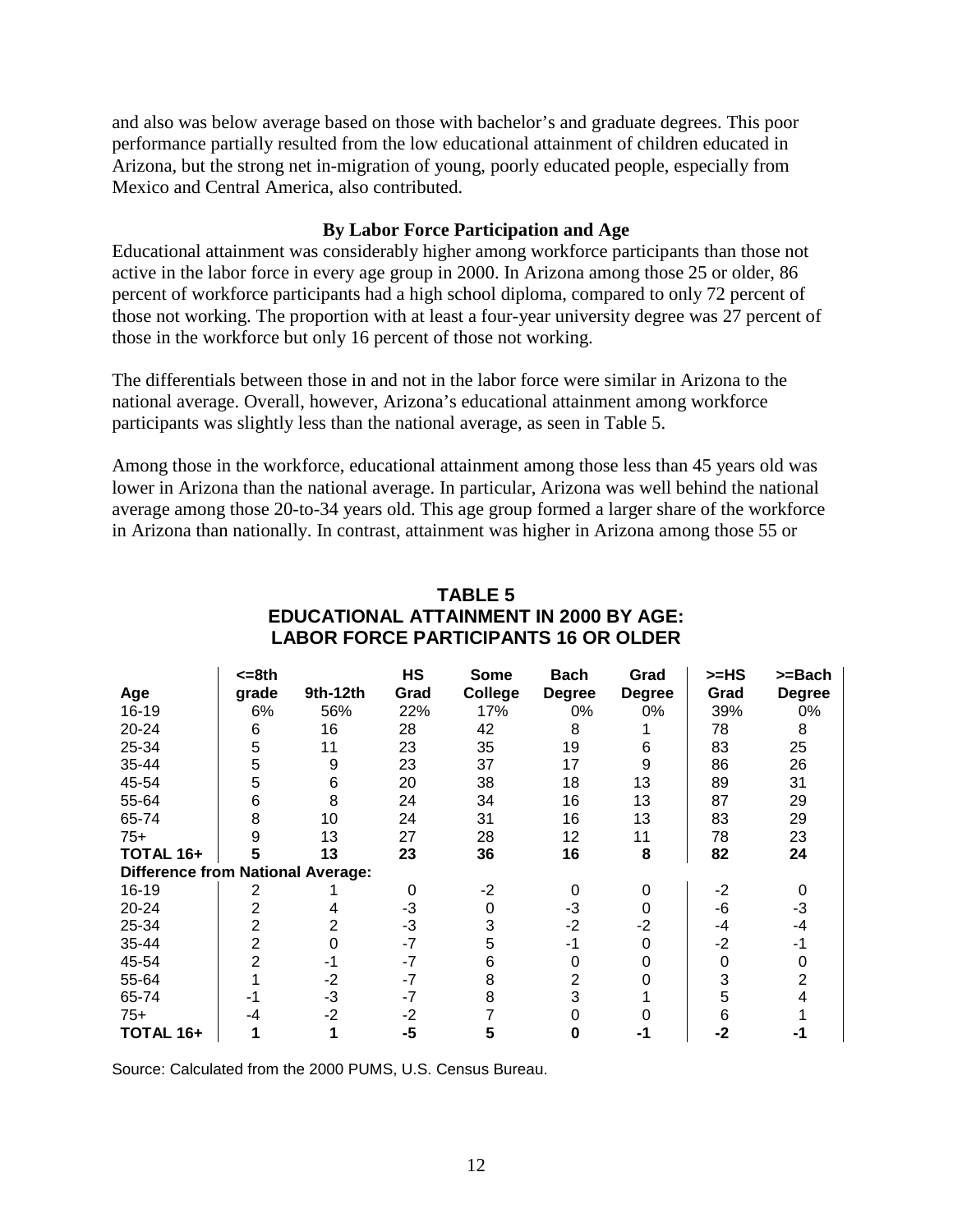older, but this age group made up a smaller share of the workforce in Arizona than nationally. Moreover, those 55 or older accounted for only 14 percent of the entire Arizona workforce compared to those 20-to-34 years old accounting for 34 percent.

#### **By Gender**

Nationally and in Arizona among those 25 or older, a higher proportion of males than females held at least a bachelor's degree in 2000. However, a marginally larger proportion of males than females did not earn a high school diploma (see Table 6).

In the younger age groups (through age 34), females in Arizona were better educated than males, with higher percentages of both high school graduates and university graduates. The opposite was true in older age groups (age 55 or older), where males had more educational attainment. The differential between the genders was particularly wide among those at least 55 years old with a university degree.

#### **By Race/Ethnicity**

Significant differences in educational attainment existed across racial/ethnic groups in 2000. Nationally, non-Hispanic whites and Asians/Pacific Islanders had much higher attainments than other groups. Asians/Pacific Islanders by far had the highest proportion of college graduates, but also had a higher proportion than non-Hispanic whites of those without a high school diploma. Blacks and American Indians had the next highest achievement while Hispanics and "other" had the lowest attainment, especially as measured by the percentage of high school graduates.

In Arizona, non-Hispanic whites had the highest educational attainment as measured by the percentage of high school graduates in 2000 (in the under-25 age groups, Asians had the highest attainment). The share of high school graduates was lower than the overall state total among American Indians and Blacks, and far below average among Hispanics (see Table 7). A considerably greater proportion of Asians than non-Hispanic whites had at least a bachelor's degree. The percentage of university graduates was low for Blacks, American Indians, and Hispanics.

| TABLE 6                                                          |
|------------------------------------------------------------------|
| EDUCATIONAL ATTAINMENT IN 2000 BY GENDER: POPULATION 25 OR OLDER |

|                                          | $= 8th$ | 9th-             | НS   | Some           | <b>Bach</b>   | Grad          | $>=$ HS | >=Bach        |
|------------------------------------------|---------|------------------|------|----------------|---------------|---------------|---------|---------------|
| <b>Race/Ethnicity</b>                    | grade   | 12 <sub>th</sub> | Grad | <b>College</b> | <b>Degree</b> | <b>Degree</b> | Grad    | <b>Degree</b> |
| Male                                     | 9%      | 12%              | 24%  | 31%            | 16%           | 9%            | 80%     | 25%           |
| Female                                   | 8       | 12               | 26   | 34             | 14            |               | 80      | 21            |
| <b>TOTAL 25+</b>                         | 8       | 12               | 25   | 33             | 15            | 8             | 80      | 23            |
| <b>Difference from National Average:</b> |         |                  |      |                |               |               |         |               |
| Male                                     |         |                  | -5   | 5              |               |               |         |               |
| Female                                   |         |                  | -5   | 6              |               |               |         | -1            |
| <b>TOTAL 25+</b>                         |         |                  | -5   | 6              | 0             |               |         |               |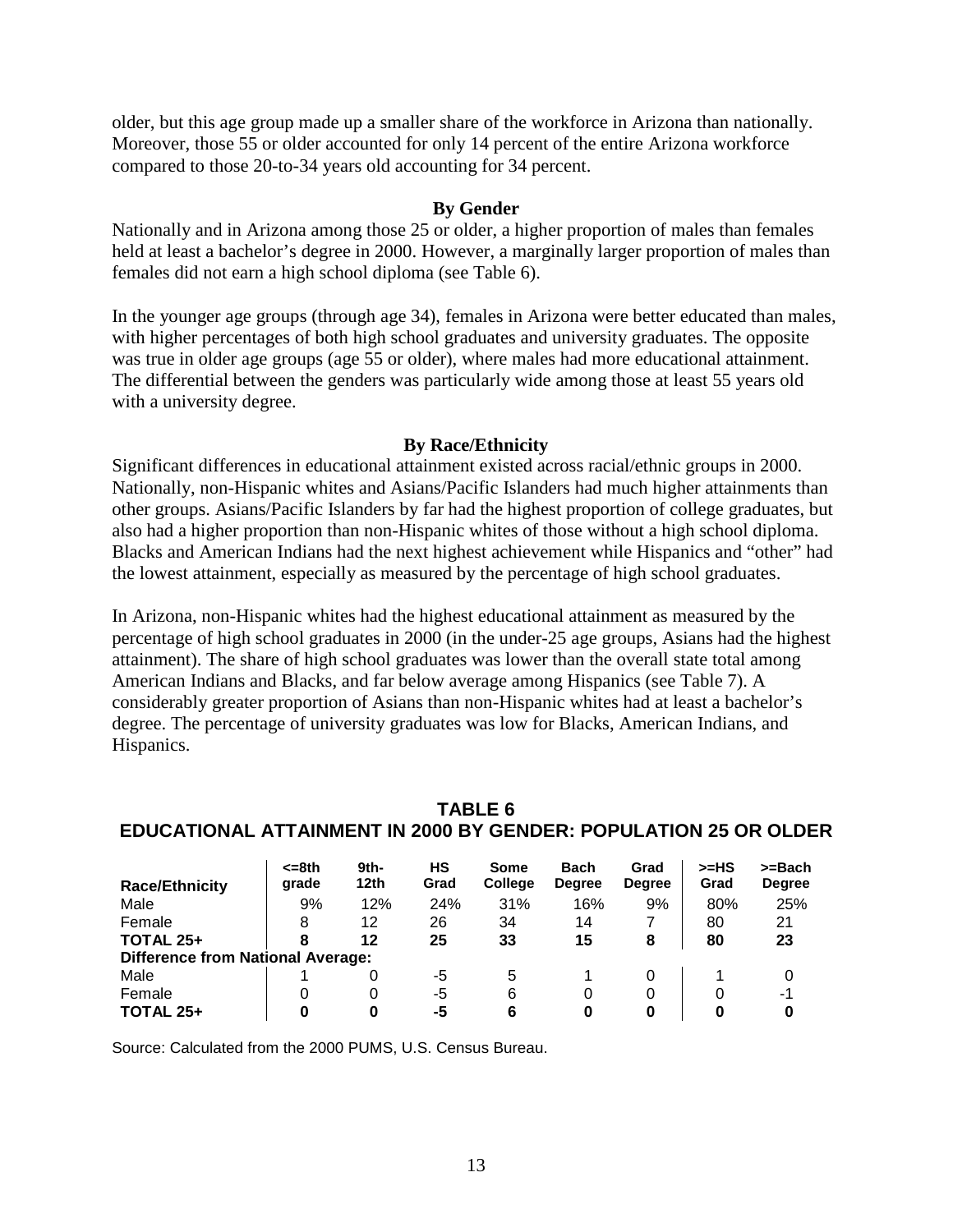|                                          | <=8th | 9th- | <b>HS</b> | Some    | <b>Bach</b>   | Grad          | >=HS  | >=Bach        |
|------------------------------------------|-------|------|-----------|---------|---------------|---------------|-------|---------------|
| <b>Race/Ethnicity</b>                    | grade | 12th | Grad      | College | <b>Degree</b> | <b>Degree</b> | Grad  | <b>Degree</b> |
| Asian/Pacific Island                     | 9%    | 9%   | 16%       | 22%     | 24%           | 20%           | 83%   | 44%           |
| Non-Hispanic White                       | 3     | 9    | 25        | 36      | 18            | 10            | 89    | 28            |
| <b>Other Race</b>                        |       | 12   | 25        | 36      | 13            | 8             | 82    | 21            |
| <b>Black</b>                             | 5     | 14   | 25        | 38      | 12            | 6             | 81    | 18            |
| Hispanic                                 | 28    | 20   | 23        | 21      | 5             | 3             | 51    | 8             |
| American Indian                          | 17    | 22   | 29        | 26      | 5             | 2             | 62    |               |
| <b>TOTAL 25+</b>                         | 8     | 12   | 25        | 33      | 15            | 8             | 80    | 23            |
| <b>Difference from National Average:</b> |       |      |           |         |               |               |       |               |
| <b>Other Race</b>                        | -1    | -1   | $-2$      | 6       | -1            | 0             | 3     |               |
| <b>Black</b>                             | -4    | -6   | -5        | 11      | 3             |               | 10    |               |
| Asian/Pacific Island                     | $-2$  | 0    | $-1$      |         | $-2$          |               | 3     |               |
| Non-Hispanic White                       | $-2$  | -1   | -6        | 8       | 2             |               | 4     | 3             |
| Hispanic                                 | $-1$  |      |           | 2       | -1            | -1            | 0     | $-2$          |
| American Indian                          | 8     | 4    | -3        | -4      | $-2$          | $-2$          | $-10$ | -4            |
| <b>TOTAL 25+</b>                         |       | Ω    | -5        | 6       | 0             | Ω             | 0     | 0             |

# **TABLE 7 EDUCATIONAL ATTAINMENT IN 2000 BY RACE/ETHNICITY: POPULATION 25 OR OLDER**

Source: Calculated from the 2000 PUMS, U.S. Census Bureau.

Relative to the same racial/ethnic group nationally, educational attainment in Arizona was considerably lower among Native Americans and somewhat lower among Hispanics as measured by share with a bachelor's degree. In contrast, educational attainment in Arizona relative to the nation was much higher among Blacks and higher among non-Hispanic whites. The aboveaverage proportion of Hispanics in Arizona lowered the state's overall educational attainment relative to the nation.

#### **By Place of Birth and By Place of Residence in 1995**

Arizona natives (those born in Arizona) had substantially lower educational attainment in 2000 than Arizonans born elsewhere in the United States, in all age groups and as measured both by high school graduates and university graduates. A considerably lower proportion of those born outside the United States were high school graduates, but the proportion of foreign-born with at least a bachelor's degree marginally exceeded that of Arizona natives (see Table 8).

The same patterns prevailed nationally, though the difference in attainment between natives and interstate migrants was not as large as in Arizona. When measured by those with at least a bachelor's degree, all three groups (natives, interstate migrants, and immigrants) had lesser attainment in Arizona than nationally. Arizona's overall figure was close to the national average because the state had a disproportionately large share of those born in other states, the category with the highest educational attainment. When measured by those with at least a high school diploma, interstate migrants to Arizona were slightly better educated than interstate migrants to other states, but immigrants to Arizona were much less well educated than immigrants to other states.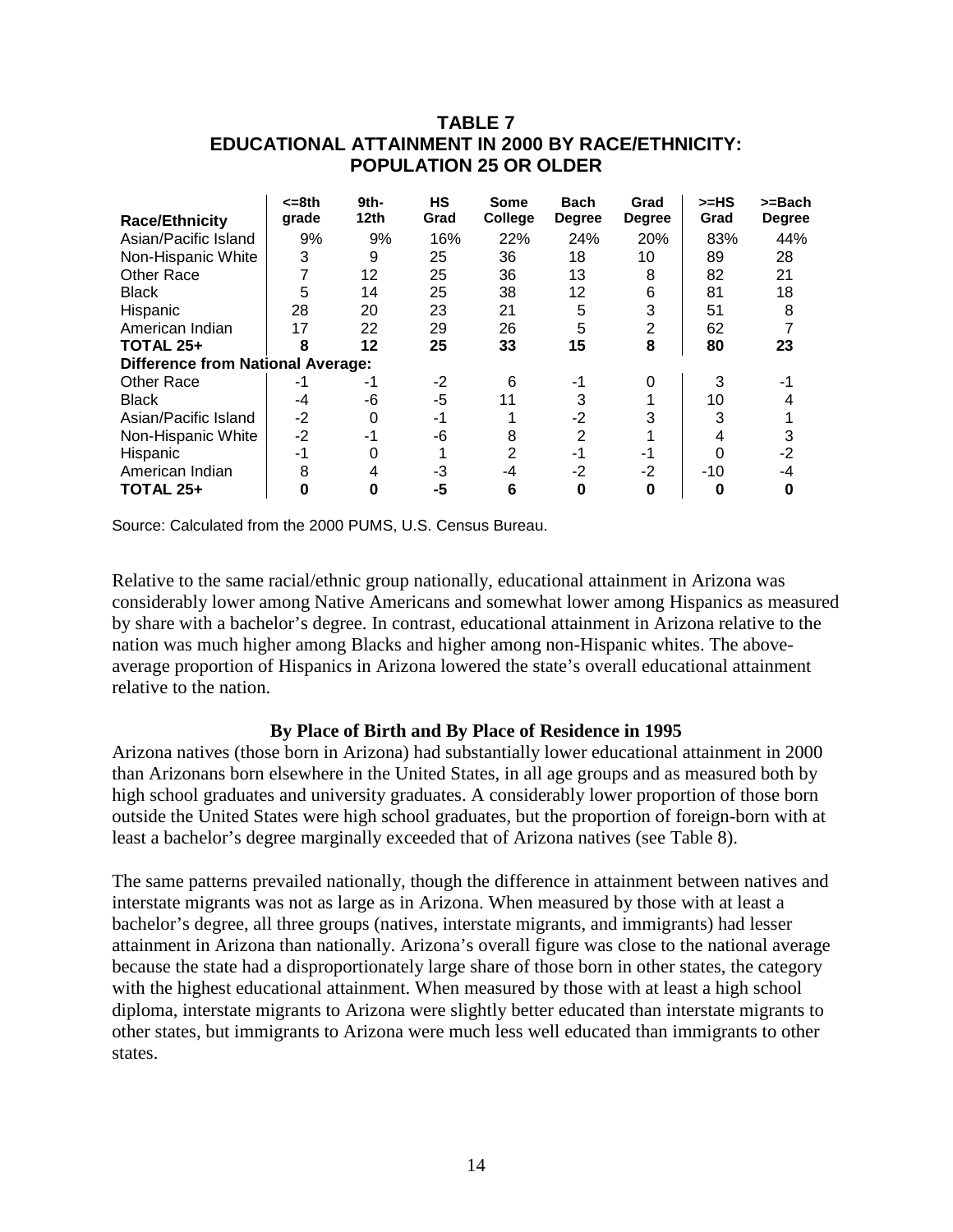# **TABLE 8 EDUCATIONAL ATTAINMENT IN 2000 BY PLACE OF BIRTH AND PLACE OF RESIDENCE IN 1995: POPULATION 25 OR OLDER**

|                                          | <=8th          | 9th-<br>12th   | <b>HS</b><br>Grad | <b>Some</b> | <b>Bach</b>   | Grad          | >=HS<br>Grad   | >=Bach        |
|------------------------------------------|----------------|----------------|-------------------|-------------|---------------|---------------|----------------|---------------|
| <b>Place of Birth</b>                    | grade          |                |                   | College     | <b>Degree</b> | <b>Degree</b> |                | <b>Degree</b> |
| Same State                               | 8%             | 15%            | 28%               | 34%         | 10%           | 4%            | 77%            | 15%           |
| <b>Different State</b>                   | 3              | 9              | 25                | 36          | 17            | 10            | 88             | 27            |
| Foreign                                  | 30             | 18             | 18                | 18          | 9             |               | 52             | 16            |
| 1995 Residency                           |                |                |                   |             |               |               |                |               |
| Same State                               | 9              | 12             | 25                | 33          | 14            | 8             | 79             | 21            |
| <b>Different State</b>                   | 4              | 8              | 23                | 34          | 20            | 11            | 87             | 31            |
| Foreign                                  | 26             | 17             | 18                | 18          | 13            | 9             | 57             | 22            |
| <b>TOTAL 25+</b>                         | 8              | 12             | 25                | 33          | 15            | 8             | 80             | 23            |
| <b>Difference from National Average:</b> |                |                |                   |             |               |               |                |               |
| <b>Place of Birth</b>                    |                |                |                   |             |               |               |                |               |
| Same State                               | $\overline{2}$ | $\overline{2}$ | $-7$              | 7           | -3            | $-2$          | -4             | -4            |
| <b>Different State</b>                   | $-1$           | -1             | -1                | 6           | $-2$          | $-2$          | $\overline{2}$ | $-3$          |
| Foreign                                  |                | 3              | -1                | -1          | $-5$          | $-3$          | -10            | $-7$          |
| 1995 Residency                           |                |                |                   |             |               |               |                |               |
| Same State                               |                | -1             | -6                | 6           | 0             | 0             | 0              | -1            |
| <b>Different State</b>                   | 0              | 0              |                   | 4           | -3            | $-3$          | $-1$           | $-5$          |
| Foreign                                  | 9              | 3              | 0                 | 0           | -5            | -5            | -12            | -11           |
| <b>TOTAL 25+</b>                         | 0              | 0              | $-5$              | 6           | 0             | 0             | 0              | 0             |

Source: Calculated from the 2000 PUMS, U.S. Census Bureau.

Recent migrants (those moving between 1995 and 2000) from other states had higher attainment than those who had been in Arizona longer. Those moving recently from another country had the lowest attainment as measured by the percentage of high school graduates, but marginally higher attainment compared to long-term Arizona residents as measured by percentage with a bachelor's degree.

The educational attainment of those who did not make an interstate move between 1995 and 2000 was about the same in Arizona as the national average. Recent interstate migrants to Arizona were less well educated than other interstate migrants, especially as measured by the share with a bachelor's degree. Those who immigrated to Arizona between 1995 and 2000 were far less educated than other immigrants.

In Arizona in 2000, educational attainment was highest among citizens by birth, followed by naturalized citizens. Residents who were not citizens had appreciably lesser educational attainment. The share with at least a bachelor's degree was 24 percent of citizens by birth, 19 percent of naturalized citizens, and 12 percent of non-citizens.

Among immigrants living in Arizona in 2000, educational attainment was highest among those living in the country for more than 20 years. However, the percentage with at least a bachelor's degree was as high among those who entered the United States between 1995 and 2000 as among those who entered prior to 1980.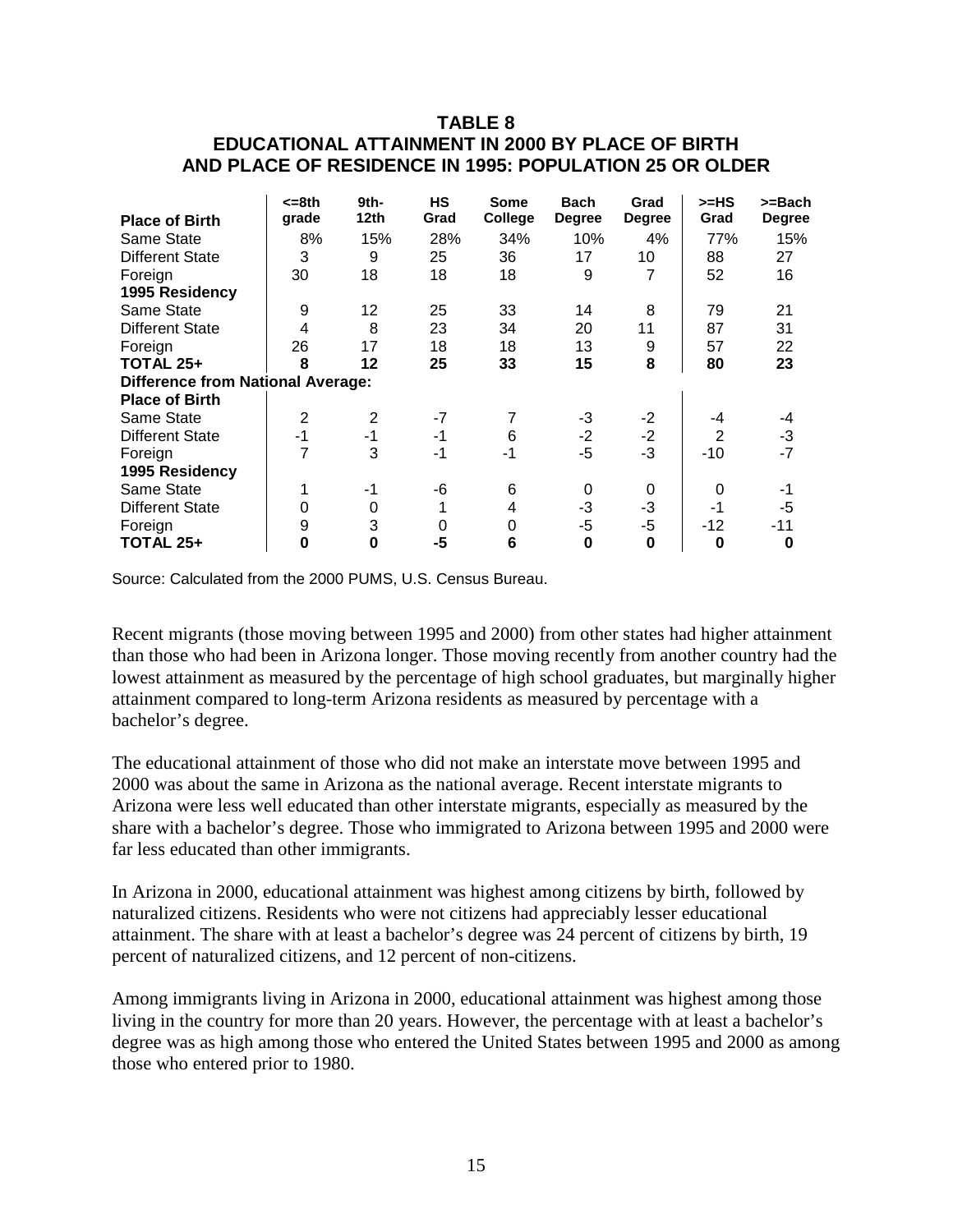## **By Age, Race/Ethnicity, Place of Birth, and Place of Residence in 1995**

In order to better understand the causes of Arizona's educational attainment being different from the United States average, attainment was examined by four factors simultaneously: age, race/ethnicity, place of birth, and place of residence in 1995. Because of small sample sizes in some categories, the analysis by age group was limited.

The analysis discussed in this subsection was of the entire population 25 or older; in the last subsection of the next section the same analysis for labor force participants between the ages of 25 and 64 is discussed. Individuals were distributed into one of nine categories based on place of birth and migration during the five years prior to the census date:

1. "Earlier Migrant": A person born in a different U.S. state from the one in which they lived in 2000 who had migrated to their 2000 state of residence before 1995.

2. "Recent Migrant": A person born in a different U.S. state from the one in which they lived in 2000 who had migrated to their 2000 state of residence in the five years prior to the 2000 census.

3. "Recent Migrant (in another country in 1995)": A person born in a different U.S. state from the one in which they lived in 2000 who had migrated to their 2000 state of residence from a foreign country in the five years prior to the 2000 census.

4. "Native": A person living in the same state in both 1995 and 2000 as that in which they were born.

5. "Native (in another state in 1995)": A person living in the same state in 2000 as that in which they were born but who lived in another U.S. state in 1995.

6. "Native (in another country in 1995)": A person living in the same state in 2000 as that in which they were born but who lived in another country in 1995.

7. "Earlier Immigrant": A person born in another country who was living in the same state in 1995 and 2000.

8. "Earlier Immigrant (in another state in 1995)": A person born in another country who was living in a different U.S. state in 1995 than their state of residence in 2000.

9. "Recent Immigrant": A person born in another country who moved to the United States between 1995 and 2000.

Individuals were further divided by three racial/ethnic groups (non-Hispanic whites, Hispanics, other), resulting in 27 categories. The "other" racial/ethnic group is diverse, including Asians (a group with higher-than-average educational attainment), Native Americans (a group with lowerthan-average educational attainment), Blacks, and other. This racial combination was necessary because of the small sample sizes in Arizona in each of these four racial/ethnic groups.

Differences in educational attainment between Arizona and the national average are shown for most of the 27 categories in Table 9, listed in order of the number of people living in Arizona in 2000. Those categories with a sample size in Arizona of less than 250 are not shown.

By far the largest category in Arizona was that of non-Hispanic whites who moved to Arizona from another state prior to 1995. As a proportion of the total, this category was far larger in Arizona than nationally. While the high school graduation rate of earlier non-Hispanic white interstate migrants was a little higher, the university graduation rate was lower, in Arizona than the national average. A relationship between educational attainment and age existed in this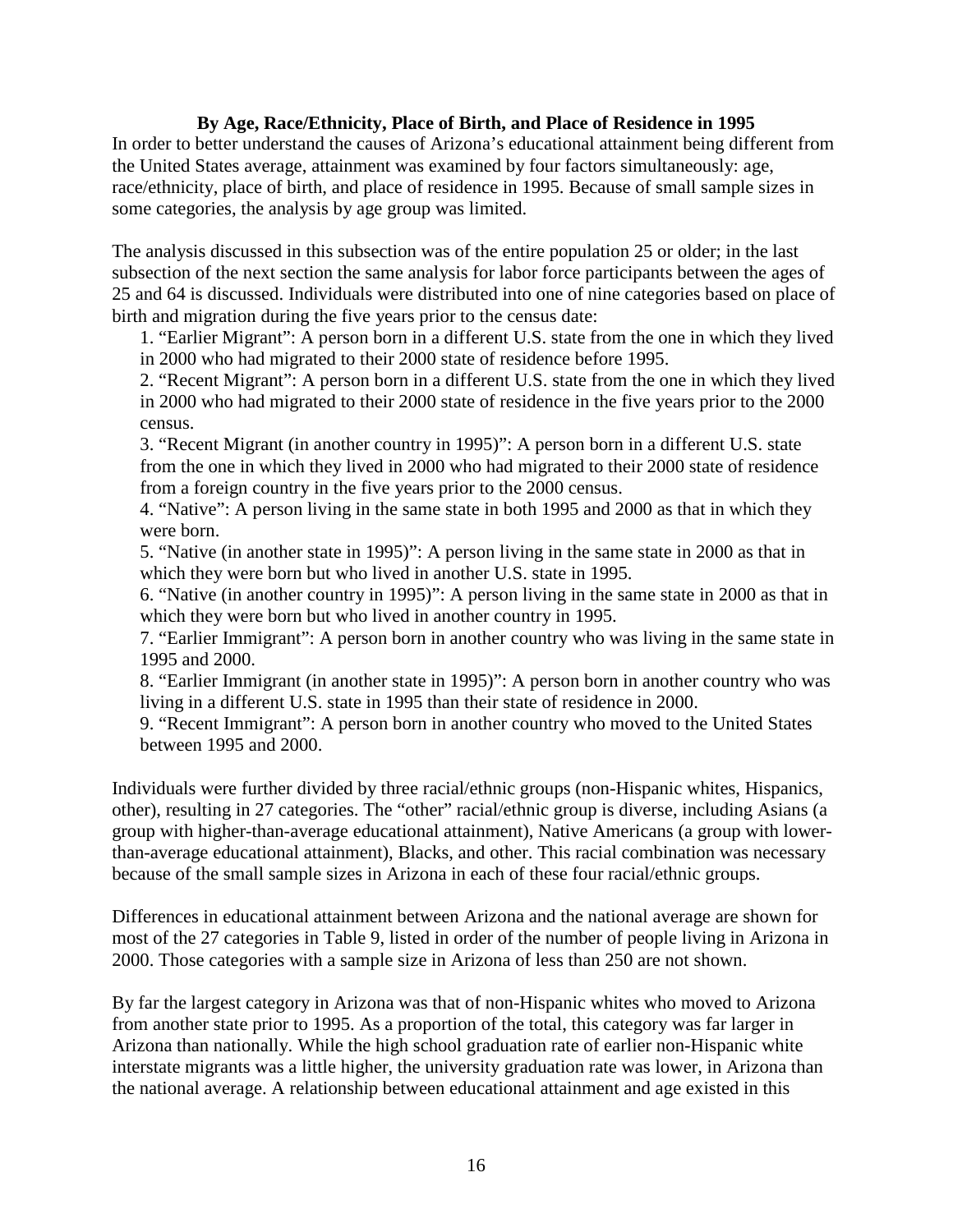category, with those 65 or older having the highest attainment in Arizona relative to their national peers (considerably higher attainment based on high school graduation rate and only slightly lower based on university graduation rate). Among the working-age population, high school attainment was slightly higher in Arizona except among those less than 25, who had an attainment less than the national average. University graduation rates were lower in Arizona in all of the age groups less than 65.

The second largest category in Arizona was non-Hispanic whites who moved to Arizona from another state between 1995 and 2000, which also made up a much larger proportion of the Arizona total than of the national total. Educational achievement among Arizonans in this category was far below the national average based on university graduation rate and equal to the national average as measured by high school graduation rate. A relationship between educational attainment and age also existed in this category. Those 65 or older had the highest attainment in Arizona relative to their national peers based on both high school and university graduation rates, with high school rates being above the national average and university rates being close to the national average. Based on high school graduation rate, those under 25 had the weakest attainment relative to their peers at just below the national average. All of the under-65 age groups had lower-than-average university graduation rates.

In contrast, non-Hispanic whites living in the same state in both 1995 and 2000 as that in which they were born was a far larger category nationally than in Arizona. Though educational attainment in this category was higher in Arizona than the nation, the small size of the category in Arizona kept it from offsetting the inferior attainment of the two non-Hispanic white interstate migrant categories. A very strong relationship between age and attainment relative to the national average was present among non-Hispanic white natives: measured both by high school and university graduation rates, attainment was far above the national average in Arizona among those 65 or older but below average among those less than 35.

Educational attainment in Arizona was less than the national average in each of the next four categories listed in Table 9. Age had no effect in three of these categories — earlier Hispanic immigrant, earlier Hispanic interstate migrant, and native other race — with attainment in Arizona below average in every age group based on both high school and university graduation rates. In the native Hispanic category, those 55 or over had above-average high school graduation rates while those under 35 had below-average rates. Based on university graduation, the elderly were close to average while the younger-than-55 age groups were below average.

Looking at all of the categories of non-Hispanic whites, educational attainment as measured by university graduation rate was lower than the national average in each case except that of people living in the same state in both 1995 and 2000 as that of their birth. University graduation rates were lower in Arizona than the national average in all nine categories of Hispanics. Among non-Hispanics of other races, results were more mixed by category, but none of the categories were large in size. Non-Hispanic other race natives had attainments considerably below average, likely due to a disproportionate share of Arizona natives being

Native Americans, a group with considerably below average attainment in Arizona. In contrast, most of the non-Hispanic other race migrant and immigrant categories had educational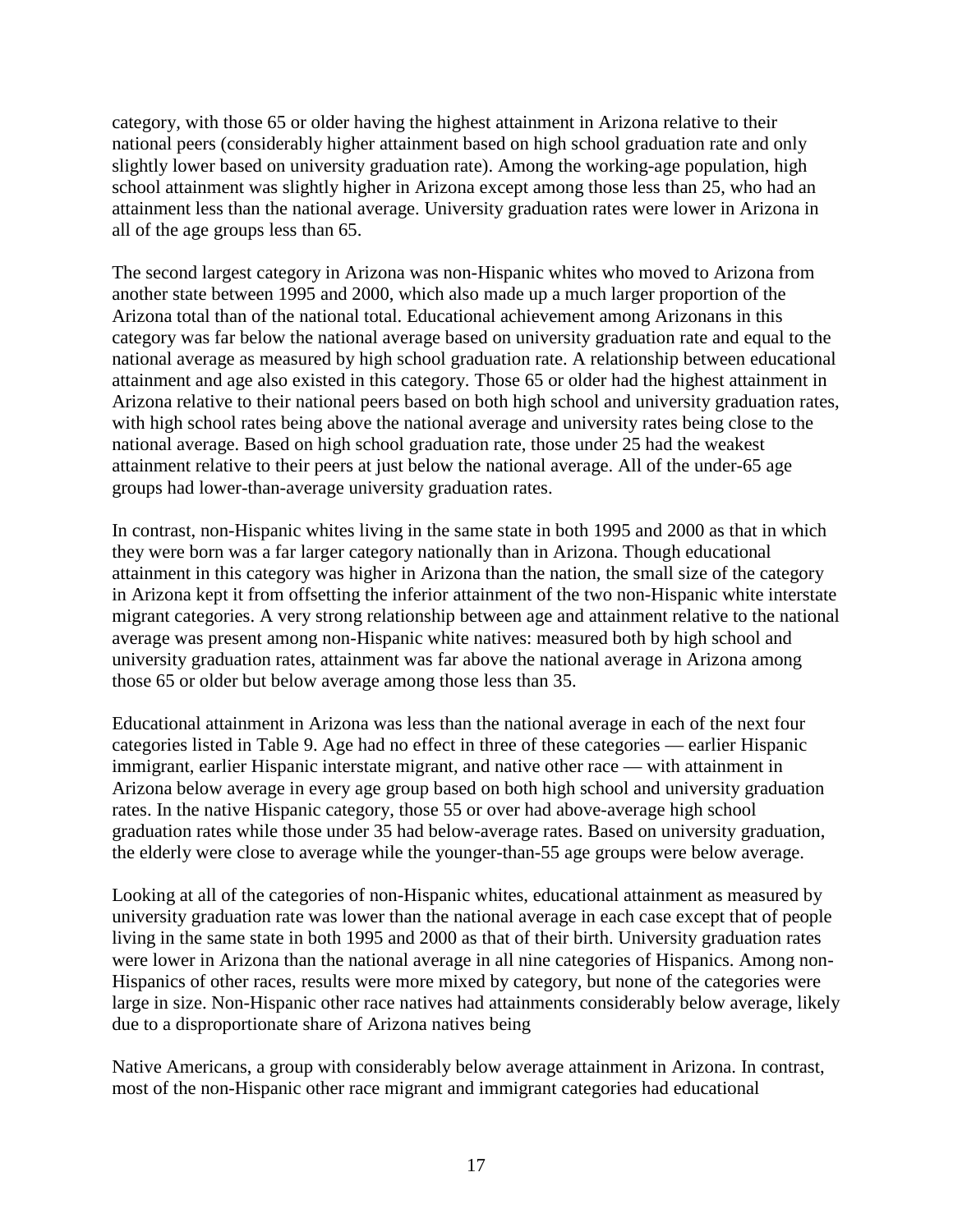attainment similar to or slightly greater than the national average. This likely resulted from a disproportionate share of the immigrants being Asian and a disproportionate share of the interstate migrants being Blacks or Asians — races with higher educational attainment in Arizona than nationally.

#### **TABLE 9**

### **EDUCATIONAL ATTAINMENT IN 2000 BY RACE/ETHNICITY, PLACE OF BIRTH AND PLACE OF RESIDENCE IN 1995: POPULATION 25 OR OLDER**

|                                                        | Difference in |                       |      |                     |         |
|--------------------------------------------------------|---------------|-----------------------|------|---------------------|---------|
|                                                        |               | <b>Attainment, AZ</b> |      | Percentage of All   |         |
|                                                        |               | Less U.S.             |      | <b>Observations</b> |         |
|                                                        | >=HS          | $>=$ Bach             | Ari- |                     | Differ- |
|                                                        | Grad          | Degree                | zona | U.S.                | ence    |
| Earlier Migrant, White                                 | 1.5           | $-3.9$                | 45.1 | 23.2                | 21.9    |
| Recent Migrant, White                                  | $-0.1$        | $-7.4$                | 12.3 | 4.4                 | 7.9     |
| Native, White                                          | 5.4           | 1.9                   | 9.0  | 42.5                | $-33.5$ |
| Earlier Immigrant, Hispanic                            | $-5.7$        | $-2.5$                | 7.4  | 4.9                 | 2.5     |
| Native, Hispanic                                       | $-0.5$        | $-3.0$                | 6.0  | 2.4                 | 3.6     |
| Native, Other Race                                     | $-9.5$        | $-5.5$                | 4.0  | 6.9                 | $-2.9$  |
| Earlier Migrant, Hispanic                              | $-2.6$        | $-2.3$                | 2.7  | 0.8                 | 1.9     |
| Earlier Migrant, Other Race                            | 6.1           | 0.7                   | 2.5  | 3.4                 | $-0.9$  |
| Earlier Immigrant, White                               | 5.2           | $-1.1$                | 2.5  | 2.9                 | $-0.4$  |
| Recent Immigrant, Hispanic                             | -9.4          | $-4.7$                | 1.5  | 0.7                 | 0.8     |
| Earlier Immigrant, Other Race                          | 2.3           | 0.8                   | 1.2  | 3.1                 | -1.9    |
| Earlier Immigrant in Another State in 1995, Hispanic   | $-7.8$        | $-5.3$                | 1.0  | 0.4                 | 0.6     |
| Recent Migrant, Other Race                             | 2.0           | $-0.1$                | 0.8  | 0.6                 | 0.2     |
| Earlier Immigrant in Another State in 1995, White      | $-3.4$        | $-11.1$               | 0.7  | 0.3                 | 0.4     |
| Recent Migrant, Hispanic                               | 0.4           | $-3.6$                | 0.6  | 0.2                 | 0.4     |
| Native in Another State in 1995, White                 | 1.1           | $-1.4$                | 0.5  | 1.2                 | $-0.7$  |
| Earlier Immigrant in Another State in 1995, Other Race | 1.3           | -5.4                  | 0.4  | 0.4                 | 0.0     |
| Recent Immigrant, White                                | $-0.5$        | $-9.8$                | 0.4  | 0.4                 | 0.0     |
| Recent Migrant in Another Country in 1995, White       | $-2.8$        | $-5.9$                | 0.4  | 0.2                 | 0.2     |
| Recent Immigrant, Other Race                           | 3.6           | 1.0                   | 0.4  | 0.6                 | $-0.2$  |
| Native in Another State in 1995, Hispanic              | 2.9           | $-2.9$                | 0.2  | 0.1                 | 0.1     |

Notes: "White" and "Other Race" include only non-Hispanics. "Earlier" refers to a move made before 1995; "recent" refers to a move made between 1995 and 2000. "Migrant" refers to someone moving from one U.S. state to another; "immigrant" refers to someone moving to the U.S. from another country. "Native" refers to someone living in the same state in 2000 as that in which they were born.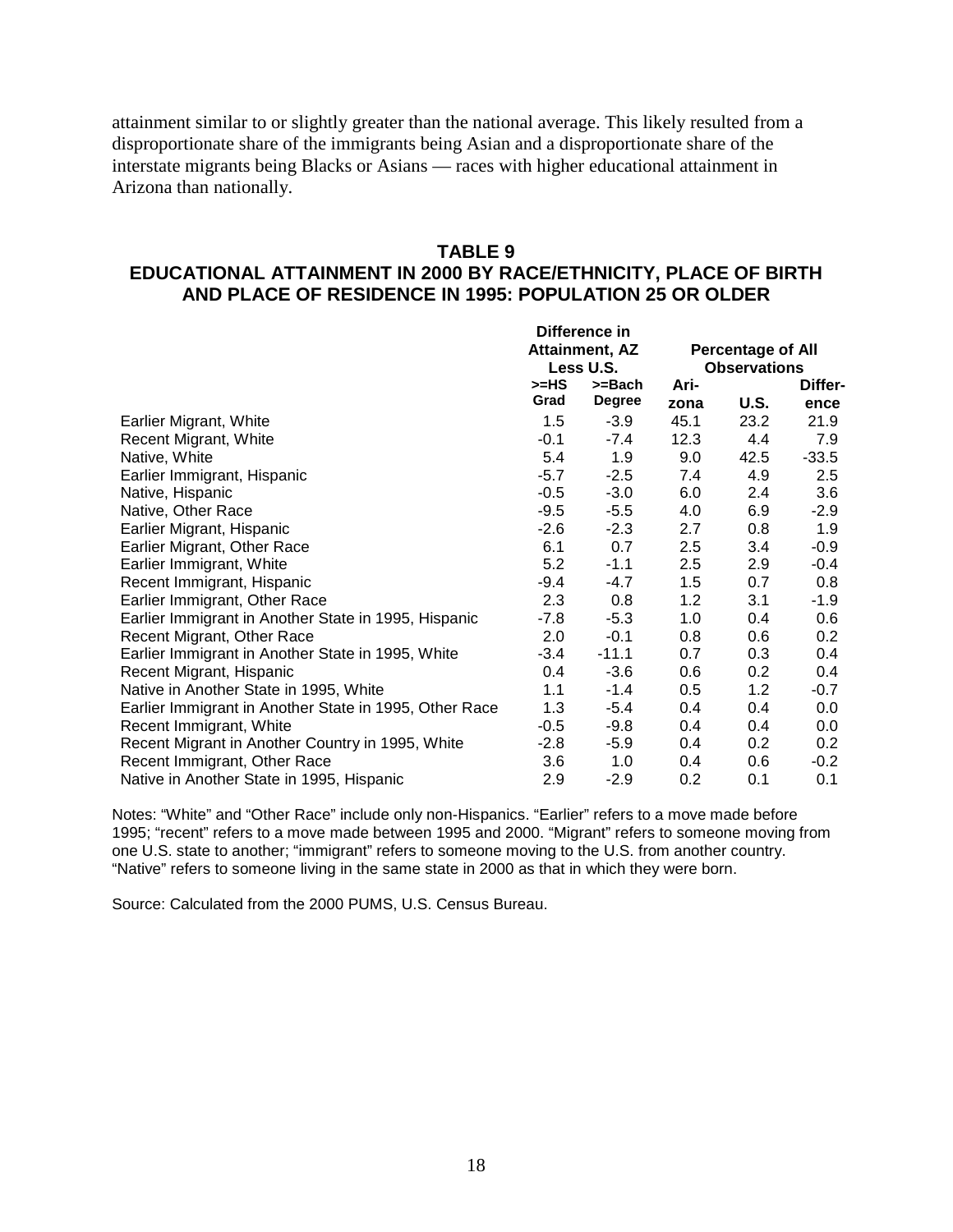#### **EDUCATIONAL ATTAINMENT OF WORKFORCE PARTICIPANTS BETWEEN THE AGES OF 25 AND 64 IN 2000: ARIZONA COMPARED TO THE NATION AND OTHER STATES**

In all age groups, educational attainment was higher among those active in the labor market than those not in the workforce, nationally and in Arizona. From an economic development perspective, the educational attainment of those active in the labor market (particularly those between 25 and 64 years of age, most of whom have completed their education and are not of traditional retirement age) is of more relevance than overall attainment of the entire 25-or-older population. This is particularly true in Arizona, which attracts a large number of well-educated retirees (many under the age of 65) who boost the state's average educational attainment but do not participate in the labor market. Thus, the most commonly reported educational attainment figures, which are for the entire population 25 or older, present Arizona more favorably relative to the nation and other states than is the reality of labor market participants.

This section focuses on labor market participants between the ages of 25 and 64 in Arizona in 2000, based on the PUMS. Arizona is compared to the nation and to each of the other states based on the nine categories of place of residence in 1995 and place of birth discussed in the prior subsection. The comparison to the nation includes the racial/ethnic distinction, resulting in 27 categories.

Educational attainment among those in the workforce aged 25 to 64 was considerably higher in 2000 than among the entire 25-or-older population discussed in the prior section. Nationally, the percentage with at least a high school diploma was 7.3 percentage points higher among the 25 to-64 workforce; the differential among those with at least a bachelor's degree was 4.1 percentage points.

With so many highly educated older adults not in the workforce, Arizona's educational attainment in the 25-to-64 workforce was not as far above the entire 25-or-older population as the national average, with differentials of 5.0 percentage points measured by high school graduation and 3.9 points based on university graduation. Only nine states had a smaller differential on the high school graduate measure, but many of these were competitor and/or new economy states.

Among labor force participants 25-to-64 years old, the proportion with at least a high school diploma was 86.0 percent in Arizona, less than the national average of 87.7 percent and ranking 40th among all states, seventh among 11 competitor states, and 10th among 11 new economy states. These ranks are worse than those based on the entire 25 or older population. In contrast, the ranks are about the same for the entire 25-or-older population and labor force participants 25 to-64 on the percentage with at least a bachelor's degree. Arizona's figure of 27.4 percent was less than the U.S. average of 28.5 percent, ranking 23rd among all states, seventh among competitor states, and last among new economy states.

# **By Place of Birth and Place of Residence in 1995**

Individuals between the ages of 25 and 64 who were active in the labor market at the time of the 2000 census (this includes those who were unemployed but actively looking for work) were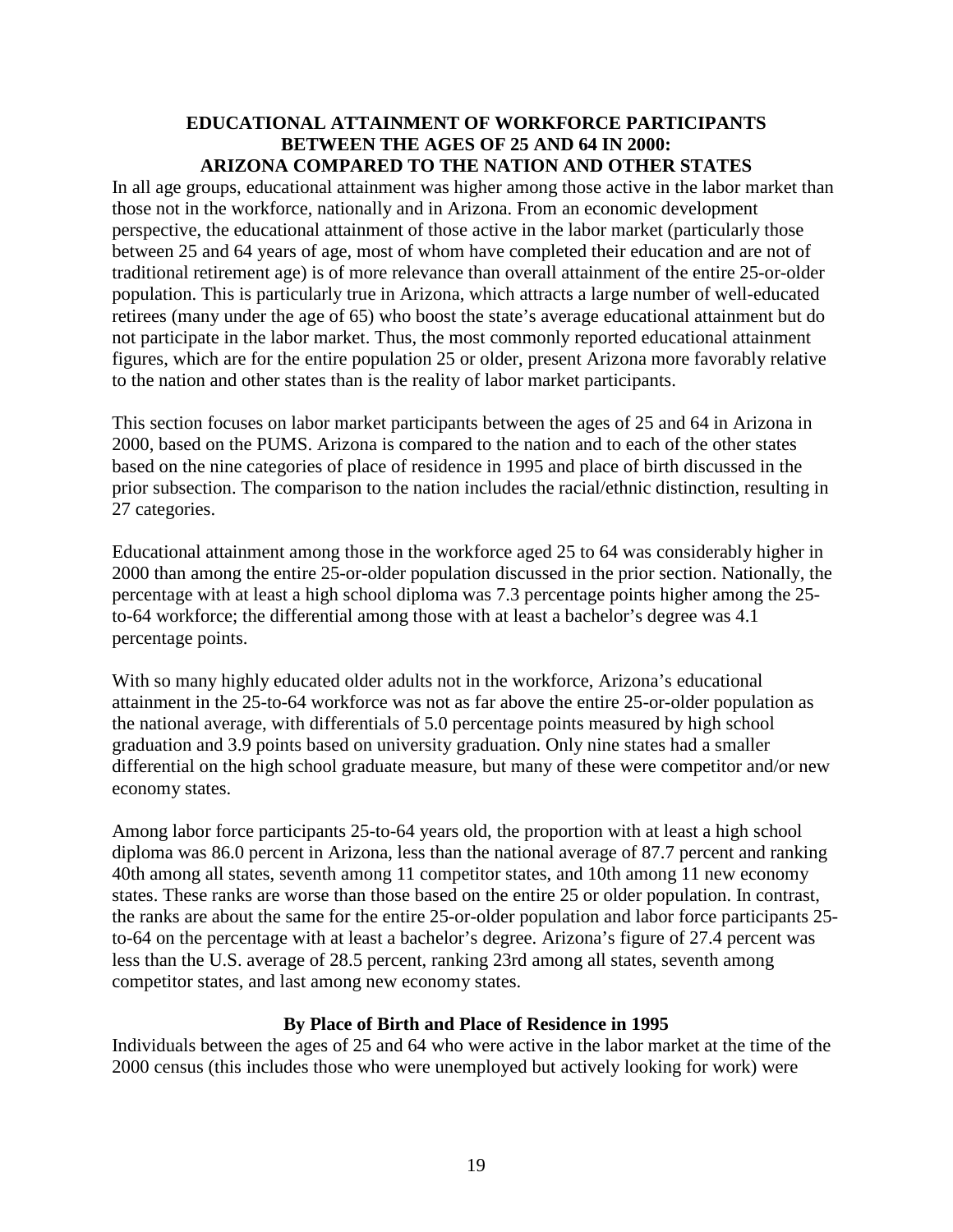placed into one of the nine categories discussed in the prior section (based on migration during the five years prior to the census date and place of birth).

Nationwide, 40 percent of the entire population in 2000 were labor force participants between the ages of 25 and 64. Due to slightly above-average shares of children and elderly and a belowaverage workforce participation rate of people of working age, Arizona's proportion was below average at 36 percent. The proportion was lowest in the South and Southwest, as low as 34 percent in Louisiana, Mississippi and West Virginia. The highest proportions were scattered across the northern states, as high as 46 percent in New Hampshire.

As seen in Table 10, earlier interstate migrants to Arizona were by far the most numerous among 25-to-64-year-old labor force participants, followed by Arizona natives, recent interstate migrants, and earlier immigrants. None of the other five categories were large. Few native Arizonans were living elsewhere in 1995 but had returned to Arizona in 2000 and few born in another U.S. state were living in another country in 1995 but in Arizona in 2000.

Large differences between Arizona and the national average are seen in the distribution across the nine categories. In particular, Arizona proportionally had far fewer natives (those living in the same state in both 1995 and 2000 as their birth state), with its 21 percent share second lowest in the country. Most of the states with the lowest proportions were in the West (including Nevada at 9 percent) and the states with the highest proportions mostly were in the Plains and Great Lakes regions, with Pennsylvania having the highest share at 75 percent.

# **TABLE 10 RELATIVE SIZE OF NINE CATEGORIES IN 2000: LABOR FORCE PARTICIPANTS AGED 25 TO 64**

|                                              | Arizona | U.S.  | <b>Difference</b> |
|----------------------------------------------|---------|-------|-------------------|
| <b>Earlier Migrant</b>                       | 47.9%   | 26.4% | 21.5              |
| <b>Recent Migrant</b>                        | 14.2    | 6.0   | 8.2               |
| Recent Migrant (in another country in 1995)  | 0.6     | 0.4   | 0.2               |
| <b>Native</b>                                | 20.9    | 52.3  | $-31.4$           |
| Native (in another state in 1995)            | 1.0     | 1.6   | $-0.6$            |
| Native (in another country in 1995)          | 0.2     | 0.1   | 0.1               |
| Earlier Immigrant                            | 10.8    | 10.5  | 0.3               |
| Earlier Immigrant (in another state in 1995) | 2.2     | 1.2   | 1.0               |
| Recent Immigrant                             | 2.2     | 1.7   | 0.5               |
| Born in another state                        | 62.7    | 32.8  | 29.9              |
| Born in same state                           | 22.1    | 54.0  | $-31.9$           |
| Born in another country                      | 15.2    | 13.4  | 1.8               |
| Living in same state in 1995                 | 79.6    | 89.2  | $-9.6$            |
| Living in another state in 1995              | 17.4    | 8.8   | 8.6               |
| Living in another country in 1995            | 3.0     | 2.2   | 0.8               |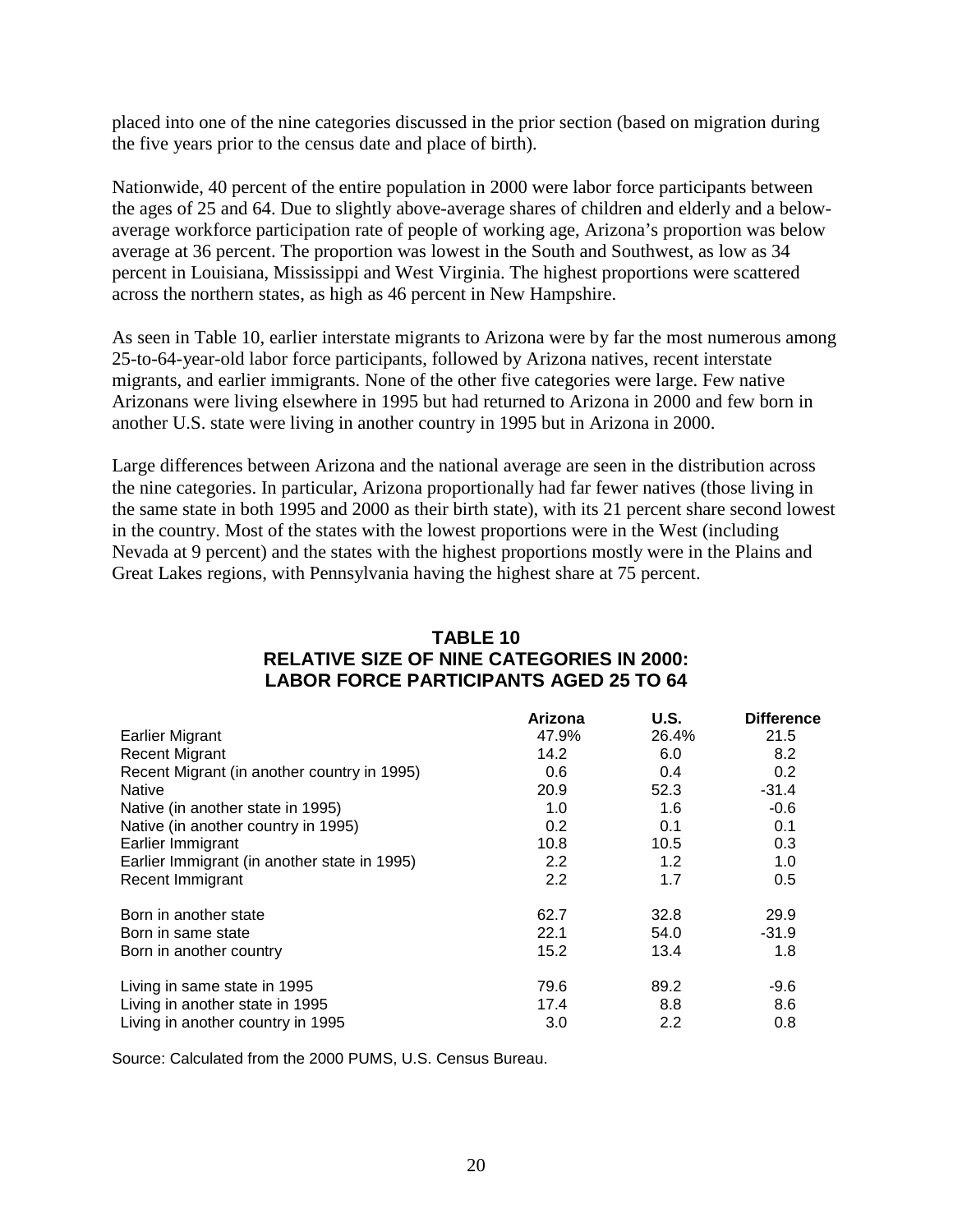Arizona proportionally had considerably more migrants from other states, both those who had moved recently and those who had moved prior to 1995. In nine states, more than half of the workforce between the ages of 25 and 64 were born in another state (a combination of the three interstate migrant categories). Arizona ranked third, behind Nevada and Alaska. In contrast, in eight states less than one-fourth of the 25-to-64 workforce were born in another state.

Arizona was one of relatively few states with a higher proportion of immigrants in the 25-to-64 workforce (15 percent) than the national average of 13 percent (a combination of the three immigrant categories). The proportion exceeded 20 percent in five mostly populous states: California, New York, New Jersey, Hawaii, and Florida.

Based on place of birth, migrants from other states had the highest educational attainment both in Arizona and nationally, especially on the bachelor's degree measure. Immigrants had low attainment based on the percentage of high school graduates, but higher attainment than natives based on the percentage with bachelor's degrees. Based on place of residence in 1995, those living in another state had higher attainment than those living in the same state as in 2000. A higher percentage of recent immigrants had a bachelor's degree than natives nationally, but the proportion was smaller in Arizona.

The educational attainment within the nine categories is ordered by size of the category in Arizona in Table 11. Recent interstate migrants had the highest attainment based on high school graduation and university graduation, in Arizona and nationally.

Comparing Arizona to the nation, overall educational attainment was a little lower in Arizona. Based on high school graduation, Arizona's attainment was far below the national average among immigrants and below average among natives. Attainment among interstate migrants was marginally higher in Arizona. The large size of this group in Arizona partially offset the large educational deficiencies in Arizona among the other categories.

Measured by university graduation, Arizona was below the national average in all categories, with the largest differentials among immigrants. Because the earlier interstate migrant and recent interstate migrant categories had among the highest university graduation rates and were proportionately much more numerous in Arizona, Arizona's overall university graduation rate was not as far below the national average as in each of the categories.

As seen in Table 12, Arizona's attainment as measured by percentage with at least a bachelor's degree was at or near the bottom of the new economy states and below the middle of the competitor states in each of the major categories. Overall attainment ranked 23rd among all states, even though the highest rank by category was a tie for 27th among earlier interstate migrants. Arizona ranked 40th or lower in most categories.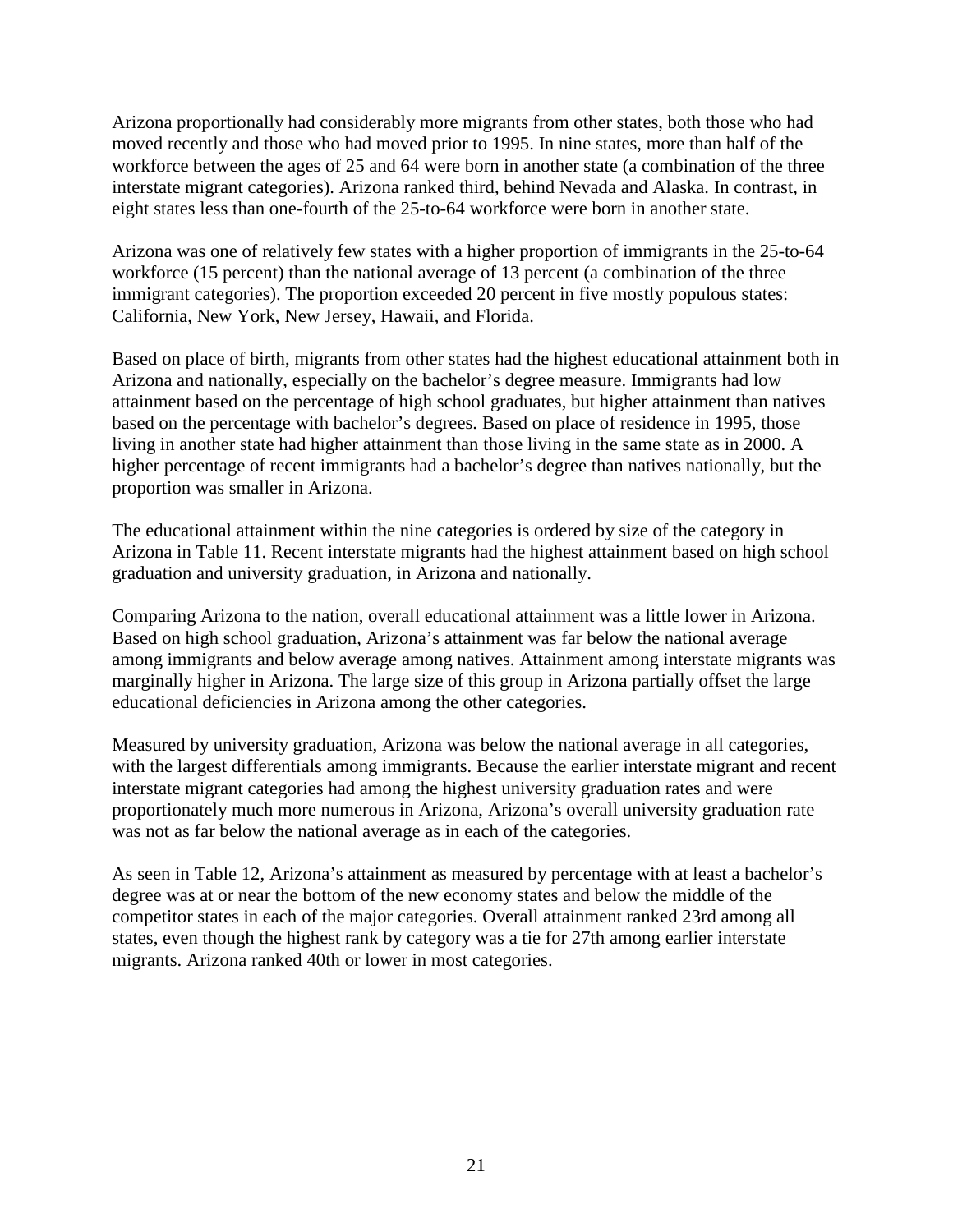# **TABLE 11 EDUCATIONAL ATTAINMENT IN 2000 IN NINE CATEGORIES: LABOR FORCE PARTICIPANTS AGED 25 TO 64**

|                                              | At Least High School |       |             | At Least Bachelor's |       |             |
|----------------------------------------------|----------------------|-------|-------------|---------------------|-------|-------------|
|                                              | <b>Graduate</b>      |       |             | <b>Degree</b>       |       |             |
|                                              | AZ                   | US    | <b>Diff</b> | AZ                  | US    | <b>Diff</b> |
| <b>Earlier Migrant</b>                       | 92.6%                | 92.2% | 0.4         | 31.1%               | 35.2% | -4.1        |
| Native                                       | 85.4                 | 89.3  | $-3.9$      | 17.8                | 23.0  | $-5.2$      |
| <b>Recent Migrant</b>                        | 94.7                 | 94.4  | 0.3         | 37.8                | 43.9  | $-6.1$      |
| Earlier Immigrant                            | 56.3                 | 68.3  | $-12.0$     | 16.8                | 26.1  | $-9.3$      |
| Earlier Immigrant (in another state in 1995) | 68.8                 | 78.3  | $-9.5$      | 28.2                | 41.4  | $-13.2$     |
| Recent Immigrant                             | 51.4                 | 68.4  | $-17.0$     | 21.5                | 36.3  | $-14.8$     |
| Native (in another state in 1995)            | 89.8                 | 92.1  | $-2.3$      | 25.9                | 35.6  | $-9.7$      |
| Recent Migrant (in another country in 1995)  | 91.5                 | 93.5  | $-2.0$      | 34.8                | 41.4  | $-6.6$      |
| Native (in another country in 1995)          | 75.5                 | 83.9  | $-8.4$      | 18.9                | 28.0  | -9.1        |
| Born in another state                        | 93.1                 | 92.6  | 0.5         | 32.7                | 36.8  | -4.1        |
| Born in same state                           | 85.5                 | 89.4  | $-3.9$      | 18.2                | 23.4  | $-5.2$      |
| Born in another country                      | 57.4                 | 69.1  | $-11.7$     | 19.1                | 28.7  | -9.6        |
| Living in same state in 1995                 | 85.8                 | 87.7  | $-1.9$      | 25.7                | 27.0  | $-1.3$      |
| Living in another state in 1995              | 91.2                 | 91.9  | $-0.7$      | 35.9                | 42.0  | $-6.1$      |
| Living in another country in 1995            | 60.3                 | 73.3  | $-13.0$     | 24.0                | 36.2  | $-12.2$     |
| TOTAL                                        | 86.0                 | 87.7  | $-1.7$      | 27.4                | 28.5  | $-1.1$      |

Source: Calculated from the 2000 PUMS, U.S. Census Bureau.

# **TABLE 12**

# **EDUCATIONAL ATTAINMENT IN 2000 BY PLACE OF BIRTH AND PLACE OF RESIDENCE IN 1995: LABOR FORCE PARTICIPANTS AGED 25 TO 64**

|                                   |         | Percentage with at Least a |              |          |         |  |
|-----------------------------------|---------|----------------------------|--------------|----------|---------|--|
|                                   |         | <b>Bachelor's Degree</b>   | Arizona Rank |          |         |  |
|                                   |         |                            |              | 11 Com-  | 11 New  |  |
|                                   | Arizona | <b>United States</b>       | 51 States    | petitors | Economy |  |
| Earlier Migrant                   | 31.1%   | 35.2%                      | 27t          | 8        | 11      |  |
| <b>Native</b>                     | 17.8    | 23.0                       | 40t          | 9t       | 11      |  |
| <b>Recent Migrant</b>             | 37.8    | 43.9                       | 30t          | 9        | 11      |  |
| Earlier Immigrant                 | 16.8    | 26.1                       | 48           | 9        | 11      |  |
| Earlier Immigrant (in another     | 28.2    | 41.4                       | 49           | 9        | 10      |  |
| state in 1995)                    |         |                            |              |          |         |  |
| Recent Immigrant                  | 21.5    | 36.3                       | 43           | 10       | 11      |  |
| Native (in another state in 1995) | 25.9    | 35.6                       | 47           | 10       | 11      |  |
| TOTAL <sup>*</sup>                | 27.4    | 28.5                       | 23           |          | 11      |  |

 $t = tie$ 

\* Includes small numbers in other categories not shown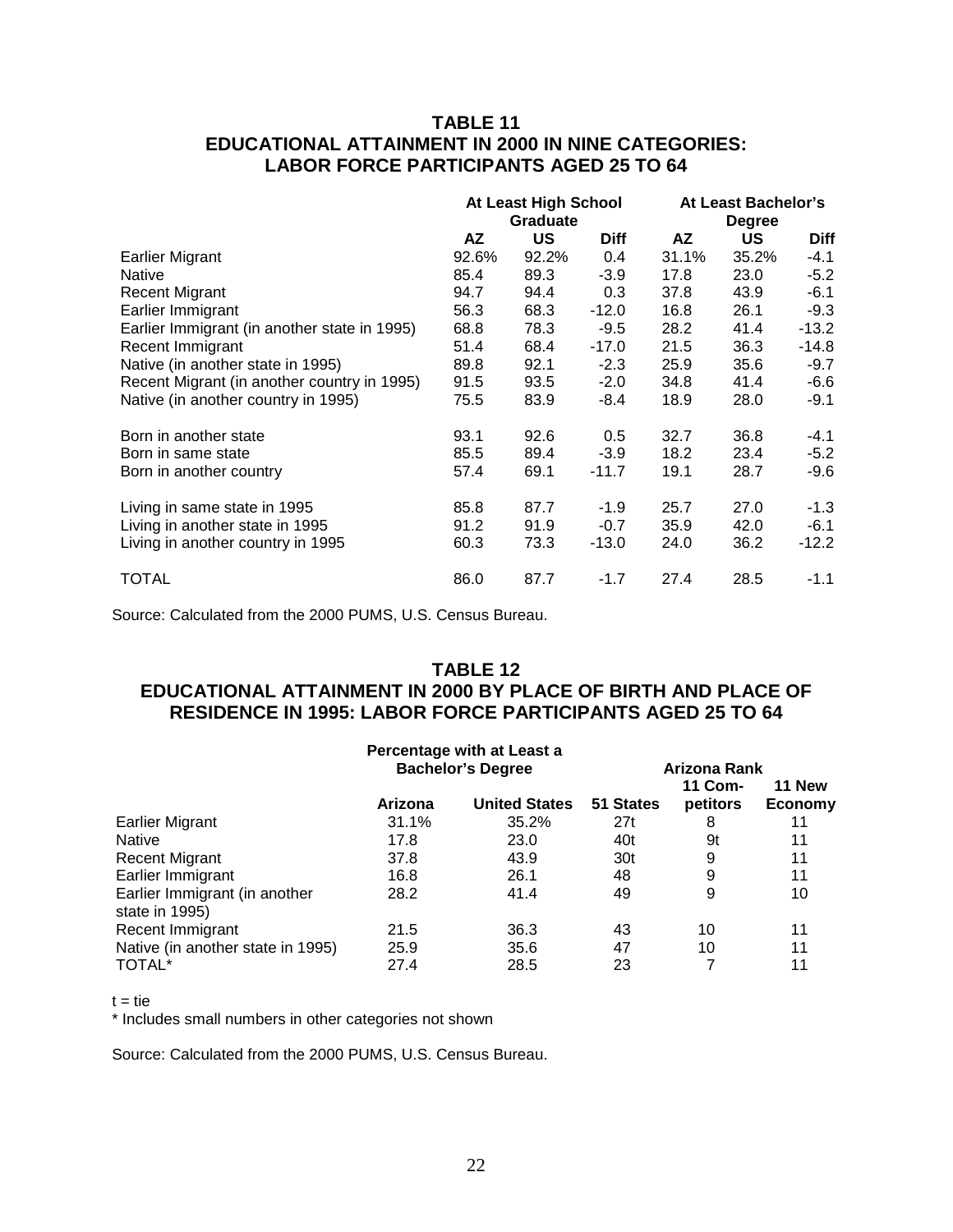#### **By Race/Ethnicity**

The nine migration categories are repeated in Table 13, by race/ethnicity. Overall, educational attainment was far higher among non-Hispanic whites than Hispanics. Other races grouped together had figures less than non-Hispanic whites, but considerably above those of Hispanics.

Non-Hispanic whites born in Arizona had slightly lower educational attainment as measured by the percentage with a high school diploma than non-Hispanic whites born either in another state or in another country. The differential was more pronounced when measured by percentage with a bachelor's degree. Recent arrivals in Arizona had the highest attainment among non-Hispanic whites, with those from another state having the highest achievement based on high school graduation and those from another country having the highest attainment measured by university graduation.

In every category, educational attainment of Hispanics was less than that of non-Hispanic whites, with the difference especially large when measured by percentage with a bachelor's degree. Hispanics born in Arizona had a lesser attainment than Hispanics born in another state, but Hispanic immigrants had considerably lower attainment measured by percentage with a high school diploma. Hispanic immigrants had far lower attainment than non-Hispanic immigrants.

The "non-Hispanic other" category is a diverse group. Based on the percentage of high school graduates, non-Hispanic other interstate migrants were the best educated, with Arizona natives the worst. However, based on percentage with bachelor's degrees, non-Hispanic other

# **TABLE 13 EDUCATIONAL ATTAINMENT IN ARIZONA IN 2000 BY RACE/ETHNICITY: LABOR FORCE PARTICIPANTS AGED 25 TO 64**

|                                                 | Non-Hispanic |       |                 | <b>Non-Hispanic</b> |       |       |
|-------------------------------------------------|--------------|-------|-----------------|---------------------|-------|-------|
|                                                 | White        |       | <b>Hispanic</b> |                     | Other |       |
|                                                 | $HS+$        | Bach+ | $HS+$           | Bach+               | $HS+$ | Bach+ |
| <b>Recent Migrant</b>                           | 95.4%        | 39.3% | 86.9%           | 23.0%               | 92.5% | 30.9% |
| <b>Earlier Migrant</b>                          | 93.6         | 32.6  | 79.4            | 16.1                | 90.9  | 23.6  |
| Recent Migrant (in another<br>country in 1995)  | 94.5         | 39.5  | 78.9            | 18.3                | 87.5  | 23.4  |
| Native (in another state in 1995)               | 91.8         | 31.2  | 83.1            | 18.4                | 90.3  | 11.3  |
| <b>Native</b>                                   | 91.8         | 24.6  | 79.0            | 10.7                | 78.0  | 10.1  |
| Native (in another country in<br>1995)          | 89.2         | 29.2  | 53.3            | 6.7                 | 78.8  | 15.2  |
| Earlier Immigrant (in another<br>state in 1995) | 92.9         | 42.9  | 44.1            | 9.6                 | 89.7  | 48.0  |
| Earlier Immigrant                               | 92.4         | 35.3  | 40.0            | 6.6                 | 83.7  | 40.4  |
| Recent Immigrant                                | 92.7         | 45.4  | 31.9            | 7.8                 | 85.5  | 51.6  |
| <b>TOTAL</b>                                    | 93.6         | 32.8  | 60.3            | 10.3                | 84.9  | 23.9  |

HS+: High School Graduate or More Bach+: Bachelor's Degree or More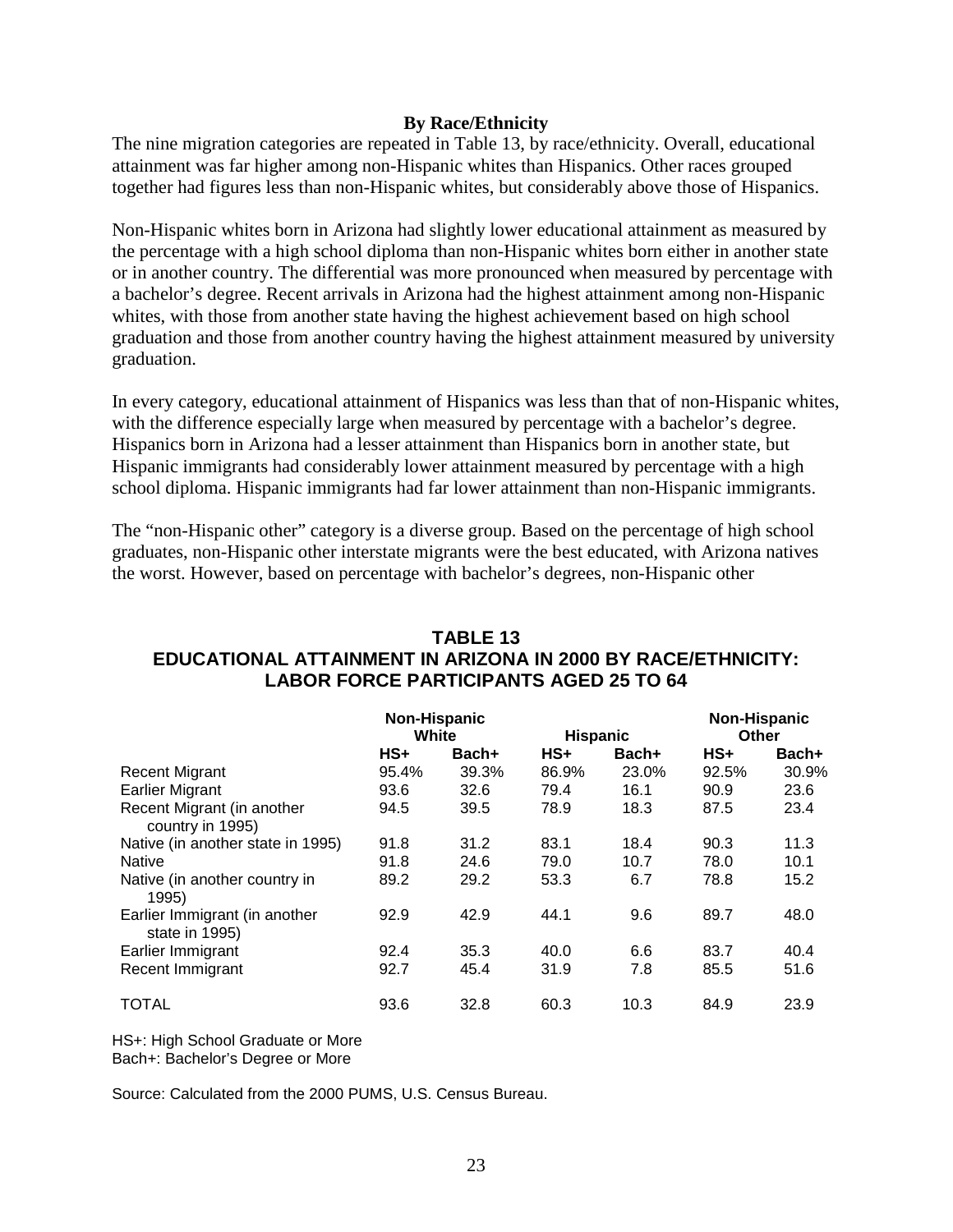immigrants by far had the highest attainments (higher than those of non-Hispanic white immigrants).

The same relationships held among more narrow age groups. For example, among those between 25 and 34 years old, those born in Arizona had lower educational attainment than migrants from other states and immigrants other than Hispanics.

#### **By Race/Ethnicity, Place of Birth and Place of Residence in 1995**

The same multiway cross tabulation performed for the entire population 25 or older was conducted for workforce participants between the ages of 25 and 64 in Arizona compared to the nation. The results for labor force participants between 25 and 64 years of age are shown in Table 14 for those categories with a sample size of more than 250 in Arizona.

#### **TABLE 14**

### **EDUCATIONAL ATTAINMENT IN 2000 BY RACE/ETHNICITY, PLACE OF BIRTH AND PLACE OF RESIDENCE IN 1995: LABOR FORCE PARTICIPANTS AGED 25 TO 64**

|                                                        | Difference in    |                       |      |                          |         |
|--------------------------------------------------------|------------------|-----------------------|------|--------------------------|---------|
|                                                        |                  | <b>Attainment, AZ</b> |      | <b>Percentage of All</b> |         |
|                                                        |                  | Less U.S.             |      | <b>Observations</b>      |         |
|                                                        | >=HS             | >=Bach                | Ari- |                          | Differ- |
|                                                        | Grad             | <b>Degree</b>         | zona | U.S.                     | ence    |
| Earlier Migrant, White                                 | 0.3              | $-4.7$                | 42.5 | 22.5                     | 20.0    |
| Recent Migrant, White                                  | 0.2 <sub>0</sub> | $-7.3$                | 12.3 | 5.0                      | 7.3     |
| Native, White                                          | 0.8              | 0.0                   | 10.8 | 43.0                     | $-32.2$ |
| Earlier Immigrant, Hispanic                            | $-6.6$           | $-2.9$                | 7.2  | 4.6                      | 2.6     |
| Native, Hispanic                                       | $-0.6$           | $-3.8$                | 6.5  | 2.6                      | 3.9     |
| Native, Other Race                                     | $-4.6$           | $-5.9$                | 3.6  | 6.7                      | $-3.1$  |
| Earlier Migrant, Hispanic                              | $-1.7$           | $-3.0$                | 2.9  | 0.8                      | 2.1     |
| Earlier Migrant, Other Race                            | 3.8              | $-0.3$                | 2.6  | 3.1                      | $-0.5$  |
| Earlier Immigrant, White                               | 4.0              | $-2.8$                | 2.2  | 2.5                      | $-0.3$  |
| Recent Immigrant, Hispanic                             | $-10.2$          | -4.9                  | 1.5  | 0.7                      | 0.8     |
| Earlier Immigrant, Other Race                          | 0.7              | 0.5                   | 1.4  | 3.4                      | $-2.0$  |
| Earlier Immigrant in Another State in 1995, Hispanic   | $-7.5$           | $-5.6$                | 1.0  | 0.4                      | 0.6     |
| Recent Migrant, Other Race                             | 0.7              | $-0.2$                | 1.0  | 0.8                      | 0.2     |
| Recent Migrant, Hispanic                               | 0.8              | $-3.2$                | 0.8  | 0.2                      | 0.6     |
| Native in Another State in 1995, White                 | $-1.3$           | $-6.9$                | 0.7  | 1.3                      | -0.6    |
| Earlier Immigrant in Another State in 1995, White      | $-2.4$           | $-11.5$               | 0.6  | 0.3                      | 0.3     |
| Earlier Immigrant in Another State in 1995, Other Race | 0.1              | $-6.6$                | 0.5  | 0.5                      | 0.0     |
| Recent Immigrant, White                                | 1.0              | $-9.2$                | 0.4  | 0.4                      | 0.0     |
| Recent Migrant in Another Country in 1995, White       | -1.1             | -7.4                  | 0.4  | 0.3                      | 0.1     |
| Recent Immigrant, Other Race                           | 0.7              | -1.1                  | 0.4  | 0.6                      | $-0.2$  |

Notes: "White" and "Other Race" include only non-Hispanics. "Earlier" refers to a move made before 1995; "recent" refers to a move made between 1995 and 2000. "Migrant" refers to someone moving from one U.S. state to another; "immigrant" refers to someone moving to the U.S. from another country. "Native" refers to someone living in the same state in 2000 in which they were born.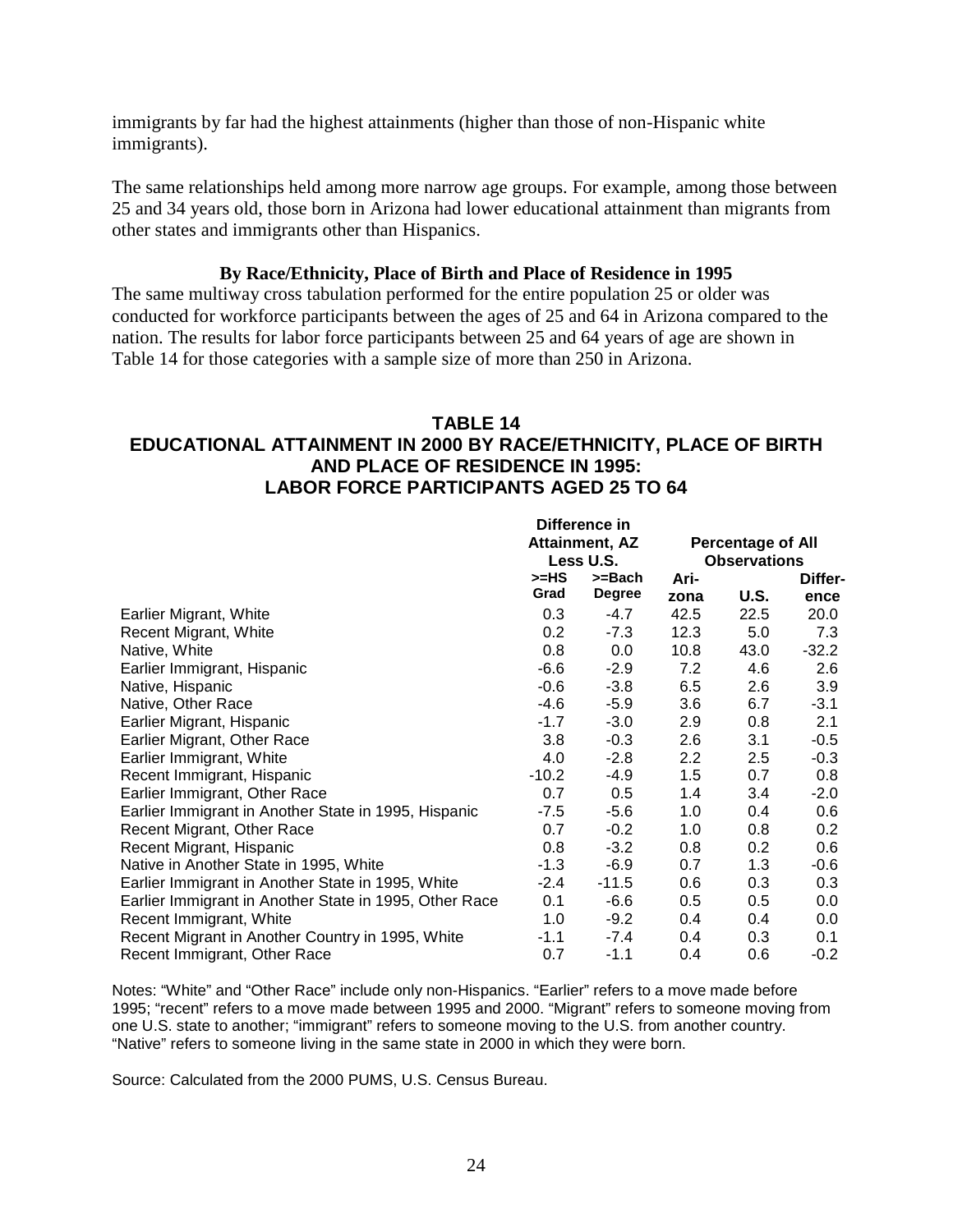Among all 27 categories, results were mixed based on percentage with at least a high school diploma. Attainment in Arizona was marginally higher than the national average in the three largest categories, but below average in the next four categories.

Arizona's educational attainment as measured by the share with at least a bachelor's degree was greater than the national average in just one case: earlier non-Hispanic other race immigrants. Arizona equaled the national average among native non-Hispanic whites. However, the percentage with a bachelor's degree was far below the national average in the two largest categories: earlier non-Hispanic white interstate migrants and recent non-Hispanic white interstate migrants.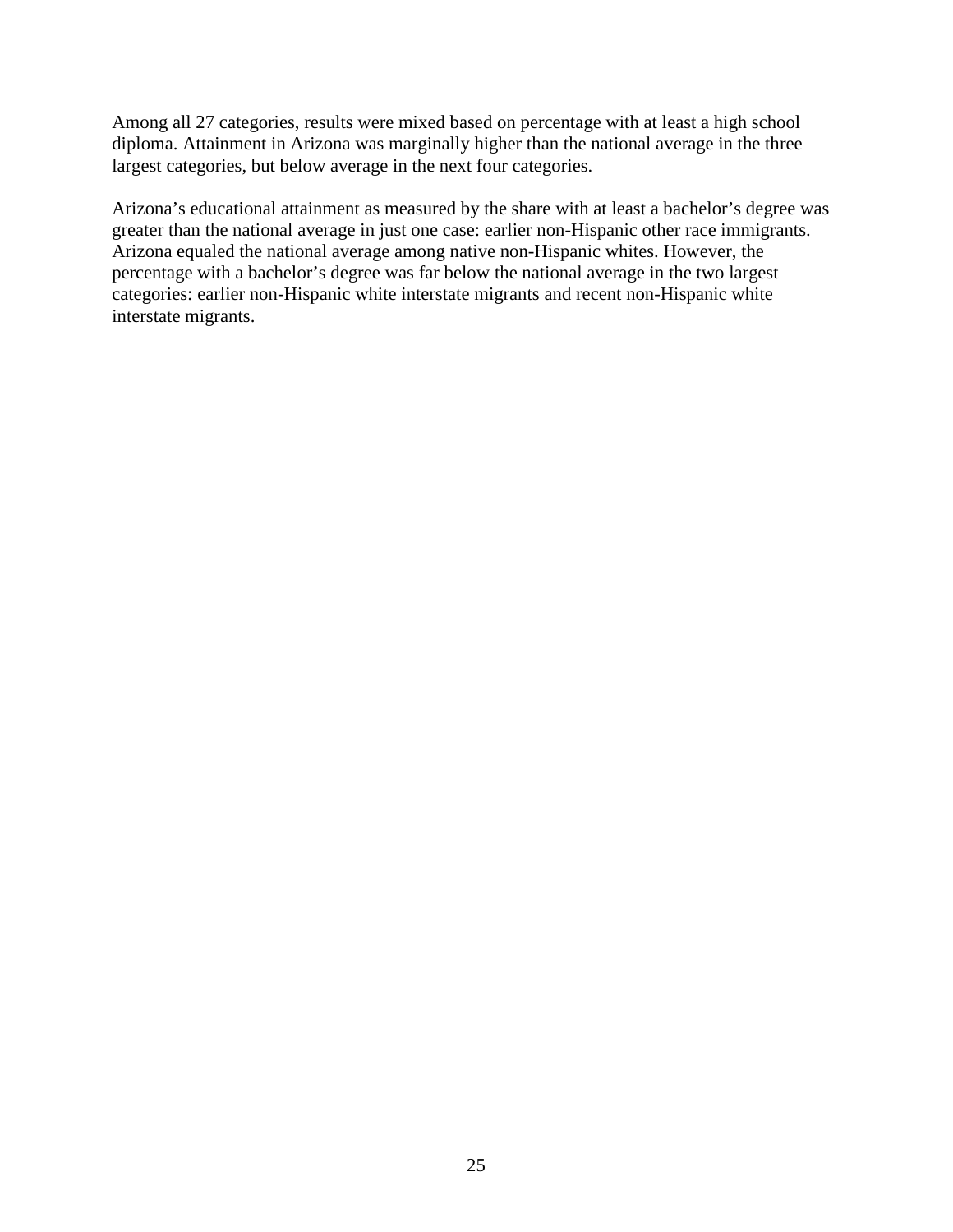# **EDUCATIONAL ATTAINMENT RELATIVE TO JOB QUALITY IN 2000**

Conceptually, educational attainment and job quality should be correlated. For this comparison, educational attainment was measured as both high school graduates and university graduates, in the entire population 25 or older and among the work force aged 25 to 64. Both educational attainment and job quality were expressed by state relative to the national average.

A strong correlation of 0.75 existed between job quality and educational attainment in 2000 when attainment was measured as the percentage of college graduates among all residents age 25 or older. The correlation was slightly higher at 0.79 when attainment was measured as the percentage of college graduates among workforce participants aged 25 to 64. In contrast, little correlation was present when the attainment measure was the percentage of high school graduates: 0.02 for all residents 25 or older and 0.03 for workforce participants aged 25 to 64.

The strong correlation of job quality with university graduation rates and the lack of correlation with high school graduation rates is another indication of the economic shift during the latter part of the 20th century (and continuing today) from the old industrial economy to the new knowledge economy. A university education has tremendous value in the 21st century economy.

Job quality and educational attainment are not perfectly related for a variety of reasons. Generally, some people will never move from the community in which they grew up, whether due to family ties or other reasons. Yet if educational attainment is encouraged in their family or community, these residents may gain too much education for the limited available job opportunities in their community (particularly true of less populous areas) and accept underemployment rather than migrate to an area with greater job opportunities matching their skills. Some states are attractive for non-economic reasons, such as natural beauty, causing people to be willing to be underemployed, frequently in tourism-related jobs. Other states have an unusual industrial mix that includes a large proportion of high-paying jobs that do not require a university education.

Table 15 displays job quality and educational attainment (measured as university graduation rate of workforce participants between 25 and 64 years of age) by state relative to the national average. The two measures were compared state by state in three ways: (1) difference between educational attainment and job quality, (2) difference between educational attainment and onehalf of job quality (the value was divided in half since the job quality value varies more widely than educational attainment), and (3) difference in ranks.

Those states with a lesser job quality than expected given their educational attainment mostly are less populous states without large urban areas nearby. The most extreme differences are in states (Vermont, Hawaii, and Montana) that have considerable natural beauty. It is likely that these states attract a certain type of educated migrant who is willing to be underemployed in exchange for perceived non-economic advantages.

Those states with higher job quality than expected given their educational attainment are states with an abnormally high share of jobs that are high-paying but do not require much educational attainment, such as many mining and some manufacturing jobs. Michigan, Oklahoma, and Texas are among the states in this group. The differences between educational attainment and job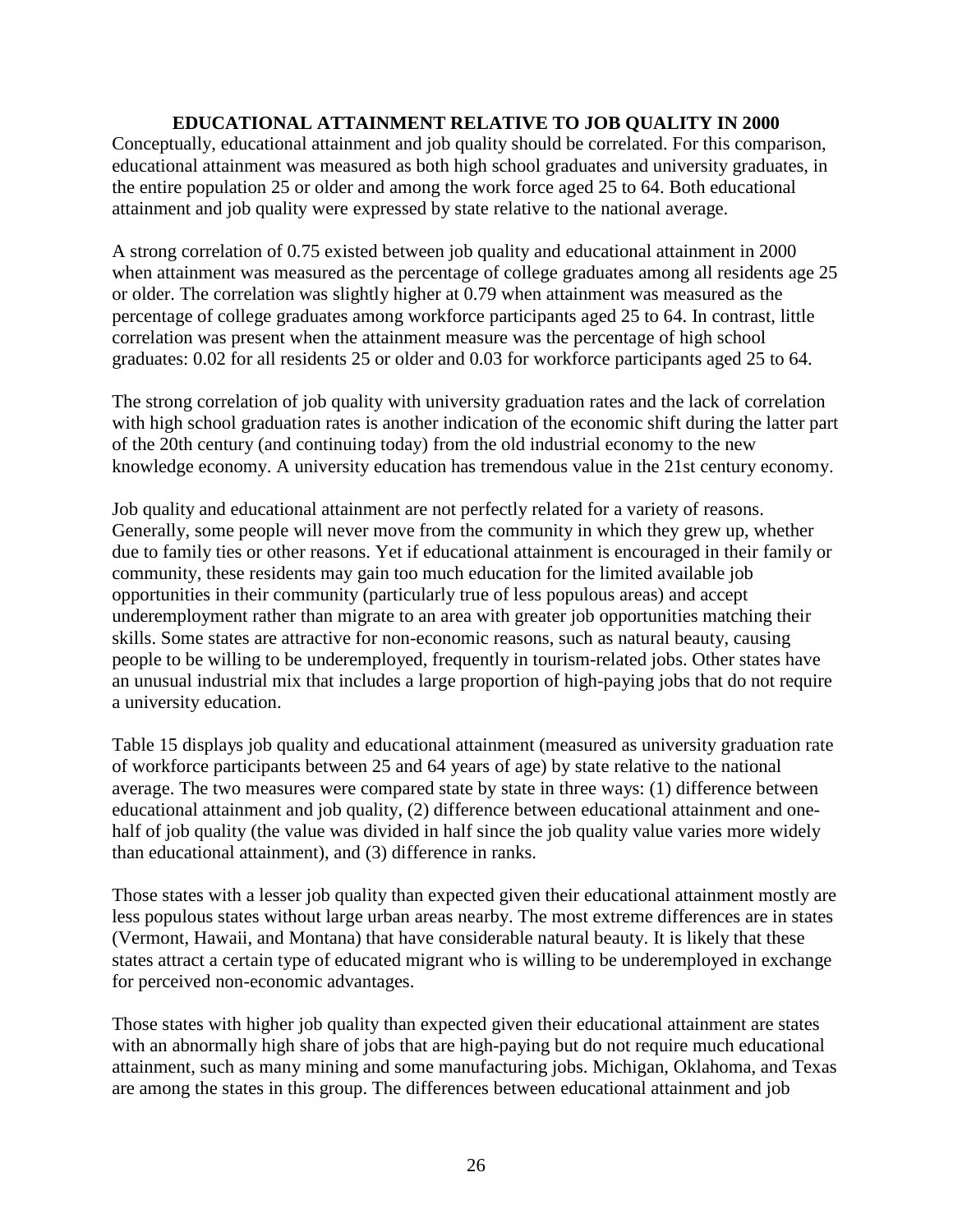quality in these states are not nearly as extreme as in the three states mentioned in the preceding paragraph.

Arizona's slightly below-average job quality in 2000 was matched by its slightly subpar educational attainment among those in the workforce. The below-average educational attainment occurred primarily among young adults less than 35 years old. This suggests that Arizona had a disproportionate share of entry-level jobs and other positions that require relatively little experience.

|           |                    | <b>Educational</b> |                |                    | <b>Educational</b> |
|-----------|--------------------|--------------------|----------------|--------------------|--------------------|
|           | <b>Job Quality</b> | Attainment*        |                | <b>Job Quality</b> | Attainment*        |
| DC        | 39.5               | 19.4               | <b>OR</b>      | $-4.2$             | $-0.7$             |
| MA        | 15.4               | 11.7               | OK             | $-4.3$             | $-6.1$             |
| <b>NJ</b> | 7.7                | 8.2                | LA             | $-4.8$             | $-5.6$             |
| <b>NY</b> | 6.9                | 4.5                | <b>AL</b>      | $-4.9$             | $-5.9$             |
| CO        | 6.9                | 7.4                | <b>NC</b>      | $-5.3$             | $-2.5$             |
| DE        | 6.8                | 1.7                | <b>NE</b>      | $-5.9$             | $-3.0$             |
| VA        | 6.4                | 5.8                | R <sub>l</sub> | $-6.4$             | 4.0                |
| <b>MD</b> | 6.1                | 8.3                | <b>TN</b>      | $-6.5$             | $-5.2$             |
| <b>CT</b> | 6.1                | 9.0                | WV             | $-6.7$             | $-8.1$             |
| IL        | 4.5                | 1.5                | IN             | $-6.8$             | $-6.7$             |
| <b>TX</b> | 4.0                | $-1.6$             | <b>ME</b>      | $-7.2$             | $-3.4$             |
| CA        | 3.9                | 3.5                | KY             | $-7.3$             | $-5.7$             |
| <b>NH</b> | 2.2                | 3.4                | <b>ND</b>      | $-8.4$             | $-4.4$             |
| <b>MN</b> | 1.9                | $-1.0$             | <b>FL</b>      | $-8.5$             | $-2.1$             |
| <b>WA</b> | 0.7                | 2.6                | <b>AR</b>      | $-8.6$             | $-9.7$             |
| UT        | 0.5                | $-0.3$             | WI             | $-8.6$             | $-5.3$             |
| MI        | 0.1                | $-4.1$             | <b>WY</b>      | $-9.0$             | $-5.5$             |
| GA        | $-0.2$             | $-0.8$             | IA             | $-9.1$             | $-5.5$             |
| PA        | $-0.5$             | $-2.7$             | <b>SC</b>      | $-10.1$            | $-5.3$             |
| AK        | $-1.0$             | $-2.7$             | VT             | $-11.2$            | 3.4                |
| AΖ        | $-1.3$             | $-1.1$             | MT             | $-11.5$            | $-0.4$             |
| KS        | $-1.9$             | $-0.5$             | <b>SD</b>      | $-13.0$            | $-4.6$             |
| <b>MO</b> | $-2.2$             | $-4.2$             | <b>MS</b>      | $-14.3$            | $-8.4$             |
| ID        | $-3.1$             | $-4.9$             | HI             | $-17.9$            | 2.0                |
| OH        | $-3.4$             | $-3.9$             | <b>NV</b>      | $-20.1$            | $-7.8$             |
| <b>NM</b> | $-3.6$             | $-1.4$             |                |                    |                    |

# **TABLE 15 JOB QUALITY AND EDUCATIONAL ATTAINMENT IN 2000 Relative to the National Average**

\* University graduation rate of labor force participants between the ages of 25 and 64

Source: Job quality from job quality reports at <http://economist.asu.edu/P3/job-quality> and educational attainment calculated from the 2000 PUMS, U.S. Census Bureau.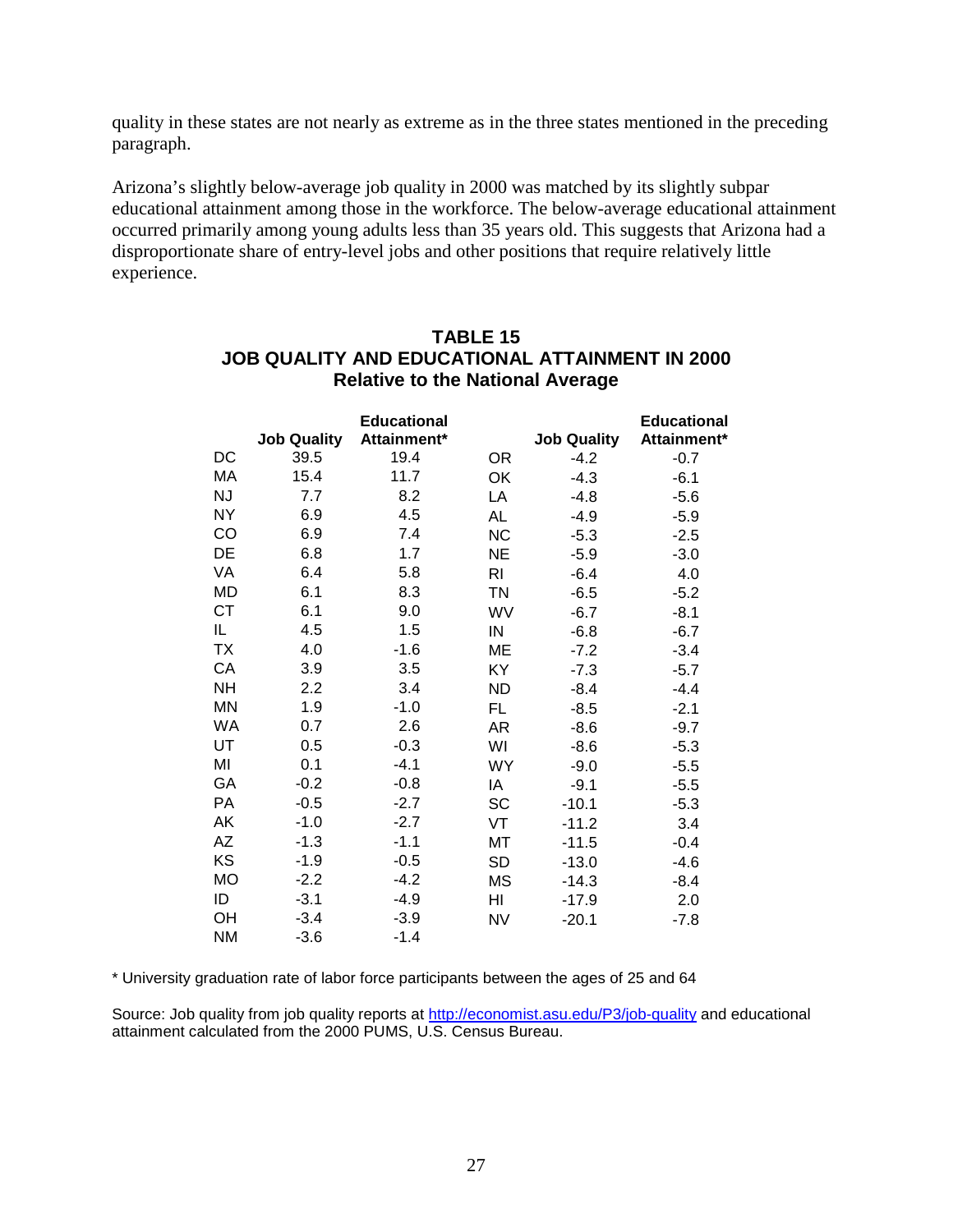#### **EDUCATIONAL ATTAINMENT WITHIN ARIZONA IN 2000**

Educational attainment among the 25-or-older population varied widely across Arizona in 2000. By county, the highest attainment was in the three counties with state universities: Coconino (Flagstaff and Northern Arizona University), Maricopa (the Phoenix area and Arizona State University), and Pima (the Tucson area and the University of Arizona). Each of these counties had above-average proportions of both high school graduates and university graduates. Yavapai County (the Prescott area and the Verde Valley) had the highest percentage of high school graduates among the 15 counties but was below average on the share of university graduates (see Table 16).

Among the other 11 counties, educational attainment was below average except as measured by high school graduates in Greenlee County (Clifton). Cochise (Sierra Vista) ranked sixth on high school graduates and fifth on university graduates. Santa Cruz County (Nogales) ranked next on university graduates but had the lowest high school graduation rate in the state. Apache, La Paz, and Yuma counties had much below-average percentages on each measure, and Mohave County's university graduation rate was second lowest.

Educational attainment also varied widely within the Phoenix area. Among the eight cities with a population of more than 100,000, all but Phoenix had a high school graduation rate at least equal to the Maricopa County total. However, only Scottsdale, Tempe, Gilbert, and Chandler had an

# **TABLE 16 EDUCATIONAL ATTAINMENT IN ARIZONA COUNTIES IN 2000: POPULATION 25 OR OLDER Ranked by 2000 Percentage of University Graduates**

|                      | High     |                   |
|----------------------|----------|-------------------|
|                      | School   | <b>University</b> |
|                      | Graduate | Graduate          |
| Coconino             | 83.8%    | 29.9%             |
| Pima                 | 83.4     | 26.7              |
| Maricopa             | 82.5     | 25.9              |
| Yavapai              | 84.7     | 21.1              |
| Cochise              | 79.5     | 18.8              |
| Santa Cruz           | 60.7     | 15.2              |
| Gila                 | 78.2     | 13.9              |
| Navajo               | 71.2     | 12.3              |
| Greenlee             | 82.5     | 12.2              |
| Pinal                | 72.7     | 11.9              |
| Graham               | 75.6     | 11.8              |
| Yuma                 | 65.8     | 11.8              |
| Apache               | 63.6     | 11.3              |
| Mohave               | 77.5     | 9.9               |
| La Paz               | 69.3     | 8.7               |
| Arizona              | 81.0     | 23.5              |
| <b>United States</b> | 80.4     | 24.4              |

Source: U.S. Department of Commerce, Census Bureau.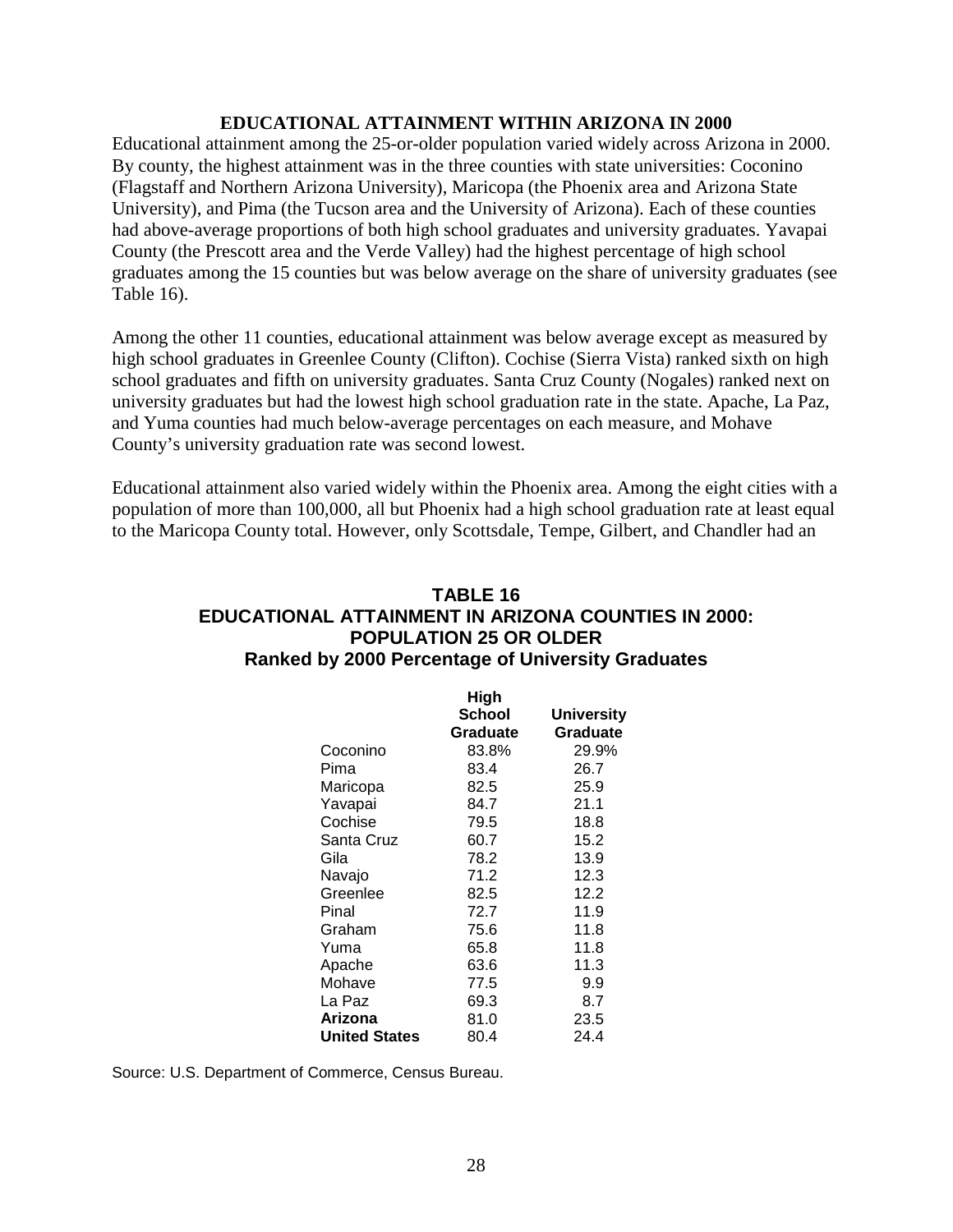above-average percentage of university graduates. Scottsdale, Gilbert, and Tempe ranked in the top three on both high school and university graduation rates.

Among all communities in Maricopa County, Paradise Valley, Carefree, and Litchfield Park had the highest attainments measured by both high school graduates (more than 95 percent) and university graduates (more than 45 percent). Cave Creek and Fountain Hills also were above average on each measure. In contrast, in Guadalupe, El Mirage, and Tolleson, less than 55 percent were high school graduates and less than 7 percent were university graduates. Gila Bend's figures also were far below average.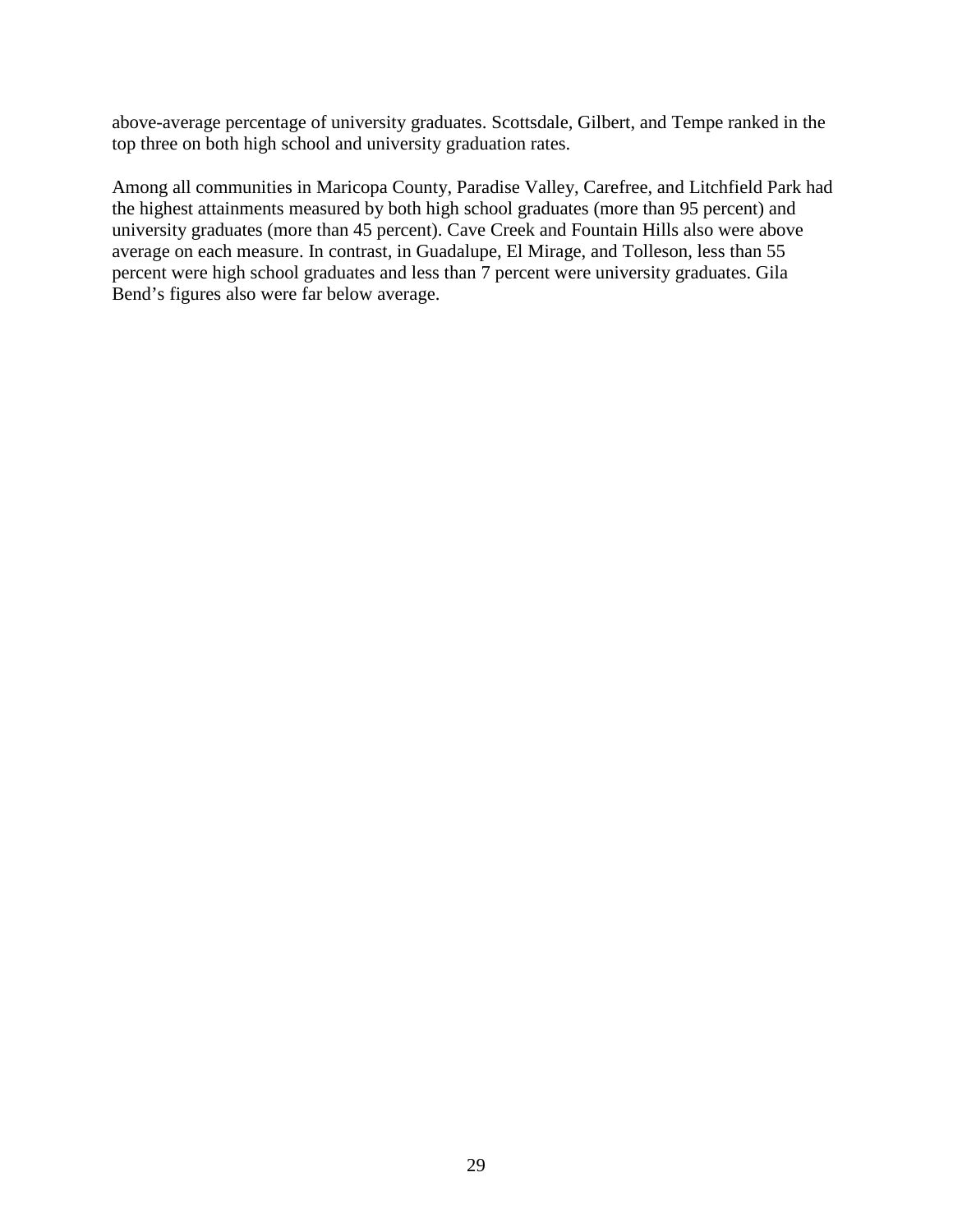#### **THE CHANGE IN EDUCATIONAL ATTAINMENT BETWEEN 1990 AND 2000**

Between 1990 and 2000, the educational attainment of the 25-or-older population rose nationally, by 5 percentage points based on the proportion with at least a high school diploma and 4 points based on the percentage with at least a bachelor's degree. The overall gain resulted from large increases in educational attainment among those 50 or older relative to those of the same age in 1990. This reflects the advances in educational attainment experienced by those born during the first half of the 20th century as well as deaths among those born early in the 20th century, when even a high school diploma was not common. Little change in educational attainment occurred among those younger than 45 years old relative to people of the same age in 1990.

The strongest gains in the percentage with at least a high school diploma occurred in southern states that still had low percentages in 2000. The weakest gains occurred in the West. Educational attainment in 2000 in these western states ranged from still well above average to below average. Arizona's 1990-to-2000 increase in the share of high school graduates of 2.3 percentage points was considerably less than the national gain of 5.2 percentage points and ranked 48th among the 51 states and District of Columbia.

Less variation occurred across the states in the 1990-to-2000 gain in the percentage with at least a bachelor's degree. Most of the states with the strongest gains in the percentage of university graduates were located along the Atlantic Coast, with most of these states among the leaders in the share of university graduates in 2000. Almost all of the states with the least gain in percentage of university graduates were in the southern portion of the country, particularly in the Southwest (see Table 17). The southwestern states generally still were average on the percentage of university graduates in 2000 while the southcentral and southeastern states were below average on attainment.

Arizona ranked tied for 41st in the 1990-to-2000 change in share with at least a four-year university degree, with its increase of 3.2 percentage points less than the national average of 4.1 percentage points. Among the competitor states, Arizona's change ranked eighth; Arizona ranked last among the new economy states.

Arizona's change in educational attainment between 1980 and 1990 also was subpar, with the change in university graduation rate ranking tied for 35th among all states, seventh among competitor states and 10th among new economy states. In 1980, Arizona's percentage of university graduates was above the national average. This relative decline in educational attainment between 1980 and 2000 was in line with that of other southwestern states: California, Nevada, New Mexico, Texas, and Utah. Among nearby states, only Colorado's share of university graduates rose relative to the U.S. average.

As measured by percentage with at least a high school diploma, Arizona's poor performance relative to the national average between 1990 and 2000 was experienced in all age groups but particularly among those in their 30s and least by those aged between 50 and 69. The somewhat smaller increase in Arizona in the percentage with at least a bachelor's degree largely resulted from an inferior performance among those 25 to 34 years old. Gains in Arizona were larger than the U.S. average among those 55 to 69 years old. The inferior performance on both measures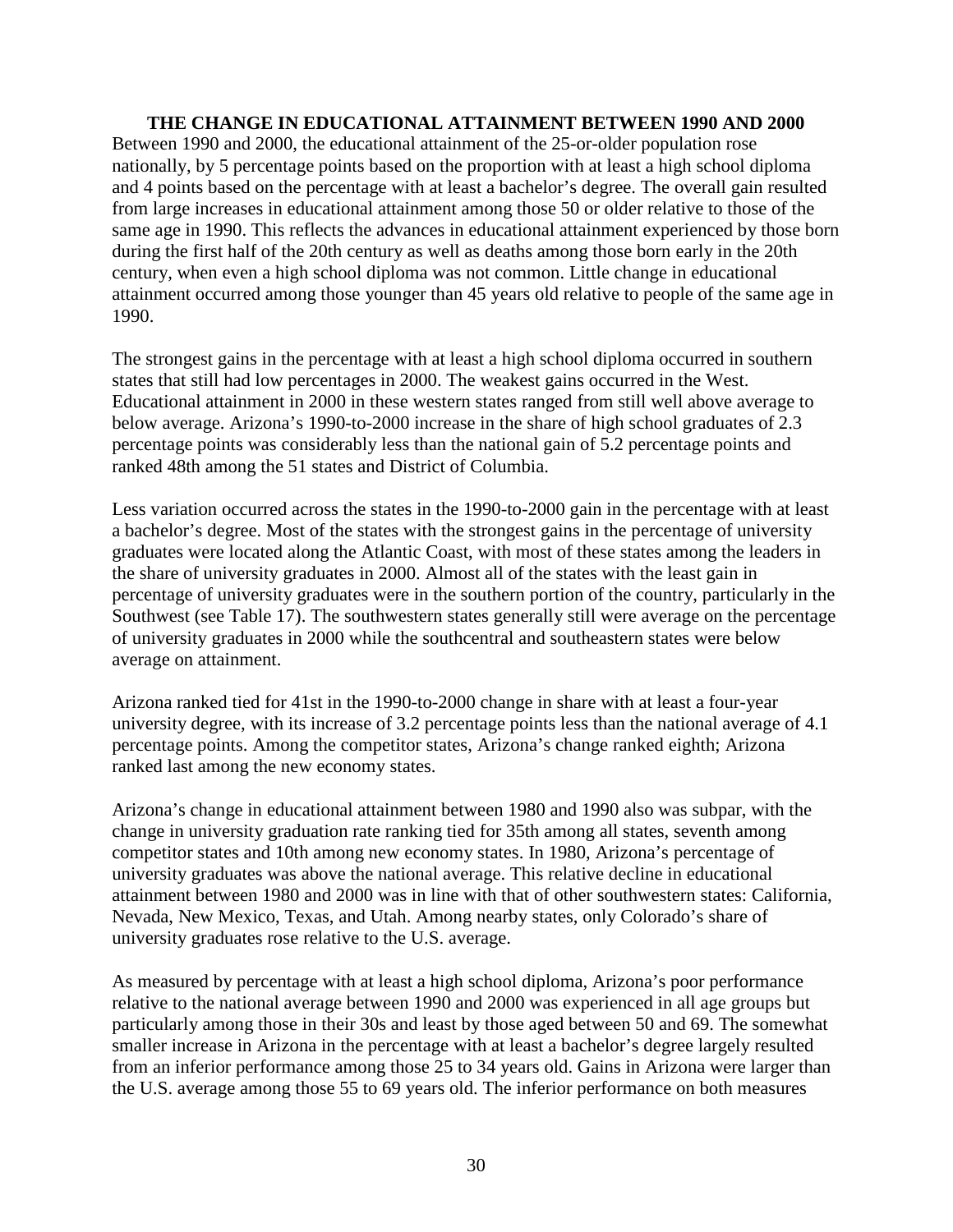# **TABLE 17 1990-TO-2000 CHANGE IN EDUCATIONAL ATTAINMENT BY STATE: POPULATION 25 OR OLDER Ranked by Change in University Graduates**

| Graduate<br><b>Graduate</b><br>4.8<br>6.0<br>Massachusetts<br>District of Columbia<br>4.7<br>5.8<br>2.5<br>5.7<br>Colorado<br>5.5<br>5.6<br>Minnesota<br>5.2<br>5.1<br>Illinois<br>North Carolina<br>8.1<br>5.1<br>5.1<br>5.6<br>Vermont<br>7.7<br>5.0<br>Georgia<br>6.3<br>5.0<br>Virginia<br>Maryland<br>5.4<br>4.9<br>5.4<br>New Jersey<br>4.9<br>Nebraska<br>4.8<br>4.8<br>3.3<br>4.8<br>Washington<br>4.7<br>Kansas<br>4.7<br>6.5<br>4.7<br>Wisconsin<br>6.2<br>4.6<br>Montana<br>4.5<br>3.6<br>Oregon<br>7.2<br>4.5<br>Pennsylvania<br>6.6<br>4.4<br>Michigan<br>4.3<br>6.0<br>Iowa<br>New Hampshire<br>5.2<br>4.3<br>New York<br>4.3<br>4.3<br>4.3<br>Rhode Island<br>6.0<br>7.5<br>4.3<br>South Dakota<br>4.2<br>Connecticut<br>4.8<br>Maine<br>6.6<br>4.1<br>7.3<br>4.1<br>Ohio<br>5.2<br><b>United States</b><br>4.1<br>5.5<br>4.0<br>Florida<br>5.0<br>Idaho<br>4.0<br>7.2<br>3.9<br>North Dakota<br>3.8<br>Indiana<br>6.5<br>7.4<br>3.8<br>Missouri<br>South Carolina<br>8.0<br>3.8<br>2.6<br>3.8<br>Utah<br>5.1<br>3.6<br>Delaware<br>8.8<br>3.6<br>Tennessee<br>Kentucky<br>9.5<br>3.5<br>9.0<br>3.4<br>Arkansas<br>Alabama<br>8.4<br>3.3<br>4.5<br>3.3<br>Hawaii<br>3.2<br>California<br>0.6<br>2.3<br>Arizona<br>3.2<br>3.8<br>3.1<br>New Mexico<br>4.9<br>3.1<br>Wyoming<br>1.9<br>2.9<br>Nevada<br>3.6<br>2.9<br>Texas<br>6.5<br>Louisiana<br>2.6<br>2.5<br>Oklahoma<br>6.0<br>2.5<br>West Virginia<br>9.2<br>2.2<br>Mississippi<br>8.6 |        | <b>High School</b> | <b>University</b> |
|-----------------------------------------------------------------------------------------------------------------------------------------------------------------------------------------------------------------------------------------------------------------------------------------------------------------------------------------------------------------------------------------------------------------------------------------------------------------------------------------------------------------------------------------------------------------------------------------------------------------------------------------------------------------------------------------------------------------------------------------------------------------------------------------------------------------------------------------------------------------------------------------------------------------------------------------------------------------------------------------------------------------------------------------------------------------------------------------------------------------------------------------------------------------------------------------------------------------------------------------------------------------------------------------------------------------------------------------------------------------------------------------------------------------------------------------------------------|--------|--------------------|-------------------|
|                                                                                                                                                                                                                                                                                                                                                                                                                                                                                                                                                                                                                                                                                                                                                                                                                                                                                                                                                                                                                                                                                                                                                                                                                                                                                                                                                                                                                                                           |        |                    |                   |
|                                                                                                                                                                                                                                                                                                                                                                                                                                                                                                                                                                                                                                                                                                                                                                                                                                                                                                                                                                                                                                                                                                                                                                                                                                                                                                                                                                                                                                                           |        |                    |                   |
|                                                                                                                                                                                                                                                                                                                                                                                                                                                                                                                                                                                                                                                                                                                                                                                                                                                                                                                                                                                                                                                                                                                                                                                                                                                                                                                                                                                                                                                           |        |                    |                   |
|                                                                                                                                                                                                                                                                                                                                                                                                                                                                                                                                                                                                                                                                                                                                                                                                                                                                                                                                                                                                                                                                                                                                                                                                                                                                                                                                                                                                                                                           |        |                    |                   |
|                                                                                                                                                                                                                                                                                                                                                                                                                                                                                                                                                                                                                                                                                                                                                                                                                                                                                                                                                                                                                                                                                                                                                                                                                                                                                                                                                                                                                                                           |        |                    |                   |
|                                                                                                                                                                                                                                                                                                                                                                                                                                                                                                                                                                                                                                                                                                                                                                                                                                                                                                                                                                                                                                                                                                                                                                                                                                                                                                                                                                                                                                                           |        |                    |                   |
|                                                                                                                                                                                                                                                                                                                                                                                                                                                                                                                                                                                                                                                                                                                                                                                                                                                                                                                                                                                                                                                                                                                                                                                                                                                                                                                                                                                                                                                           |        |                    |                   |
|                                                                                                                                                                                                                                                                                                                                                                                                                                                                                                                                                                                                                                                                                                                                                                                                                                                                                                                                                                                                                                                                                                                                                                                                                                                                                                                                                                                                                                                           |        |                    |                   |
|                                                                                                                                                                                                                                                                                                                                                                                                                                                                                                                                                                                                                                                                                                                                                                                                                                                                                                                                                                                                                                                                                                                                                                                                                                                                                                                                                                                                                                                           |        |                    |                   |
|                                                                                                                                                                                                                                                                                                                                                                                                                                                                                                                                                                                                                                                                                                                                                                                                                                                                                                                                                                                                                                                                                                                                                                                                                                                                                                                                                                                                                                                           |        |                    |                   |
|                                                                                                                                                                                                                                                                                                                                                                                                                                                                                                                                                                                                                                                                                                                                                                                                                                                                                                                                                                                                                                                                                                                                                                                                                                                                                                                                                                                                                                                           |        |                    |                   |
|                                                                                                                                                                                                                                                                                                                                                                                                                                                                                                                                                                                                                                                                                                                                                                                                                                                                                                                                                                                                                                                                                                                                                                                                                                                                                                                                                                                                                                                           |        |                    |                   |
|                                                                                                                                                                                                                                                                                                                                                                                                                                                                                                                                                                                                                                                                                                                                                                                                                                                                                                                                                                                                                                                                                                                                                                                                                                                                                                                                                                                                                                                           |        |                    |                   |
|                                                                                                                                                                                                                                                                                                                                                                                                                                                                                                                                                                                                                                                                                                                                                                                                                                                                                                                                                                                                                                                                                                                                                                                                                                                                                                                                                                                                                                                           |        |                    |                   |
|                                                                                                                                                                                                                                                                                                                                                                                                                                                                                                                                                                                                                                                                                                                                                                                                                                                                                                                                                                                                                                                                                                                                                                                                                                                                                                                                                                                                                                                           |        |                    |                   |
|                                                                                                                                                                                                                                                                                                                                                                                                                                                                                                                                                                                                                                                                                                                                                                                                                                                                                                                                                                                                                                                                                                                                                                                                                                                                                                                                                                                                                                                           |        |                    |                   |
|                                                                                                                                                                                                                                                                                                                                                                                                                                                                                                                                                                                                                                                                                                                                                                                                                                                                                                                                                                                                                                                                                                                                                                                                                                                                                                                                                                                                                                                           |        |                    |                   |
|                                                                                                                                                                                                                                                                                                                                                                                                                                                                                                                                                                                                                                                                                                                                                                                                                                                                                                                                                                                                                                                                                                                                                                                                                                                                                                                                                                                                                                                           |        |                    |                   |
|                                                                                                                                                                                                                                                                                                                                                                                                                                                                                                                                                                                                                                                                                                                                                                                                                                                                                                                                                                                                                                                                                                                                                                                                                                                                                                                                                                                                                                                           |        |                    |                   |
|                                                                                                                                                                                                                                                                                                                                                                                                                                                                                                                                                                                                                                                                                                                                                                                                                                                                                                                                                                                                                                                                                                                                                                                                                                                                                                                                                                                                                                                           |        |                    |                   |
|                                                                                                                                                                                                                                                                                                                                                                                                                                                                                                                                                                                                                                                                                                                                                                                                                                                                                                                                                                                                                                                                                                                                                                                                                                                                                                                                                                                                                                                           |        |                    |                   |
|                                                                                                                                                                                                                                                                                                                                                                                                                                                                                                                                                                                                                                                                                                                                                                                                                                                                                                                                                                                                                                                                                                                                                                                                                                                                                                                                                                                                                                                           |        |                    |                   |
|                                                                                                                                                                                                                                                                                                                                                                                                                                                                                                                                                                                                                                                                                                                                                                                                                                                                                                                                                                                                                                                                                                                                                                                                                                                                                                                                                                                                                                                           |        |                    |                   |
|                                                                                                                                                                                                                                                                                                                                                                                                                                                                                                                                                                                                                                                                                                                                                                                                                                                                                                                                                                                                                                                                                                                                                                                                                                                                                                                                                                                                                                                           |        |                    |                   |
|                                                                                                                                                                                                                                                                                                                                                                                                                                                                                                                                                                                                                                                                                                                                                                                                                                                                                                                                                                                                                                                                                                                                                                                                                                                                                                                                                                                                                                                           |        |                    |                   |
|                                                                                                                                                                                                                                                                                                                                                                                                                                                                                                                                                                                                                                                                                                                                                                                                                                                                                                                                                                                                                                                                                                                                                                                                                                                                                                                                                                                                                                                           |        |                    |                   |
|                                                                                                                                                                                                                                                                                                                                                                                                                                                                                                                                                                                                                                                                                                                                                                                                                                                                                                                                                                                                                                                                                                                                                                                                                                                                                                                                                                                                                                                           |        |                    |                   |
|                                                                                                                                                                                                                                                                                                                                                                                                                                                                                                                                                                                                                                                                                                                                                                                                                                                                                                                                                                                                                                                                                                                                                                                                                                                                                                                                                                                                                                                           |        |                    |                   |
|                                                                                                                                                                                                                                                                                                                                                                                                                                                                                                                                                                                                                                                                                                                                                                                                                                                                                                                                                                                                                                                                                                                                                                                                                                                                                                                                                                                                                                                           |        |                    |                   |
|                                                                                                                                                                                                                                                                                                                                                                                                                                                                                                                                                                                                                                                                                                                                                                                                                                                                                                                                                                                                                                                                                                                                                                                                                                                                                                                                                                                                                                                           |        |                    |                   |
|                                                                                                                                                                                                                                                                                                                                                                                                                                                                                                                                                                                                                                                                                                                                                                                                                                                                                                                                                                                                                                                                                                                                                                                                                                                                                                                                                                                                                                                           |        |                    |                   |
|                                                                                                                                                                                                                                                                                                                                                                                                                                                                                                                                                                                                                                                                                                                                                                                                                                                                                                                                                                                                                                                                                                                                                                                                                                                                                                                                                                                                                                                           |        |                    |                   |
|                                                                                                                                                                                                                                                                                                                                                                                                                                                                                                                                                                                                                                                                                                                                                                                                                                                                                                                                                                                                                                                                                                                                                                                                                                                                                                                                                                                                                                                           |        |                    |                   |
|                                                                                                                                                                                                                                                                                                                                                                                                                                                                                                                                                                                                                                                                                                                                                                                                                                                                                                                                                                                                                                                                                                                                                                                                                                                                                                                                                                                                                                                           |        |                    |                   |
|                                                                                                                                                                                                                                                                                                                                                                                                                                                                                                                                                                                                                                                                                                                                                                                                                                                                                                                                                                                                                                                                                                                                                                                                                                                                                                                                                                                                                                                           |        |                    |                   |
|                                                                                                                                                                                                                                                                                                                                                                                                                                                                                                                                                                                                                                                                                                                                                                                                                                                                                                                                                                                                                                                                                                                                                                                                                                                                                                                                                                                                                                                           |        |                    |                   |
|                                                                                                                                                                                                                                                                                                                                                                                                                                                                                                                                                                                                                                                                                                                                                                                                                                                                                                                                                                                                                                                                                                                                                                                                                                                                                                                                                                                                                                                           |        |                    |                   |
|                                                                                                                                                                                                                                                                                                                                                                                                                                                                                                                                                                                                                                                                                                                                                                                                                                                                                                                                                                                                                                                                                                                                                                                                                                                                                                                                                                                                                                                           |        |                    |                   |
|                                                                                                                                                                                                                                                                                                                                                                                                                                                                                                                                                                                                                                                                                                                                                                                                                                                                                                                                                                                                                                                                                                                                                                                                                                                                                                                                                                                                                                                           |        |                    |                   |
|                                                                                                                                                                                                                                                                                                                                                                                                                                                                                                                                                                                                                                                                                                                                                                                                                                                                                                                                                                                                                                                                                                                                                                                                                                                                                                                                                                                                                                                           |        |                    |                   |
|                                                                                                                                                                                                                                                                                                                                                                                                                                                                                                                                                                                                                                                                                                                                                                                                                                                                                                                                                                                                                                                                                                                                                                                                                                                                                                                                                                                                                                                           |        |                    |                   |
|                                                                                                                                                                                                                                                                                                                                                                                                                                                                                                                                                                                                                                                                                                                                                                                                                                                                                                                                                                                                                                                                                                                                                                                                                                                                                                                                                                                                                                                           |        |                    |                   |
|                                                                                                                                                                                                                                                                                                                                                                                                                                                                                                                                                                                                                                                                                                                                                                                                                                                                                                                                                                                                                                                                                                                                                                                                                                                                                                                                                                                                                                                           |        |                    |                   |
|                                                                                                                                                                                                                                                                                                                                                                                                                                                                                                                                                                                                                                                                                                                                                                                                                                                                                                                                                                                                                                                                                                                                                                                                                                                                                                                                                                                                                                                           |        |                    |                   |
|                                                                                                                                                                                                                                                                                                                                                                                                                                                                                                                                                                                                                                                                                                                                                                                                                                                                                                                                                                                                                                                                                                                                                                                                                                                                                                                                                                                                                                                           |        |                    |                   |
|                                                                                                                                                                                                                                                                                                                                                                                                                                                                                                                                                                                                                                                                                                                                                                                                                                                                                                                                                                                                                                                                                                                                                                                                                                                                                                                                                                                                                                                           |        |                    |                   |
|                                                                                                                                                                                                                                                                                                                                                                                                                                                                                                                                                                                                                                                                                                                                                                                                                                                                                                                                                                                                                                                                                                                                                                                                                                                                                                                                                                                                                                                           |        |                    |                   |
|                                                                                                                                                                                                                                                                                                                                                                                                                                                                                                                                                                                                                                                                                                                                                                                                                                                                                                                                                                                                                                                                                                                                                                                                                                                                                                                                                                                                                                                           |        |                    |                   |
|                                                                                                                                                                                                                                                                                                                                                                                                                                                                                                                                                                                                                                                                                                                                                                                                                                                                                                                                                                                                                                                                                                                                                                                                                                                                                                                                                                                                                                                           |        |                    |                   |
|                                                                                                                                                                                                                                                                                                                                                                                                                                                                                                                                                                                                                                                                                                                                                                                                                                                                                                                                                                                                                                                                                                                                                                                                                                                                                                                                                                                                                                                           |        |                    |                   |
|                                                                                                                                                                                                                                                                                                                                                                                                                                                                                                                                                                                                                                                                                                                                                                                                                                                                                                                                                                                                                                                                                                                                                                                                                                                                                                                                                                                                                                                           |        |                    |                   |
|                                                                                                                                                                                                                                                                                                                                                                                                                                                                                                                                                                                                                                                                                                                                                                                                                                                                                                                                                                                                                                                                                                                                                                                                                                                                                                                                                                                                                                                           | Alaska | 1.7                | 1.7               |

Source: U.S. Department of Commerce, Census Bureau.